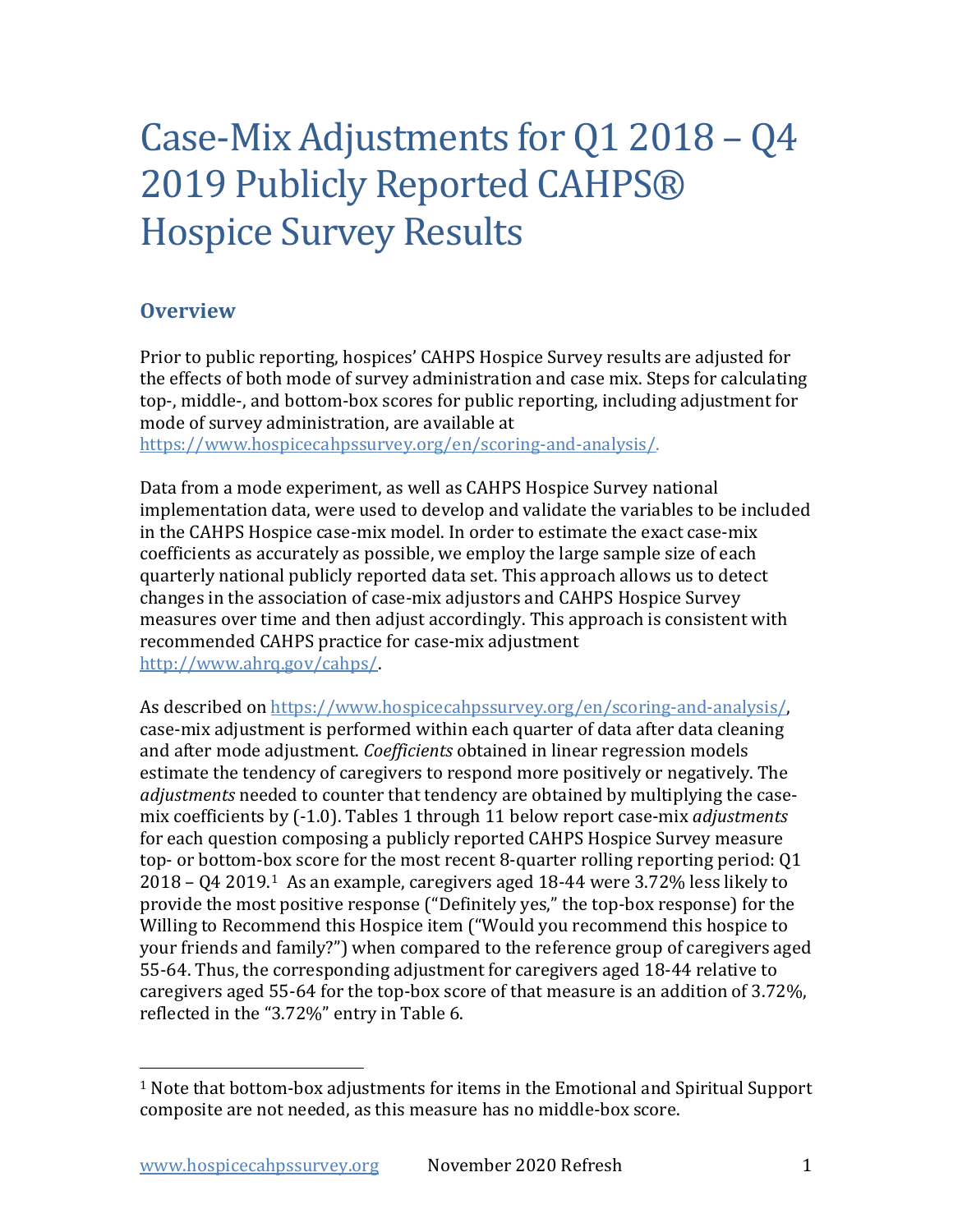Publicly reported CAHPS Hospice Survey measure scores are adjusted to the overall national mean of case-mix variables across all reporting hospices (as reported in Table 12). Thus, whether the scores of a given hospice are adjusted upward or downward for a given measure depends not only on these case-mix adjustments, but also on the case mix of that hospice relative to the national average of these case-mix characteristics. Specifically, the total case mix-adjustment for a given hospice is the sum of a series of products, where each product multiplies the adjustments in Tables 1-11 by the difference between the hospice's mean on the corresponding case-mix variable and the national mean on that case-mix variable (from Table 12).

Four sets of numbers are needed to calculate final case-mix adjusted top- or bottombox scores for a given hospice for a given quarter: (1) Mean top- or bottom-box scores of the items that compose each CAHPS Hospice Survey measure for the hospice in question that have been adjusted for survey mode; (2) item-level casemix adjustments from Tables 1-11 of this document; (3) that hospice's means on case-mix variables; and (4) national means on case-mix variables from Table 12 of this document.

#### **Variable Definitions**

In this section, we provide additional detail regarding the calculation of the response percentile variable and the definition of the primary diagnosis categories.

A hospice's case-mix adjustment variable response percentile is calculated as follows: for a given hospice and a given quarter, all completed surveys are ranked based on their respective "lag times." Lag time is the number of days between a decedent's death and the return of the mail survey, or the final disposition of the telephone survey. Ranks are averaged in the case of ties. Response percentile is calculated by dividing lag time rank by quarterly sample size.

ICD-9 (prior to October 2016) and ICD-10 codes are used to categorize primary diagnosis. The 20 most common terminal diagnoses categories among hospice patients in 2004-2009[2](#page-1-0) were used to define diagnosis categories with an 'Other' category including all other diagnoses. Two of the 20 categories, 'Debility NOS' and 'Failure to Thrive' were rare in these data, and thus were collapsed into the 'Other' category. Further collapsing was attempted but analyses examining the predictive ability of these diagnosis categories to predict measure scores indicated that the only appropriate collapsing was of "Alzheimer's Disease" and "non-Alzheimer's Dementias" into a single category; no other categories were combined.

<span id="page-1-0"></span><sup>2</sup> [https://www.cms.gov/Medicare\\_Hospice\\_Data\\_1998\\_2009.zip](https://www.cms.gov/Medicare/Medicare-Fee-for-Service-Payment/Hospice/Downloads/Medicare_Hospice_Data_1998_2009.zip)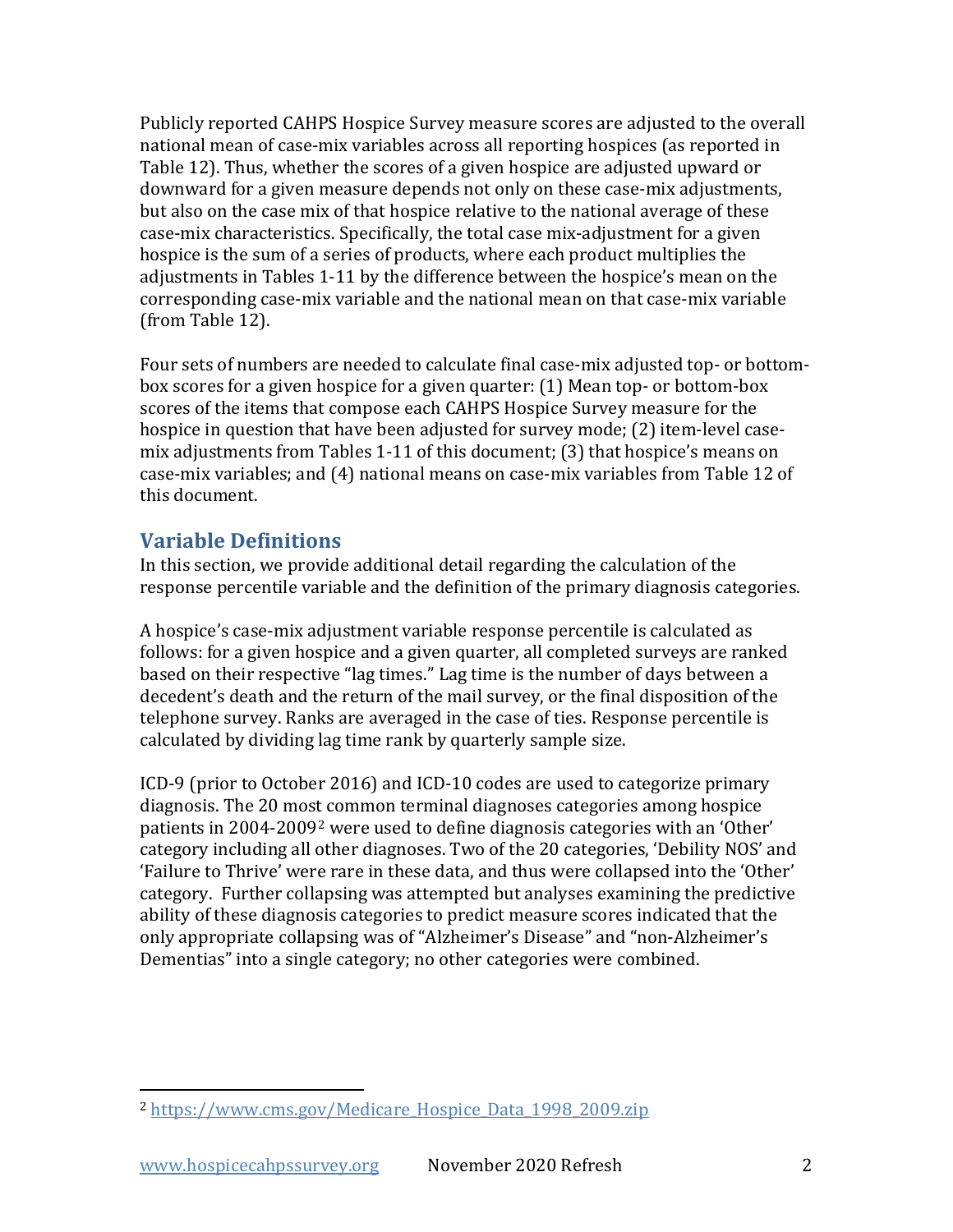#### **Score Calculation**

The formula for applying case-mix adjustment is as follows:

- Let y be the mode-adjusted hospice mean of an item that composes a CAHPS Hospice Survey measure
- Let a1-a54 be the corresponding individual-level adjustments from Tables 1- 11 for all rows other than reference categories
- Let m1-m54 be the national means for the CMA variables in the same rows in Table 12
- Let h1-h54 be the CMA means for the hospice in question in the same form as in Table 12
- Then  $y'=v+a1(h1-m1)+a2(h2-m2)+...+a54(h54-m54)$  is the case-mix and mode-adjusted hospice score for that item

CAHPS Hospice Survey publicly reported multi-quarter hospice averages are weighted proportionately to the number of respondent decedents/caregivers in the hospice for a given measure in each of the quarters. Specifically, each quarter's score has a weight equal to the quarter's number of decedent/caregiver respondents. Weights are applied after case-mix adjustment and survey mode adjustment.

Adjusted scores within each quarter that are below 0 are truncated at 0; adjusted scores within each quarter that are above 100 are truncated at 100. Rounding occurs after case-mix and mode adjustments have been applied and after data have been combined across quarters. For public reporting purposes, CAHPS Hospice Survey measure scores are rounded to integer percentages.

Please note: The information presented here will permit a hospice to closely approximate the effect of case-mix adjustment on its CAHPS Hospice Survey results. However, exact replication of published CAHPS Hospice Survey results may not be possible because of (1) the effects of data cleaning, and (2) small differences between the effects of quarterly case-mix adjustments and the most-recent-quarter averages presented here. For each future quarter, Tables 1 through 12 will be updated and will be posted on:

[https://www.hospicecahpssurvey.org/en/scoring-and-analysis/.](https://hospicecahpssurvey.org/en/public-reporting/scoring-and-analysis/)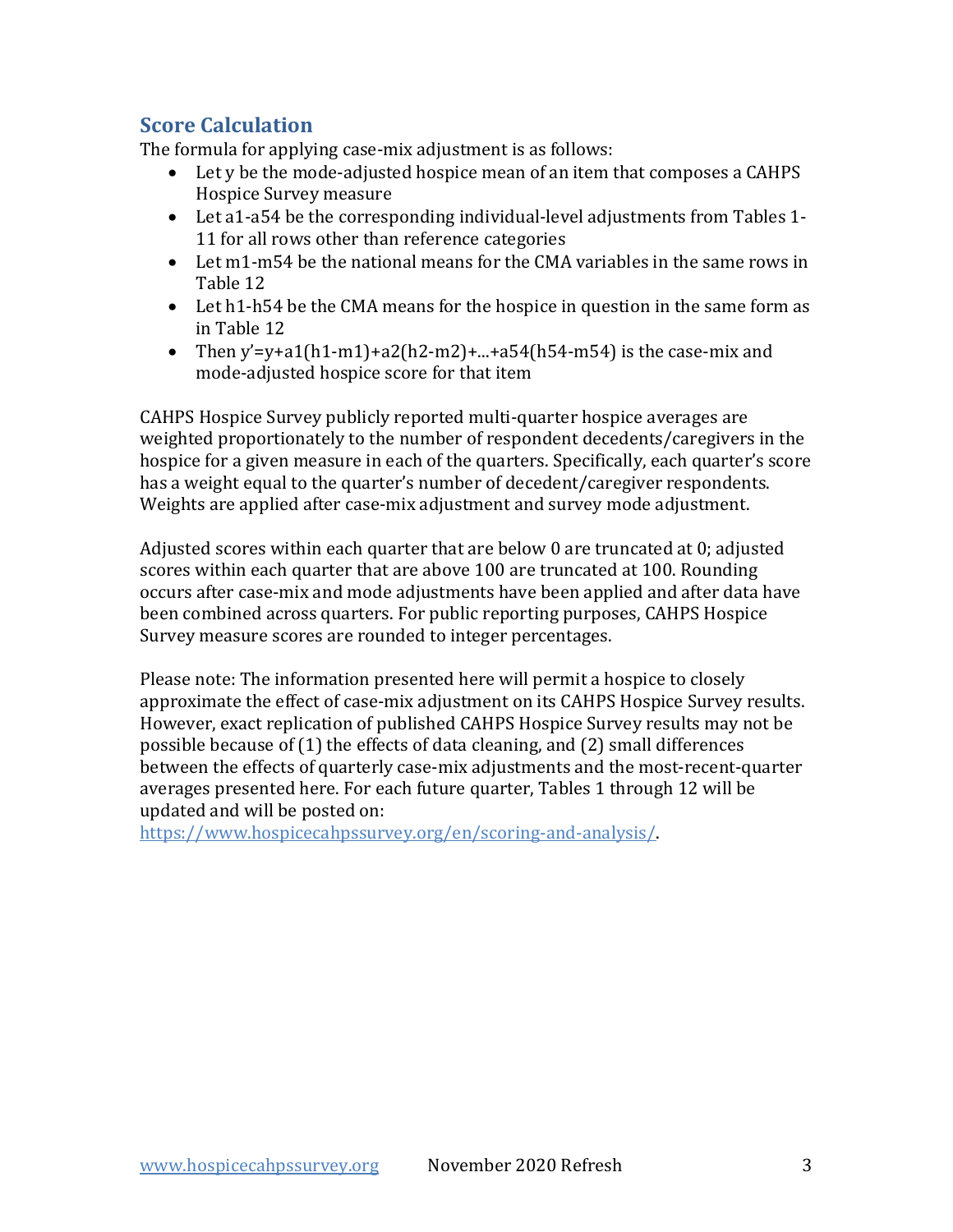# **Table 1. CAHPS Hospice Survey Top-Box Case-Mix Adjustments for Communication with Family, Q1 2018 – Q4 2019**

|                                                 | care for your<br>informed about when they<br>Hospice team kept you<br>$\mathfrak{c}$<br>family member<br>arrive<br>would | easy<br>things in a way that was<br>Hospice team explained<br>to understand | problems with your family<br>carefully to you when you<br>talked with them about<br>member's hospice care<br>Hospice team listened | informed about your family<br>Hospice team kept you<br>condition<br>member's | Hospice team listened<br>carefully to you | family member's condition<br>or contradictory<br>information about your<br>gave you<br>Hospice team<br>confusing<br>or care |
|-------------------------------------------------|--------------------------------------------------------------------------------------------------------------------------|-----------------------------------------------------------------------------|------------------------------------------------------------------------------------------------------------------------------------|------------------------------------------------------------------------------|-------------------------------------------|-----------------------------------------------------------------------------------------------------------------------------|
| Response percentile (per 1% of response         |                                                                                                                          |                                                                             |                                                                                                                                    |                                                                              |                                           |                                                                                                                             |
| percentile)                                     | 0.05%                                                                                                                    | 0.08%                                                                       | 0.07%                                                                                                                              | 0.07%                                                                        | 0.08%                                     | 0.06%                                                                                                                       |
| Decedent Age                                    |                                                                                                                          |                                                                             |                                                                                                                                    |                                                                              |                                           |                                                                                                                             |
| Age 18-54                                       | $-6.92%$                                                                                                                 | $-1.50%$                                                                    | $-2.01%$                                                                                                                           | $-4.49%$                                                                     | $-0.73%$                                  | 2.28%                                                                                                                       |
| Age 55-64                                       | $-5.97%$                                                                                                                 | $-1.19%$                                                                    | $-1.03%$                                                                                                                           | $-3.53%$                                                                     | $-0.51%$                                  | 2.59%                                                                                                                       |
| Age 65-69                                       | $-5.35%$                                                                                                                 | $-0.81%$                                                                    | $-0.30%$                                                                                                                           | $-2.93%$                                                                     | $-0.20%$                                  | 2.19%                                                                                                                       |
| Age 70-74                                       | $-4.58%$                                                                                                                 | $-0.57%$                                                                    | $-0.30%$                                                                                                                           | $-2.17%$                                                                     | $-0.20%$                                  | 1.65%                                                                                                                       |
| Age 75-79                                       | $-4.07%$                                                                                                                 | $-0.77%$                                                                    | $-0.58%$                                                                                                                           | $-2.13%$                                                                     | $-0.44%$                                  | 1.29%                                                                                                                       |
| Age 80-84                                       | $-3.29%$                                                                                                                 | $-0.37%$                                                                    | $-0.34%$                                                                                                                           | $-1.11%$                                                                     | $-0.16%$                                  | 0.92%                                                                                                                       |
| Age 85-89                                       | $-1.68%$                                                                                                                 | $-0.29%$                                                                    | $-0.05%$                                                                                                                           | $-0.76%$                                                                     | $-0.25%$                                  | 0.57%                                                                                                                       |
| Age 90+ (REFERENCE)                             | $0.00\%$                                                                                                                 | $0.00\%$                                                                    | 0.00%                                                                                                                              | $0.00\%$                                                                     | $0.00\%$                                  | $0.00\%$                                                                                                                    |
| Payer for Hospice Care                          |                                                                                                                          |                                                                             |                                                                                                                                    |                                                                              |                                           |                                                                                                                             |
| Medicare only (REFERENCE)                       | 0.00%                                                                                                                    | $0.00\%$                                                                    | $0.00\%$                                                                                                                           | 0.00%                                                                        | 0.00%                                     | $0.00\%$                                                                                                                    |
| Medicaid only or Medicaid and private insurance | 2.45%                                                                                                                    | 0.82%                                                                       | 0.86%                                                                                                                              | 2.63%                                                                        | 1.29%                                     | 1.94%                                                                                                                       |
| Medicare and Medicaid                           | 8.68%                                                                                                                    | 2.72%                                                                       | 2.31%                                                                                                                              | 5.33%                                                                        | 2.12%                                     | 0.89%                                                                                                                       |
| Private insurance only                          | 1.76%                                                                                                                    | 1.11%                                                                       | 1.46%                                                                                                                              | 1.23%                                                                        | 0.33%                                     | $-0.34%$                                                                                                                    |
| Medicare and private insurance                  | 0.48%                                                                                                                    | 0.26%                                                                       | 0.48%                                                                                                                              | 0.28%                                                                        | 0.14%                                     | 0.16%                                                                                                                       |
| Other                                           | 5.29%                                                                                                                    | 1.81%                                                                       | 1.39%                                                                                                                              | 3.23%                                                                        | 1.35%                                     | 0.17%                                                                                                                       |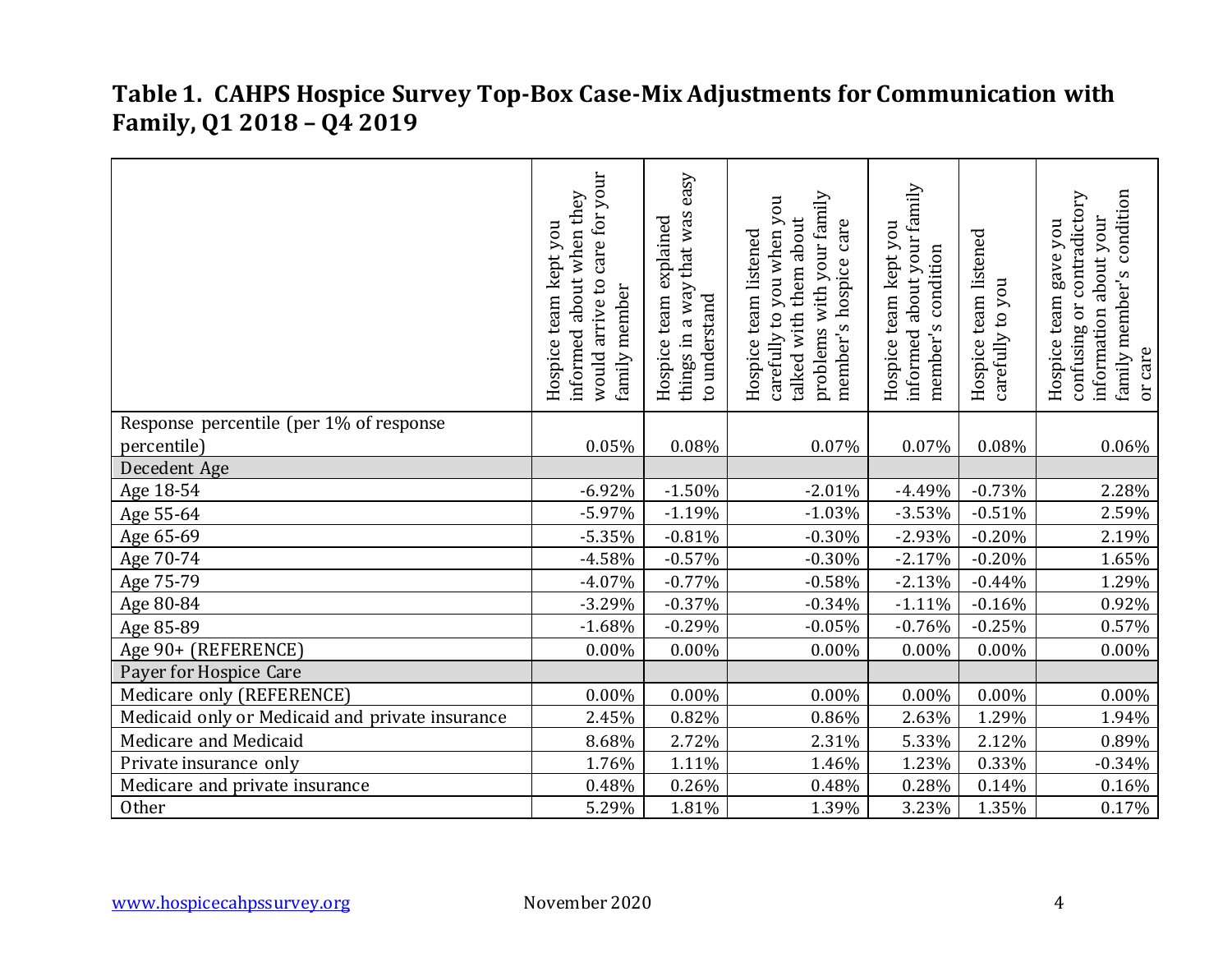|                                               | care for your<br>about when they<br>Hospice team kept you<br>arrive to<br>family member<br>informed<br>would | easy<br>things in a way that was<br>Hospice team explained<br>to understand | problems with your family<br>carefully to you when you<br>talked with them about<br>member's hospice care<br>Hospice team listened | informed about your family<br>Hospice team kept you<br>condition<br>member's | Hospice team listened<br>carefully to you | family member's condition<br>contradictory<br>information about your<br>Hospice team gave you<br>confusing or<br>or care |
|-----------------------------------------------|--------------------------------------------------------------------------------------------------------------|-----------------------------------------------------------------------------|------------------------------------------------------------------------------------------------------------------------------------|------------------------------------------------------------------------------|-------------------------------------------|--------------------------------------------------------------------------------------------------------------------------|
| <b>Primary Diagnosis</b>                      |                                                                                                              |                                                                             |                                                                                                                                    |                                                                              |                                           |                                                                                                                          |
| Alzheimer's and non-Alzheimer's dementias     |                                                                                                              |                                                                             |                                                                                                                                    |                                                                              |                                           |                                                                                                                          |
| (REFERENCE)                                   | $0.00\%$                                                                                                     | 0.00%                                                                       | 0.00%                                                                                                                              | 0.00%                                                                        | 0.00%                                     | 0.00%                                                                                                                    |
| Bladder cancer                                | $-7.87%$                                                                                                     | $-0.18%$                                                                    | 0.63%                                                                                                                              | $-1.13%$                                                                     | 0.76%                                     | 1.48%                                                                                                                    |
| Blood and lymphatic cancers                   | $-7.20%$                                                                                                     | 0.22%                                                                       | 0.73%                                                                                                                              | $-0.84%$                                                                     | 1.36%                                     | 1.39%                                                                                                                    |
| Brain cancer                                  | $-6.73%$                                                                                                     | 0.18%                                                                       | 0.29%                                                                                                                              | $-2.68%$                                                                     | $-0.30%$                                  | 1.10%                                                                                                                    |
| Breast cancer                                 | $-8.80%$                                                                                                     | $-0.39%$                                                                    | $-1.41%$                                                                                                                           | $-2.55%$                                                                     | $-0.50%$                                  | 0.77%                                                                                                                    |
| Congestive heart failure                      | $-5.22%$                                                                                                     | 0.46%                                                                       | 0.39%                                                                                                                              | $-0.80%$                                                                     | 0.83%                                     | 1.40%                                                                                                                    |
| Chronic kidney disease                        | $-5.95%$                                                                                                     | 0.22%                                                                       | 0.58%                                                                                                                              | $-0.97%$                                                                     | 1.24%                                     | 1.14%                                                                                                                    |
| Chronic liver disease                         | $-5.52%$                                                                                                     | 0.01%                                                                       | $-1.14%$                                                                                                                           | $-1.73%$                                                                     | 0.17%                                     | 1.01%                                                                                                                    |
| Colorectal cancer                             | $-8.32%$                                                                                                     | 0.48%                                                                       | 0.97%                                                                                                                              | $-1.64%$                                                                     | 0.75%                                     | 1.78%                                                                                                                    |
| CVA/Stroke                                    | $-2.79%$                                                                                                     | $-0.60%$                                                                    | $-0.91%$                                                                                                                           | $-1.69%$                                                                     | $-0.48%$                                  | $-0.02%$                                                                                                                 |
| Liver cancer                                  | $-9.43%$                                                                                                     | $-0.23%$                                                                    | $-0.19%$                                                                                                                           | $-2.19%$                                                                     | 0.27%                                     | 1.07%                                                                                                                    |
| Lung & other chest cavity cancer              | $-8.85%$                                                                                                     | $-0.05%$                                                                    | $-0.14%$                                                                                                                           | $-2.08%$                                                                     | 0.47%                                     | 1.20%                                                                                                                    |
| Non-infectious respiratory                    | $-6.29%$                                                                                                     | 0.23%                                                                       | 0.10%                                                                                                                              | $-0.99%$                                                                     | 0.99%                                     | 1.66%                                                                                                                    |
| Other heart disease                           | $-5.03%$                                                                                                     | 0.13%                                                                       | 0.14%                                                                                                                              | $-1.21%$                                                                     | 0.75%                                     | 1.51%                                                                                                                    |
| Pancreatic cancer                             | $-9.62%$                                                                                                     | $-0.02%$                                                                    | $-0.51%$                                                                                                                           | $-2.57%$                                                                     | 0.20%                                     | 1.51%                                                                                                                    |
| Parkinson's and other degenerative diseases   | $-2.20%$                                                                                                     | 0.09%                                                                       | $-0.01%$                                                                                                                           | $-0.96%$                                                                     | 0.00%                                     | 0.34%                                                                                                                    |
| Pneumonias and other infectious lung diseases | $-4.56%$                                                                                                     | 0.99%                                                                       | 0.50%                                                                                                                              | $-0.49%$                                                                     | 0.44%                                     | 1.54%                                                                                                                    |
| Prostate cancer                               | $-8.04%$                                                                                                     | $-0.26%$                                                                    | $-0.65%$                                                                                                                           | $-1.51%$                                                                     | 0.61%                                     | 1.68%                                                                                                                    |
| Other, cancer                                 | $-8.46%$                                                                                                     | $-0.03%$                                                                    | $-0.19%$                                                                                                                           | $-2.24%$                                                                     | 0.25%                                     | 1.40%                                                                                                                    |
| Other, non-cancer                             | $-3.72%$                                                                                                     | $-0.05%$                                                                    | $-0.03%$                                                                                                                           | $-1.10%$                                                                     | 0.41%                                     | 0.88%                                                                                                                    |
| www.hospicecahpssurvey.org                    | November 2020                                                                                                |                                                                             |                                                                                                                                    |                                                                              |                                           | 5                                                                                                                        |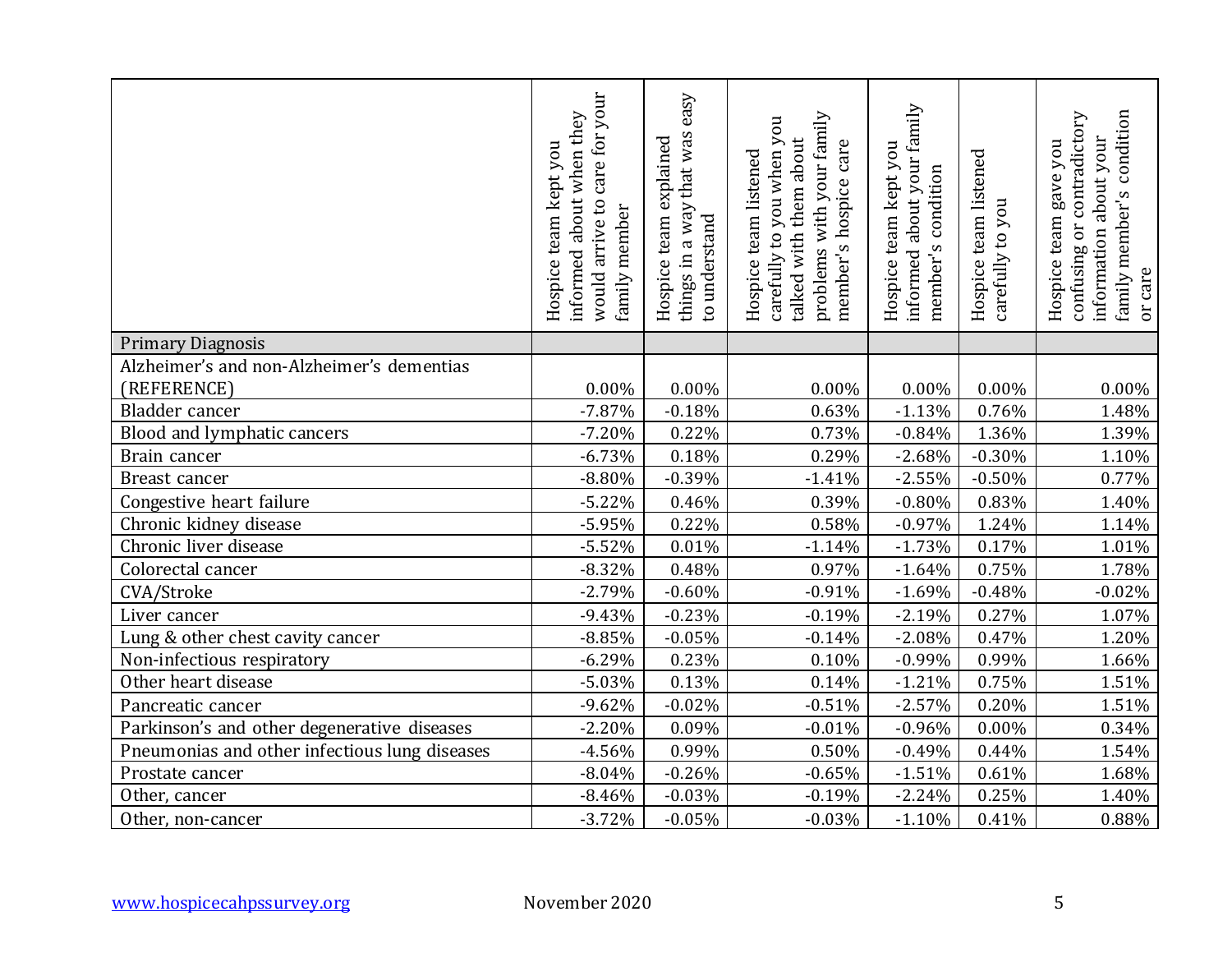|                                                         | care for your<br>informed about when they<br>Hospice team kept you<br>arrive to<br>family member<br>would | easy<br>things in a way that was<br>Hospice team explained<br>to understand | problems with your family<br>carefully to you when you<br>talked with them about<br>member's hospice care<br>Hospice team listened | about your family<br>Hospice team kept you<br>member's condition<br>informed | Hospice team listened<br>carefully to you | family member's condition<br>confusing or contradictory<br>about your<br>Hospice team gave you<br>information<br>or care |
|---------------------------------------------------------|-----------------------------------------------------------------------------------------------------------|-----------------------------------------------------------------------------|------------------------------------------------------------------------------------------------------------------------------------|------------------------------------------------------------------------------|-------------------------------------------|--------------------------------------------------------------------------------------------------------------------------|
| Length of hospice stay                                  |                                                                                                           |                                                                             |                                                                                                                                    |                                                                              |                                           |                                                                                                                          |
| $2-5$ days                                              | $-8.67%$                                                                                                  | $-1.71%$                                                                    | 1.96%                                                                                                                              | $-3.09%$                                                                     | $-1.19%$                                  | $-4.42%$                                                                                                                 |
| $6-12$ days                                             | $-7.38%$                                                                                                  | $-0.55%$                                                                    | 2.39%                                                                                                                              | $-1.48%$                                                                     | $-0.02%$                                  | $-2.37%$                                                                                                                 |
| 13-29 days                                              | $-4.94%$                                                                                                  | 0.36%                                                                       | 2.16%                                                                                                                              | $-0.06%$                                                                     | 0.77%                                     | $-1.07\%$                                                                                                                |
| 30-80 days                                              | $-3.15%$                                                                                                  | 0.49%                                                                       | 1.40%                                                                                                                              | 0.33%                                                                        | 0.79%                                     | $-0.25%$                                                                                                                 |
| 81+ days (REFERENCE)                                    | 0.00%                                                                                                     | 0.00%                                                                       | 0.00%                                                                                                                              | 0.00%                                                                        | 0.00%                                     | $0.00\%$                                                                                                                 |
| Caregiver Age                                           |                                                                                                           |                                                                             |                                                                                                                                    |                                                                              |                                           |                                                                                                                          |
| Age 18-44                                               | 1.63%                                                                                                     | 2.71%                                                                       | 4.90%                                                                                                                              | 1.38%                                                                        | 3.71%                                     | 2.76%                                                                                                                    |
| Age 45-54                                               | $-0.70%$                                                                                                  | 0.70%                                                                       | 2.27%                                                                                                                              | $-0.12%$                                                                     | 0.75%                                     | 0.90%                                                                                                                    |
| Age 55-64 (REFERENCE)                                   | 0.00%                                                                                                     | 0.00%                                                                       | 0.00%                                                                                                                              | 0.00%                                                                        | 0.00%                                     | 0.00%                                                                                                                    |
| Age 65-74                                               | 0.85%                                                                                                     | $-0.31%$                                                                    | $-2.21%$                                                                                                                           | $0.35\%$                                                                     | $-0.99%$                                  | $-2.00%$                                                                                                                 |
| Age 75-84                                               | 2.75%                                                                                                     | 2.15%                                                                       | $-1.49%$                                                                                                                           | 3.74%                                                                        | 1.52%                                     | $-2.47%$                                                                                                                 |
| Age 85+                                                 | 4.46%                                                                                                     | 5.99%                                                                       | 0.32%                                                                                                                              | 7.57%                                                                        | 4.65%                                     | $-1.43%$                                                                                                                 |
| <b>Caregiver Education</b>                              |                                                                                                           |                                                                             |                                                                                                                                    |                                                                              |                                           |                                                                                                                          |
| 8 <sup>th</sup> grade or less                           | $-2.60%$                                                                                                  | 0.31%                                                                       | $-0.29%$                                                                                                                           | $-2.06%$                                                                     | $-0.39%$                                  | 11.36%                                                                                                                   |
| Some high school                                        | $-3.87%$                                                                                                  | $-0.93%$                                                                    | $-0.70%$                                                                                                                           | $-2.16%$                                                                     | $-1.10%$                                  | 5.90%                                                                                                                    |
| High school graduate or GED (REFERENCE)                 | 0.00%                                                                                                     | 0.00%                                                                       | 0.00%                                                                                                                              | 0.00%                                                                        | 0.00%                                     | 0.00%                                                                                                                    |
| Some college                                            | 4.49%                                                                                                     | 1.60%                                                                       | 2.91%                                                                                                                              | 2.92%                                                                        | 2.18%                                     | $-0.12%$                                                                                                                 |
| 4-year college graduate                                 | 10.34%                                                                                                    | 3.21%                                                                       | 4.54%                                                                                                                              | 6.33%                                                                        | 3.41%                                     | 0.43%                                                                                                                    |
| More than 4-year college graduate                       | 13.34%                                                                                                    | 4.37%                                                                       | 6.81%                                                                                                                              | 8.57%                                                                        | 5.28%                                     | 1.81%                                                                                                                    |
| Caregiver relationship (Decedent was the<br>caregiver's |                                                                                                           |                                                                             |                                                                                                                                    |                                                                              |                                           |                                                                                                                          |
| www.hospicecahpssurvey.org                              | November 2020                                                                                             |                                                                             |                                                                                                                                    |                                                                              |                                           | 6                                                                                                                        |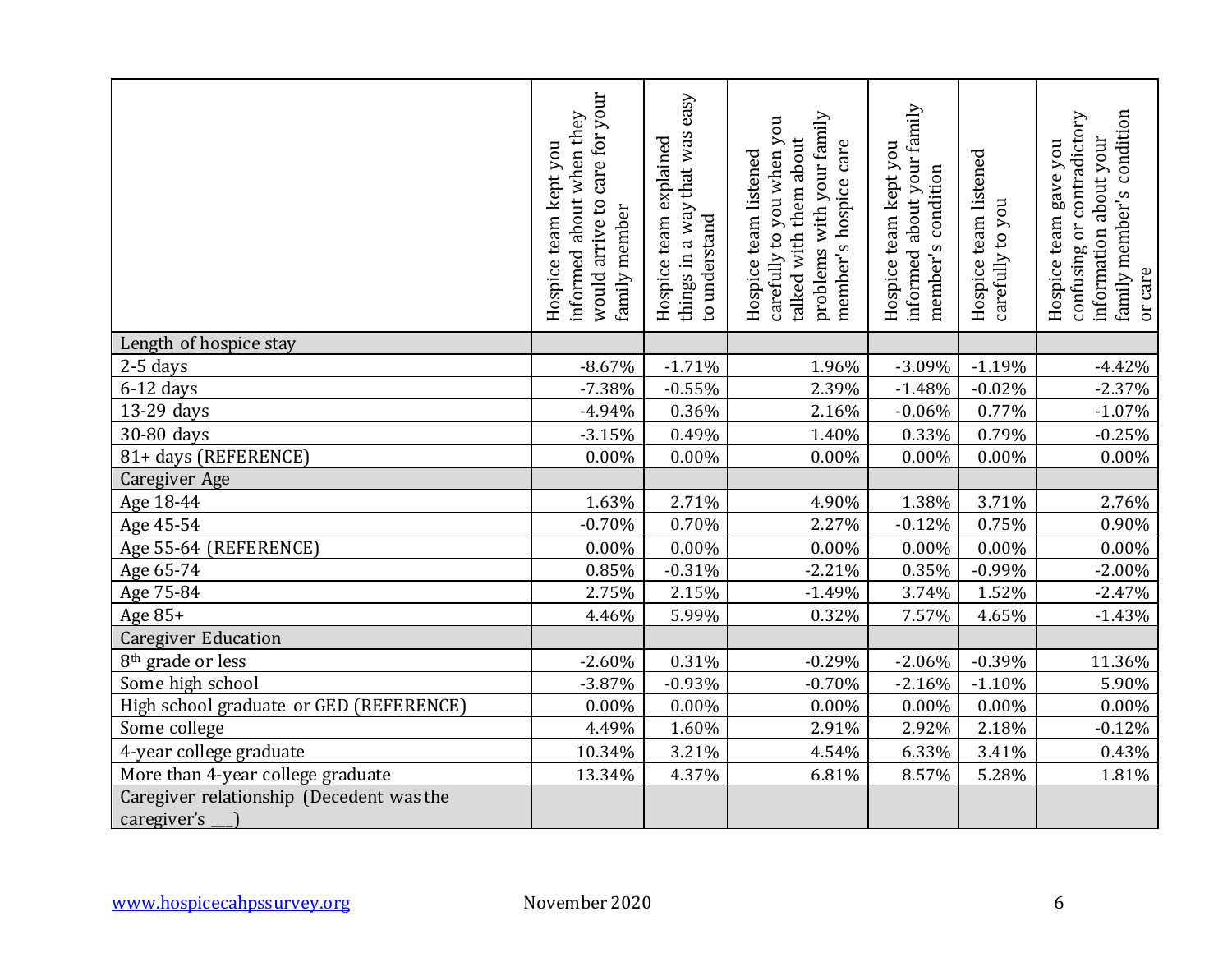|                                              | care for your<br>informed about when they<br>Hospice team kept you<br>would arrive to<br>family member | things in a way that was easy<br>Hospice team explained<br>to understand | problems with your family<br>carefully to you when you<br>talked with them about<br>member's hospice care<br>Hospice team listened | informed about your family<br>Hospice team kept you<br>member's condition | Hospice team listened<br>carefully to you | family member's condition<br>confusing or contradictory<br>information about your<br>Hospice team gave you<br>or care |
|----------------------------------------------|--------------------------------------------------------------------------------------------------------|--------------------------------------------------------------------------|------------------------------------------------------------------------------------------------------------------------------------|---------------------------------------------------------------------------|-------------------------------------------|-----------------------------------------------------------------------------------------------------------------------|
| Spouse or partner                            | $-5.25%$                                                                                               | 1.81%                                                                    | 1.11%                                                                                                                              | 1.78%                                                                     | 1.82%                                     | $-0.16%$                                                                                                              |
| Parent (REFERENCE)                           | $0.00\%$                                                                                               | 0.00%                                                                    | 0.00%                                                                                                                              | $0.00\%$                                                                  | 0.00%                                     | $0.00\%$                                                                                                              |
| Mother-in-law or father-in-law               | $-1.74%$                                                                                               | $-2.15%$                                                                 | $-1.94%$                                                                                                                           | $-2.29%$                                                                  | $-1.84%$                                  | $-1.91%$                                                                                                              |
| Aunt or uncle                                | 3.96%                                                                                                  | $-0.64%$                                                                 | $-1.28%$                                                                                                                           | 1.37%                                                                     | $-1.13%$                                  | $-2.41%$                                                                                                              |
| Sister or brother                            | 5.55%                                                                                                  | 3.00%                                                                    | 2.11%                                                                                                                              | 4.92%                                                                     | 2.42%                                     | $-0.89%$                                                                                                              |
| Child                                        | $-1.17%$                                                                                               | 2.10%                                                                    | 1.20%                                                                                                                              | 3.36%                                                                     | 2.31%                                     | $0.05\%$                                                                                                              |
| Friend                                       | 4.52%                                                                                                  | 1.19%                                                                    | $-0.06%$                                                                                                                           | 3.35%                                                                     | 0.78%                                     | $-2.27%$                                                                                                              |
| Other                                        | $-0.10%$                                                                                               | $-1.05%$                                                                 | $-1.08%$                                                                                                                           | 0.20%                                                                     | $-0.54%$                                  | $-1.29%$                                                                                                              |
| Survey Language/Respondent's home language   |                                                                                                        |                                                                          |                                                                                                                                    |                                                                           |                                           |                                                                                                                       |
| Survey language or home language was Spanish | $-7.40%$                                                                                               | $-1.24%$                                                                 | $-4.54%$                                                                                                                           | $-4.56%$                                                                  | $-2.76%$                                  | $-4.00%$                                                                                                              |
| All others (REFERENCE)                       | $0.00\%$                                                                                               | $0.00\%$                                                                 | $0.00\%$                                                                                                                           | 0.00%                                                                     | $0.00\%$                                  | $0.00\%$                                                                                                              |
|                                              |                                                                                                        |                                                                          |                                                                                                                                    |                                                                           |                                           |                                                                                                                       |
| www.hospicecahpssurvey.org                   | November 2020                                                                                          |                                                                          |                                                                                                                                    |                                                                           |                                           | 7                                                                                                                     |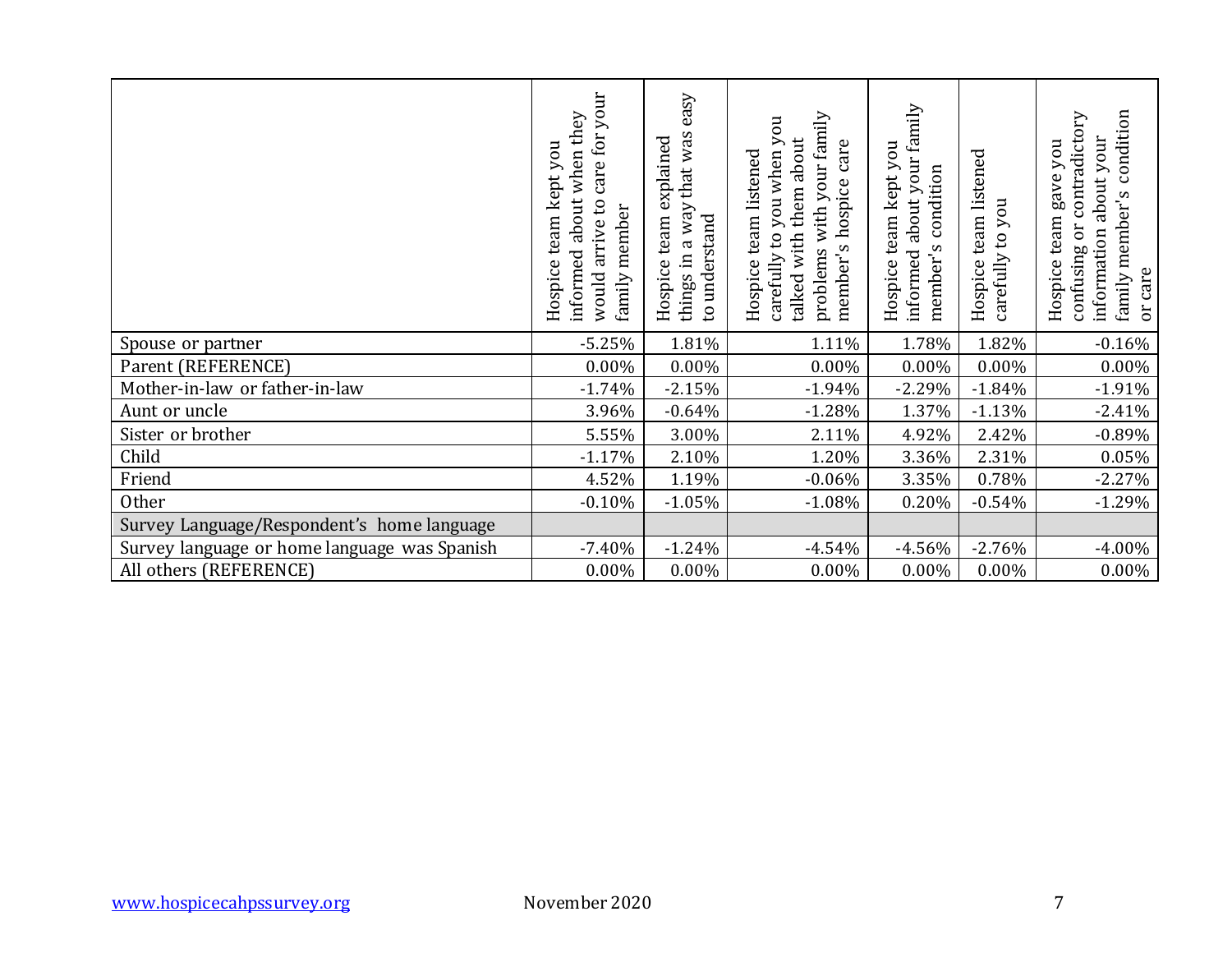### **Table 2. CAHPS Hospice Survey Top-Box Case-Mix Adjustments for Getting Timely Help and Treating Patient with Respect, Q1 2018 – Q4 2019**

|                                                 | <b>Getting Timely Help</b>                                                                                        |                                                                                                     | <b>Treating Patient with Respect</b>                                                  |                                                                        |  |
|-------------------------------------------------|-------------------------------------------------------------------------------------------------------------------|-----------------------------------------------------------------------------------------------------|---------------------------------------------------------------------------------------|------------------------------------------------------------------------|--|
|                                                 | needed it when you or your<br>help from the hospice team<br>asked for<br>Got help as soon as you<br>family member | weekends,<br>Got the help you needed<br>from the hospice team<br>evenings,<br>or holidays<br>during | family member with dignity<br>Hospice team treated your<br>respect<br>$\overline{ad}$ | really cared about your family<br>Felt that the hospice team<br>member |  |
| Response percentile (per 1% of response         |                                                                                                                   |                                                                                                     |                                                                                       |                                                                        |  |
| percentile)                                     | 0.09%                                                                                                             | 0.09%                                                                                               | 0.04%                                                                                 | 0.07%                                                                  |  |
| Decedent Age                                    |                                                                                                                   |                                                                                                     |                                                                                       |                                                                        |  |
| Age 18-54                                       | $-1.95%$                                                                                                          | $-2.43%$                                                                                            | 0.40%                                                                                 | $-0.45%$                                                               |  |
| Age 55-64                                       | $-1.52%$                                                                                                          | $-1.58%$                                                                                            | 0.37%                                                                                 | 0.22%                                                                  |  |
| Age 65-69                                       | $-1.07%$                                                                                                          | $-0.97%$                                                                                            | 0.67%                                                                                 | 0.46%                                                                  |  |
| Age 70-74                                       | $-1.40%$                                                                                                          | $-1.51%$                                                                                            | 0.30%                                                                                 | 0.29%                                                                  |  |
| Age 75-79                                       | $-1.34%$                                                                                                          | $-1.01%$                                                                                            | 0.15%                                                                                 | $-0.12%$                                                               |  |
| Age 80-84<br>Age 85-89                          | $-1.07%$<br>$-0.70%$                                                                                              | $-0.80%$<br>$-0.44%$                                                                                | 0.18%<br>0.12%                                                                        | $-0.11%$<br>$-0.12%$                                                   |  |
| Age 90+ (REFERENCE)                             | $0.00\%$                                                                                                          | 0.00%                                                                                               | 0.00%                                                                                 | 0.00%                                                                  |  |
| Payer for Hospice Care                          |                                                                                                                   |                                                                                                     |                                                                                       |                                                                        |  |
| Medicare only (REFERENCE)                       | 0.00%                                                                                                             | $0.00\%$                                                                                            | $0.00\%$                                                                              | 0.00%                                                                  |  |
| Medicaid only or Medicaid and private insurance | 1.08%                                                                                                             | 1.97%                                                                                               | 1.43%                                                                                 | 1.32%                                                                  |  |
| Medicare and Medicaid                           | 2.95%                                                                                                             | 4.11%                                                                                               | 1.37%                                                                                 | 2.45%                                                                  |  |
| Private insurance only                          | 1.29%                                                                                                             | 1.73%                                                                                               | 0.36%                                                                                 | $0.85\%$                                                               |  |
| Medicare and private insurance                  | 0.39%                                                                                                             | 0.36%                                                                                               | $-0.04%$                                                                              | 0.23%                                                                  |  |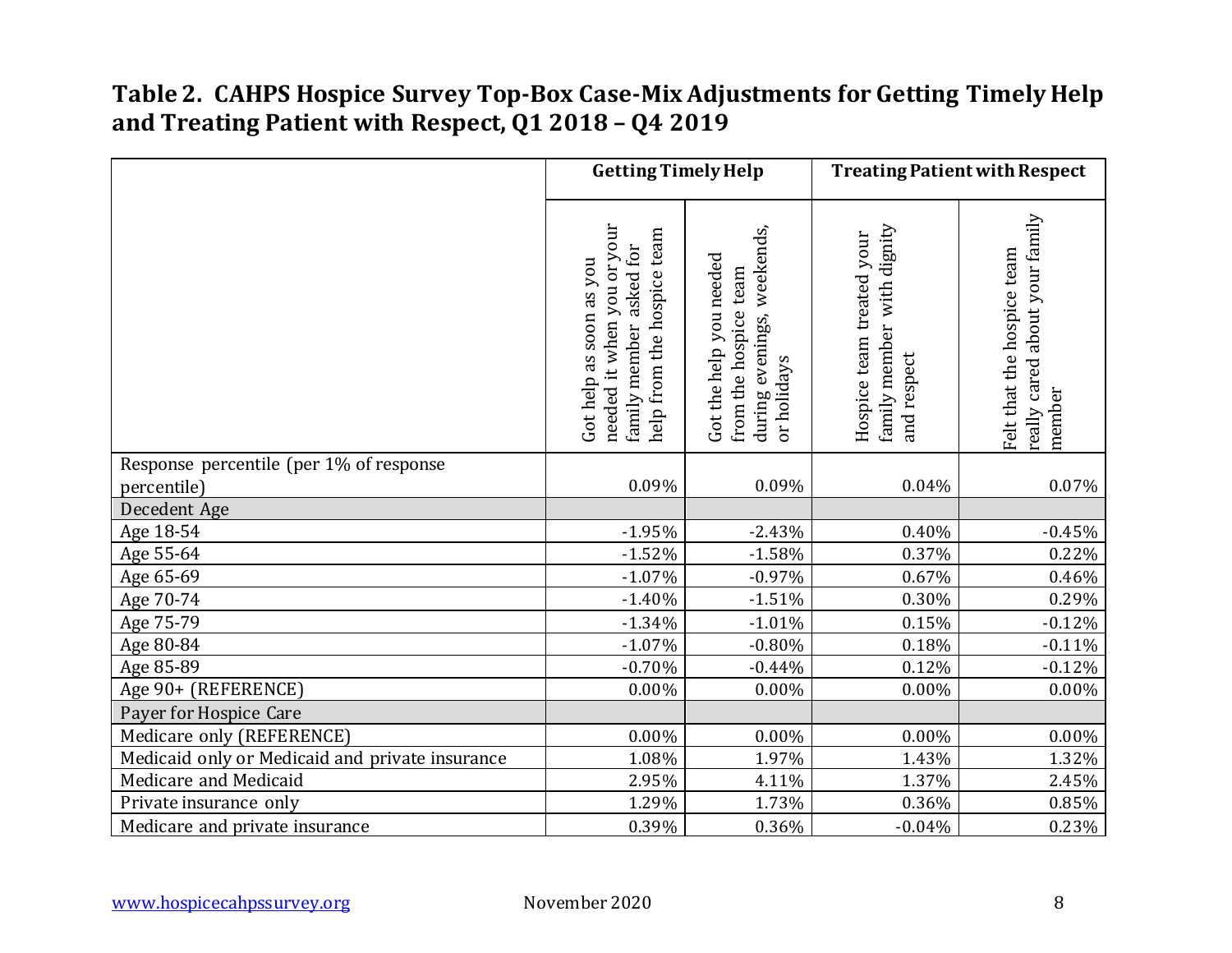|                                               | <b>Getting Timely Help</b>                                                                                        |                                                                                                  | <b>Treating Patient with Respect</b>                                   |                                                                         |  |
|-----------------------------------------------|-------------------------------------------------------------------------------------------------------------------|--------------------------------------------------------------------------------------------------|------------------------------------------------------------------------|-------------------------------------------------------------------------|--|
|                                               | needed it when you or your<br>help from the hospice team<br>asked for<br>Got help as soon as you<br>family member | evenings, weekends,<br>Got the help you needed<br>from the hospice team<br>or holidays<br>during | family member with dignity<br>Hospice team treated your<br>and respect | really cared about your family.<br>Felt that the hospice team<br>member |  |
| Other                                         | 2.06%                                                                                                             | 1.28%                                                                                            | 0.80%                                                                  | 1.35%                                                                   |  |
| <b>Primary Diagnosis</b>                      |                                                                                                                   |                                                                                                  |                                                                        |                                                                         |  |
| Alzheimer's and non-Alzheimer's dementias     |                                                                                                                   |                                                                                                  |                                                                        |                                                                         |  |
| (REFERENCE)                                   | $0.00\%$                                                                                                          | 0.00%                                                                                            | 0.00%                                                                  | $0.00\%$                                                                |  |
| Bladder cancer                                | 1.00%                                                                                                             | $-1.52%$                                                                                         | 0.12%                                                                  | 0.03%                                                                   |  |
| Blood and lymphatic cancers                   | 1.42%                                                                                                             | 0.18%                                                                                            | 0.13%                                                                  | 0.80%                                                                   |  |
| Brain cancer                                  | 1.41%                                                                                                             | 0.04%                                                                                            | $-0.21%$                                                               | 0.03%                                                                   |  |
| Breast cancer                                 | 0.33%                                                                                                             | $-0.92%$                                                                                         | $-0.09%$                                                               | $-0.26%$                                                                |  |
| Congestive heart failure                      | 1.21%                                                                                                             | $-0.84%$                                                                                         | 0.24%                                                                  | 0.52%                                                                   |  |
| Chronic kidney disease                        | 1.77%                                                                                                             | $-0.36%$                                                                                         | 0.27%                                                                  | 1.22%                                                                   |  |
| Chronic liver disease                         | 0.30%                                                                                                             | $-0.58%$                                                                                         | $-0.34%$                                                               | $-0.15%$                                                                |  |
| Colorectal cancer                             | 1.48%                                                                                                             | 0.42%                                                                                            | 0.27%                                                                  | 0.74%                                                                   |  |
| CVA/Stroke                                    | $-0.20%$                                                                                                          | $-0.97%$                                                                                         | $-0.36%$                                                               | $-0.21%$                                                                |  |
| Liver cancer                                  | 0.51%                                                                                                             | $-0.07%$                                                                                         | $-0.10%$                                                               | 0.60%                                                                   |  |
| Lung & other chest cavity cancer              | 0.12%                                                                                                             | $-0.92%$                                                                                         | $0.00\%$                                                               | 0.50%                                                                   |  |
| Non-infectious respiratory                    | 1.22%                                                                                                             | $-0.60%$                                                                                         | 0.21%                                                                  | 0.87%                                                                   |  |
| Other heart disease                           | 1.33%                                                                                                             | $-0.62%$                                                                                         | 0.26%                                                                  | 0.29%                                                                   |  |
| Pancreatic cancer                             | 1.09%                                                                                                             | $-0.33%$                                                                                         | 0.16%                                                                  | 0.13%                                                                   |  |
| Parkinson's and other degenerative diseases   | 1.38%                                                                                                             | $-0.14%$                                                                                         | 0.07%                                                                  | 0.28%                                                                   |  |
| Pneumonias and other infectious lung diseases | 1.41%                                                                                                             | 0.37%                                                                                            | 0.12%                                                                  | $0.66\%$                                                                |  |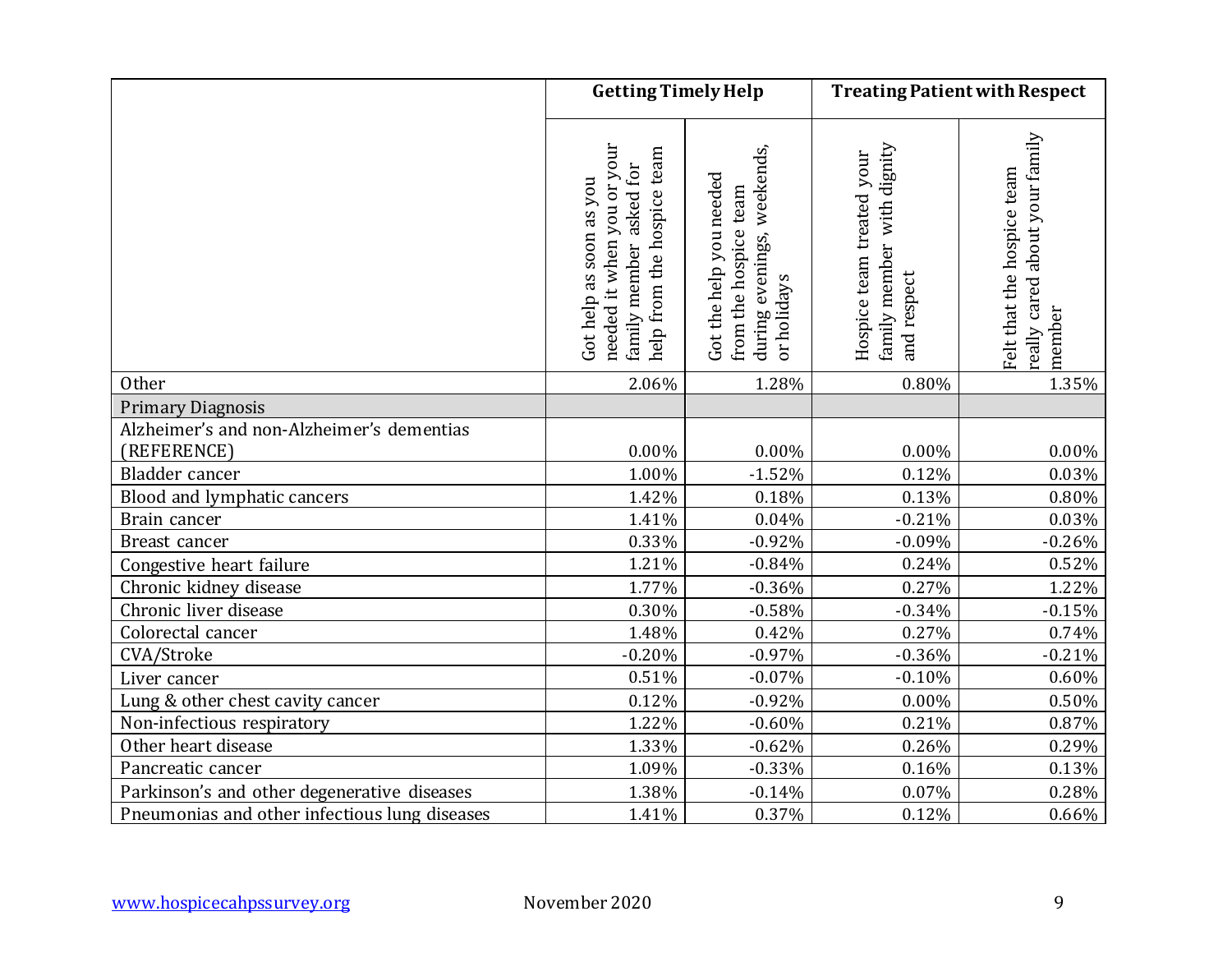|                                         | <b>Getting Timely Help</b>                                                                                        |                                                                                                  | <b>Treating Patient with Respect</b>                                   |                                                                         |  |
|-----------------------------------------|-------------------------------------------------------------------------------------------------------------------|--------------------------------------------------------------------------------------------------|------------------------------------------------------------------------|-------------------------------------------------------------------------|--|
|                                         | needed it when you or your<br>help from the hospice team<br>asked for<br>Got help as soon as you<br>family member | evenings, weekends,<br>Got the help you needed<br>from the hospice team<br>or holidays<br>during | family member with dignity<br>Hospice team treated your<br>and respect | really cared about your family.<br>Felt that the hospice team<br>member |  |
| Prostate cancer                         | 1.09%                                                                                                             | 0.04%                                                                                            | 0.14%                                                                  | 0.25%                                                                   |  |
| Other, cancer                           | 0.97%                                                                                                             | $-0.45%$                                                                                         | 0.12%                                                                  | 0.32%                                                                   |  |
| Other, non-cancer                       | 0.42%                                                                                                             | $-0.69%$                                                                                         | 0.05%                                                                  | 0.25%                                                                   |  |
| Length of hospice stay                  |                                                                                                                   |                                                                                                  |                                                                        |                                                                         |  |
| $2-5$ days                              | $-6.07\%$                                                                                                         | $-6.92%$                                                                                         | $-0.01%$                                                               | $-0.16%$                                                                |  |
| $6-12$ days                             | $-3.07%$                                                                                                          | $-4.79%$                                                                                         | 0.32%                                                                  | 0.98%                                                                   |  |
| 13-29 days                              | $-0.63%$                                                                                                          | $-2.30%$                                                                                         | 0.53%                                                                  | 1.55%                                                                   |  |
| 30-80 days                              | 0.11%                                                                                                             | $-0.83%$                                                                                         | 0.38%                                                                  | 1.09%                                                                   |  |
| 81+ days (REFERENCE)                    | 0.00%                                                                                                             | 0.00%                                                                                            | $0.00\%$                                                               | $0.00\%$                                                                |  |
| Caregiver Age                           |                                                                                                                   |                                                                                                  |                                                                        |                                                                         |  |
| Age 18-44                               | 3.79%                                                                                                             | 3.44%                                                                                            | 2.21%                                                                  | 4.07%                                                                   |  |
| Age 45-54                               | 0.45%                                                                                                             | 0.96%                                                                                            | 0.61%                                                                  | 1.07%                                                                   |  |
| Age 55-64 (REFERENCE)                   | $0.00\%$                                                                                                          | $0.00\%$                                                                                         | $0.00\%$                                                               | $0.00\%$                                                                |  |
| Age 65-74                               | $-1.10%$                                                                                                          | $-0.99%$                                                                                         | $-0.90%$                                                               | $-1.40%$                                                                |  |
| Age 75-84                               | $-0.04%$                                                                                                          | 0.91%                                                                                            | $-0.68%$                                                               | $-0.95%$                                                                |  |
| Age 85+                                 | 1.94%                                                                                                             | 4.14%                                                                                            | 0.19%                                                                  | 0.89%                                                                   |  |
| <b>Caregiver Education</b>              |                                                                                                                   |                                                                                                  |                                                                        |                                                                         |  |
| 8 <sup>th</sup> grade or less           | 0.55%                                                                                                             | 5.32%                                                                                            | 0.90%                                                                  | $-0.69%$                                                                |  |
| Some high school                        | $-1.75%$                                                                                                          | 1.40%                                                                                            | $-0.08%$                                                               | $-1.02%$                                                                |  |
| High school graduate or GED (REFERENCE) | 0.00%                                                                                                             | 0.00%                                                                                            | 0.00%                                                                  | $0.00\%$                                                                |  |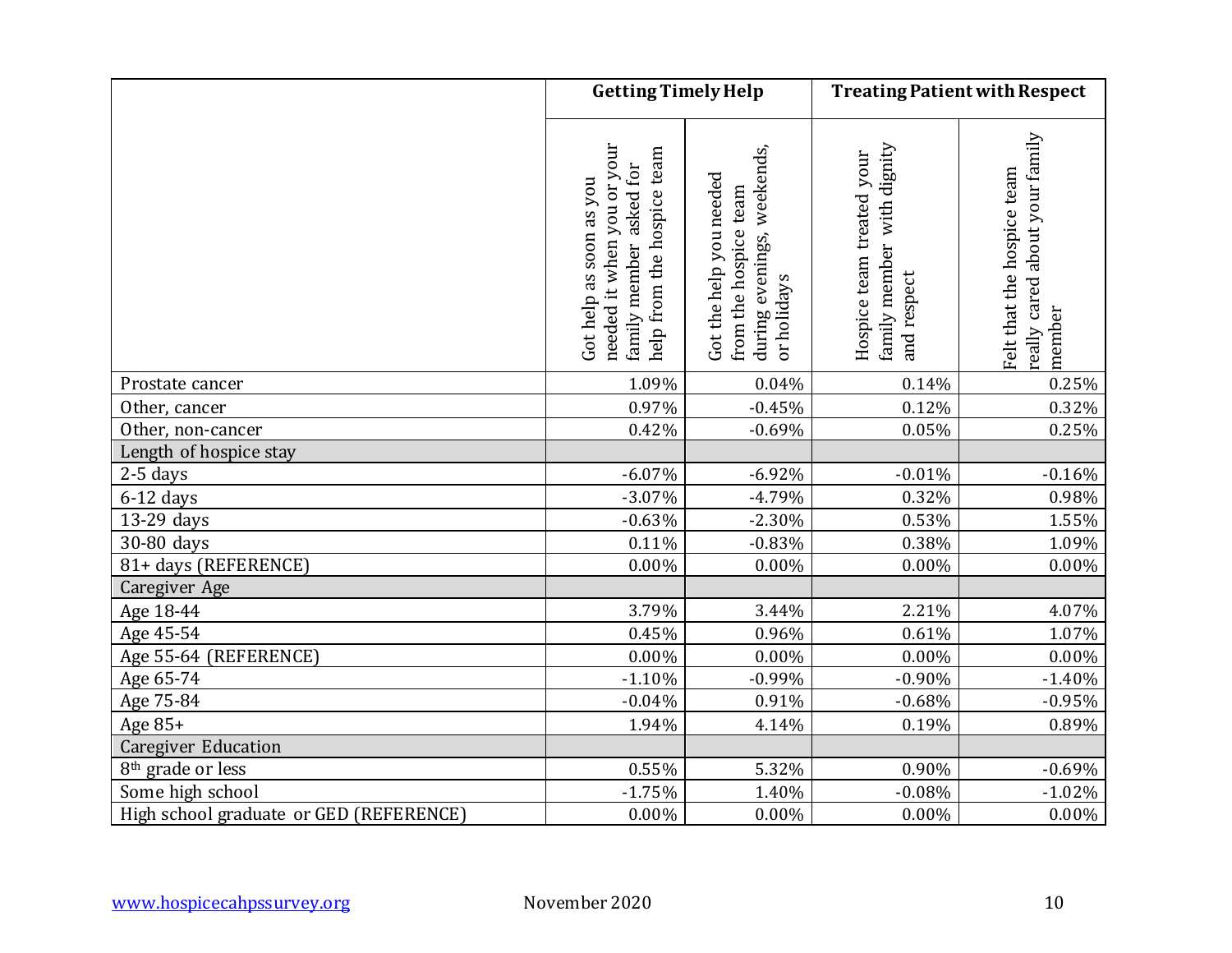|                                                         | <b>Getting Timely Help</b>                                                                                        |                                                                                                        | <b>Treating Patient with Respect</b>                                      |                                                                           |  |
|---------------------------------------------------------|-------------------------------------------------------------------------------------------------------------------|--------------------------------------------------------------------------------------------------------|---------------------------------------------------------------------------|---------------------------------------------------------------------------|--|
|                                                         | needed it when you or your<br>help from the hospice team<br>asked for<br>Got help as soon as you<br>family member | weekends,<br>Got the help you needed<br>team<br>from the hospice<br>evenings,<br>or holidays<br>during | family member with dignity<br>Hospice team treated your<br>respect<br>and | cared about your family<br>Felt that the hospice team<br>member<br>really |  |
| Some college                                            | 3.00%                                                                                                             | 0.71%                                                                                                  | 0.74%                                                                     | 2.30%                                                                     |  |
| 4-year college graduate                                 | 6.20%                                                                                                             | 2.45%                                                                                                  | 1.09%                                                                     | 3.85%                                                                     |  |
| More than 4-year college graduate                       | 9.02%                                                                                                             | 4.35%                                                                                                  | 1.97%                                                                     | 5.70%                                                                     |  |
| Caregiver relationship (Decedent was the<br>caregiver's |                                                                                                                   |                                                                                                        |                                                                           |                                                                           |  |
| Spouse or partner                                       | $-0.21%$                                                                                                          | 0.40%                                                                                                  | 0.17%                                                                     | 0.68%                                                                     |  |
| Parent (REFERENCE)                                      | 0.00%                                                                                                             | $0.00\%$                                                                                               | $0.00\%$                                                                  | $0.00\%$                                                                  |  |
| Mother-in-law or father-in-law                          | $-2.36%$                                                                                                          | $-1.70%$                                                                                               | $-1.20%$                                                                  | $-2.28%$                                                                  |  |
| Aunt or uncle                                           | $-1.41%$                                                                                                          | $-0.32%$                                                                                               | $-0.59%$                                                                  | $-1.04%$                                                                  |  |
| Sister or brother                                       | 2.10%                                                                                                             | 2.37%                                                                                                  | 1.01%                                                                     | 1.49%                                                                     |  |
| Child                                                   | 0.26%                                                                                                             | 0.78%                                                                                                  | 0.58%                                                                     | 0.62%                                                                     |  |
| Friend                                                  | 0.18%                                                                                                             | 1.10%                                                                                                  | 0.65%                                                                     | 0.43%                                                                     |  |
| Other                                                   | $-1.87%$                                                                                                          | $-0.12%$                                                                                               | $-0.28%$                                                                  | $-0.73%$                                                                  |  |
| Survey Language/Respondent's home language              |                                                                                                                   |                                                                                                        |                                                                           |                                                                           |  |
| Survey language or home language was Spanish            | $-2.50%$                                                                                                          | 3.11%                                                                                                  | $-1.19%$                                                                  | $-0.26%$                                                                  |  |
| All others (REFERENCE)                                  | 0.00%                                                                                                             | 0.00%                                                                                                  | $0.00\%$                                                                  | $0.00\%$                                                                  |  |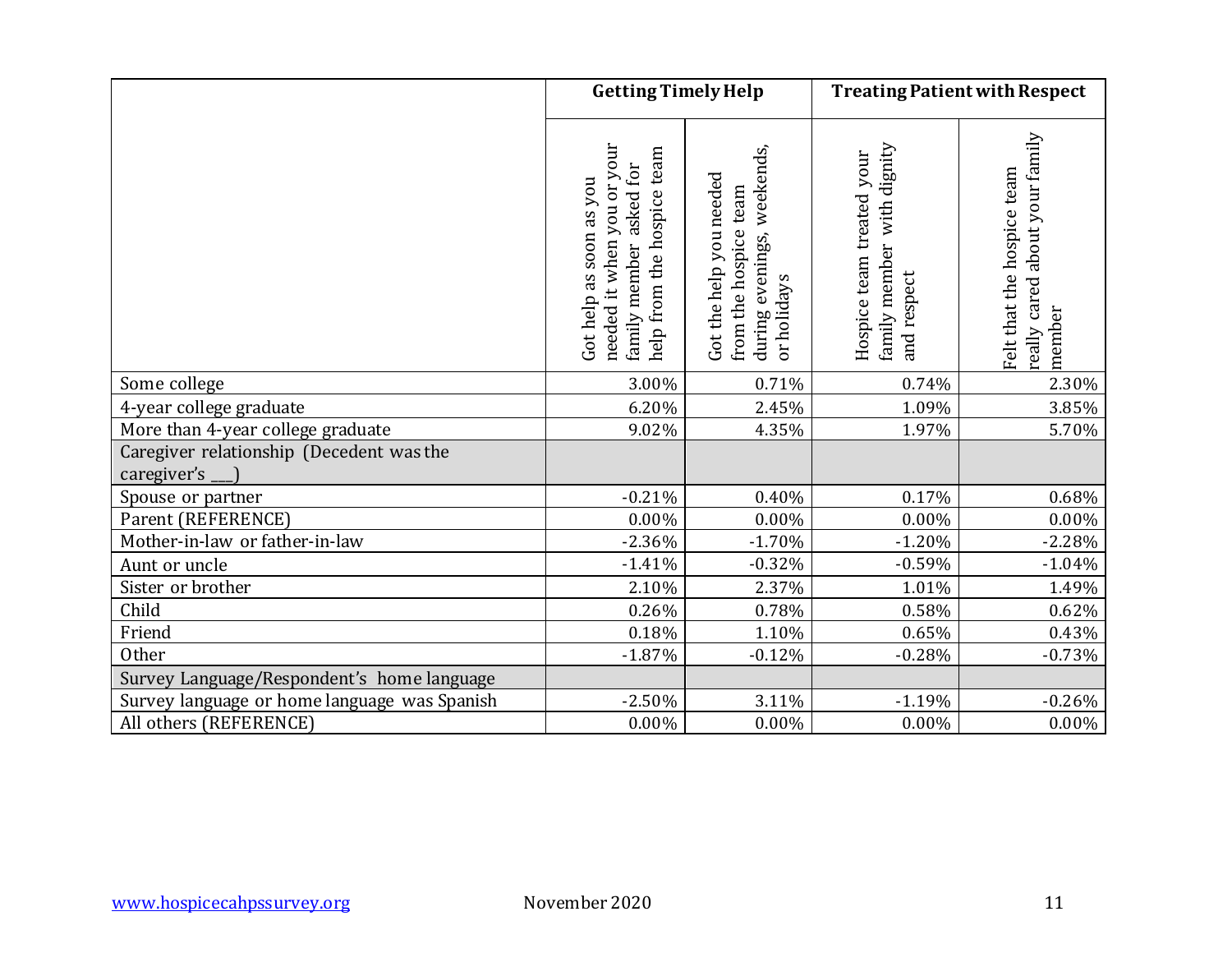#### **Table 3. CAHPS Hospice Survey Top-Box Case-Mix Adjustments for Emotional and Spiritual Support, Q1 2018 – Q4 2019**

|                                                     | got from the<br>hospice team while your<br>was in<br>of emotional<br>family member<br>hospice care<br>hon<br>Amount<br>support | team in the weeks<br>after your family member<br>support you got from the<br>Amount of emotional<br>hospice t<br>died | religious and spiritual beliefs<br>Amount of support for your<br>you got from the hospice<br>team |
|-----------------------------------------------------|--------------------------------------------------------------------------------------------------------------------------------|-----------------------------------------------------------------------------------------------------------------------|---------------------------------------------------------------------------------------------------|
| Response percentile (per 1% of response percentile) | 0.03%                                                                                                                          | 0.02%                                                                                                                 | 0.03%                                                                                             |
| Decedent Age                                        |                                                                                                                                |                                                                                                                       |                                                                                                   |
| Age 18-54                                           | 0.12%                                                                                                                          | 2.79%                                                                                                                 | $-0.81%$                                                                                          |
| Age 55-64                                           | 0.61%                                                                                                                          | 2.22%                                                                                                                 | $0.05\%$                                                                                          |
| Age 65-69                                           | 0.75%                                                                                                                          | 1.76%                                                                                                                 | 0.02%                                                                                             |
| Age 70-74                                           | 0.50%                                                                                                                          | 1.41%                                                                                                                 | 0.10%                                                                                             |
| Age 75-79                                           | 0.41%                                                                                                                          | 1.53%                                                                                                                 | $-0.05%$                                                                                          |
| Age 80-84                                           | 0.29%                                                                                                                          | 0.94%                                                                                                                 | 0.19%                                                                                             |
| Age 85-89                                           | 0.09%                                                                                                                          | 0.44%                                                                                                                 | 0.17%                                                                                             |
| Age 90+ (REFERENCE)                                 | 0.00%                                                                                                                          | 0.00%                                                                                                                 | 0.00%                                                                                             |
| Payer for Hospice Care                              |                                                                                                                                |                                                                                                                       |                                                                                                   |
| Medicare only (REFERENCE)                           | 0.00%                                                                                                                          | 0.00%                                                                                                                 | $0.00\%$                                                                                          |
| Medicaid only or Medicaid and private insurance     | 1.63%                                                                                                                          | 1.58%                                                                                                                 | 1.84%                                                                                             |
| Medicare and Medicaid                               | 1.85%                                                                                                                          | 1.08%                                                                                                                 | 1.59%                                                                                             |
| Private insurance only                              | 0.17%                                                                                                                          | $-0.37%$                                                                                                              | $-0.07%$                                                                                          |
| Medicare and private insurance                      | 0.08%                                                                                                                          | 0.00%                                                                                                                 | $-0.10%$                                                                                          |
| Other                                               | 0.55%                                                                                                                          | 0.04%                                                                                                                 | 0.41%                                                                                             |
| <b>Primary Diagnosis</b>                            |                                                                                                                                |                                                                                                                       |                                                                                                   |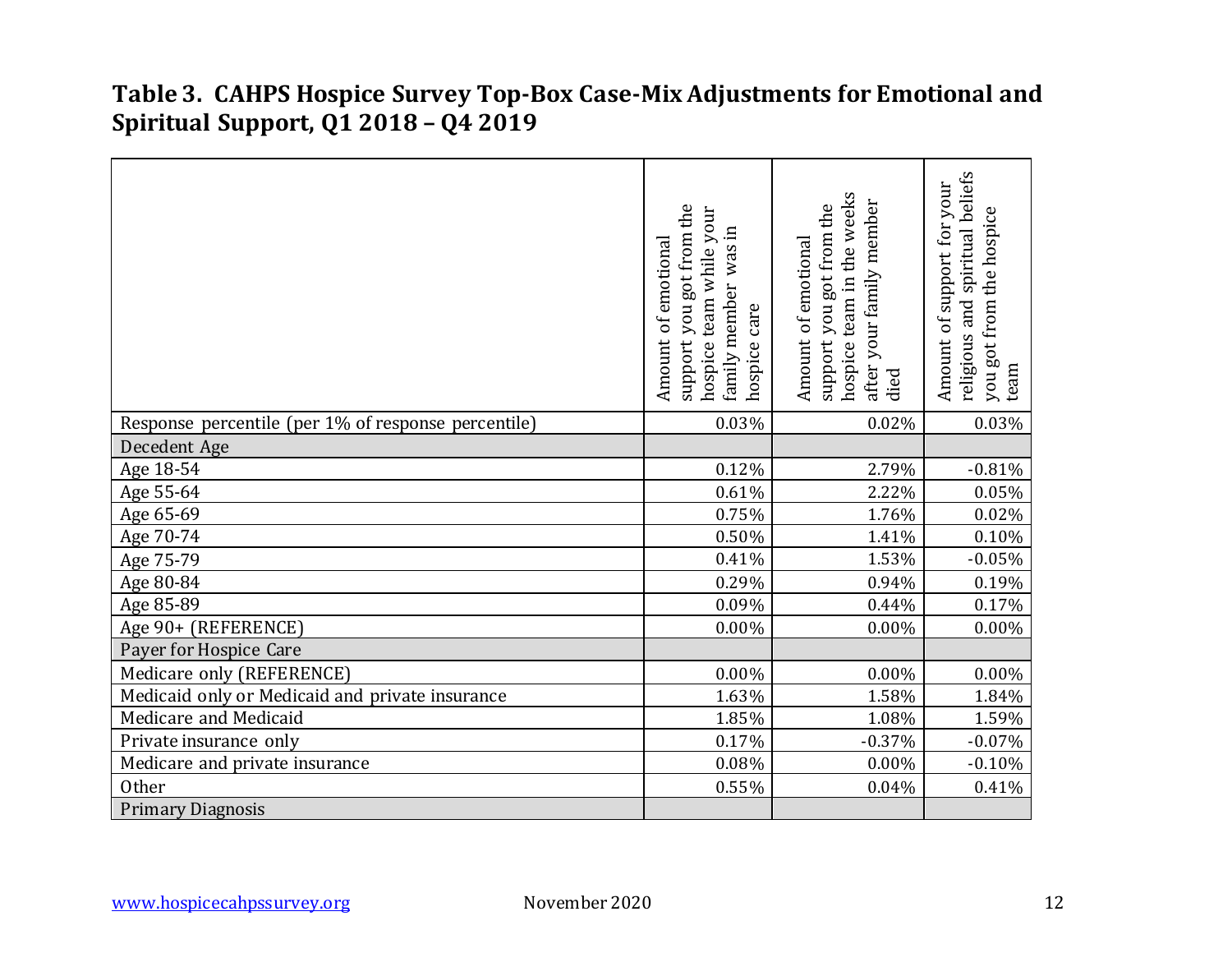|                                                       | support you got from the<br>hospice team while your<br>was in<br>Amount of emotional<br>family member<br>care<br>hospice | hospice team in the weeks<br>your family member<br>support you got from the<br>Amount of emotional<br>after<br>died | religious and spiritual beliefs<br>Amount of support for your<br>you got from the hospice<br>team |
|-------------------------------------------------------|--------------------------------------------------------------------------------------------------------------------------|---------------------------------------------------------------------------------------------------------------------|---------------------------------------------------------------------------------------------------|
| Alzheimer's and non-Alzheimer's dementias (REFERENCE) | 0.00%                                                                                                                    | 0.00%                                                                                                               | 0.00%                                                                                             |
| Bladder cancer                                        | 1.03%                                                                                                                    | 1.97%                                                                                                               | 0.80%                                                                                             |
| Blood and lymphatic cancers                           | 1.02%                                                                                                                    | 1.78%                                                                                                               | 0.45%                                                                                             |
| Brain cancer                                          | $-0.24%$                                                                                                                 | 0.87%                                                                                                               | $-0.84%$                                                                                          |
| Breast cancer                                         | $-0.09%$                                                                                                                 | $-0.59%$                                                                                                            | $-0.47%$                                                                                          |
| Congestive heart failure                              | 0.84%                                                                                                                    | 1.56%                                                                                                               | 0.40%                                                                                             |
| Chronic kidney disease                                | 1.36%                                                                                                                    | 1.93%                                                                                                               | 0.56%                                                                                             |
| Chronic liver disease                                 | 0.32%                                                                                                                    | 0.46%                                                                                                               | 0.22%                                                                                             |
| Colorectal cancer                                     | 0.93%                                                                                                                    | 1.65%                                                                                                               | 0.01%                                                                                             |
| CVA/Stroke                                            | $-0.05%$                                                                                                                 | 0.36%                                                                                                               | $-0.25%$                                                                                          |
| Liver cancer                                          | 1.20%                                                                                                                    | 1.96%                                                                                                               | 0.67%                                                                                             |
| Lung & other chest cavity cancer                      | 0.87%                                                                                                                    | 1.61%                                                                                                               | 0.50%                                                                                             |
| Non-infectious respiratory                            | 0.98%                                                                                                                    | 2.05%                                                                                                               | 0.65%                                                                                             |
| Other heart disease                                   | 0.90%                                                                                                                    | 1.33%                                                                                                               | 0.27%                                                                                             |
| Pancreatic cancer                                     | 0.77%                                                                                                                    | 1.56%                                                                                                               | 0.08%                                                                                             |
| Parkinson's and other degenerative diseases           | 0.14%                                                                                                                    | 1.05%                                                                                                               | 0.18%                                                                                             |
| Pneumonias and other infectious lung diseases         | 1.04%                                                                                                                    | 1.81%                                                                                                               | 0.40%                                                                                             |
| Prostate cancer                                       | 1.06%                                                                                                                    | 2.31%                                                                                                               | 0.65%                                                                                             |
| Other, cancer                                         | 0.50%                                                                                                                    | 1.16%                                                                                                               | 0.00%                                                                                             |
| Other, non-cancer                                     | $0.37\%$                                                                                                                 | 0.67%                                                                                                               | 0.05%                                                                                             |
| Length of hospice stay                                |                                                                                                                          |                                                                                                                     |                                                                                                   |
| $2-5$ days                                            | 0.42%                                                                                                                    | $-2.47%$                                                                                                            | 0.48%                                                                                             |
| November 2020<br>www.hospicecahpssurvey.org           |                                                                                                                          |                                                                                                                     | 13                                                                                                |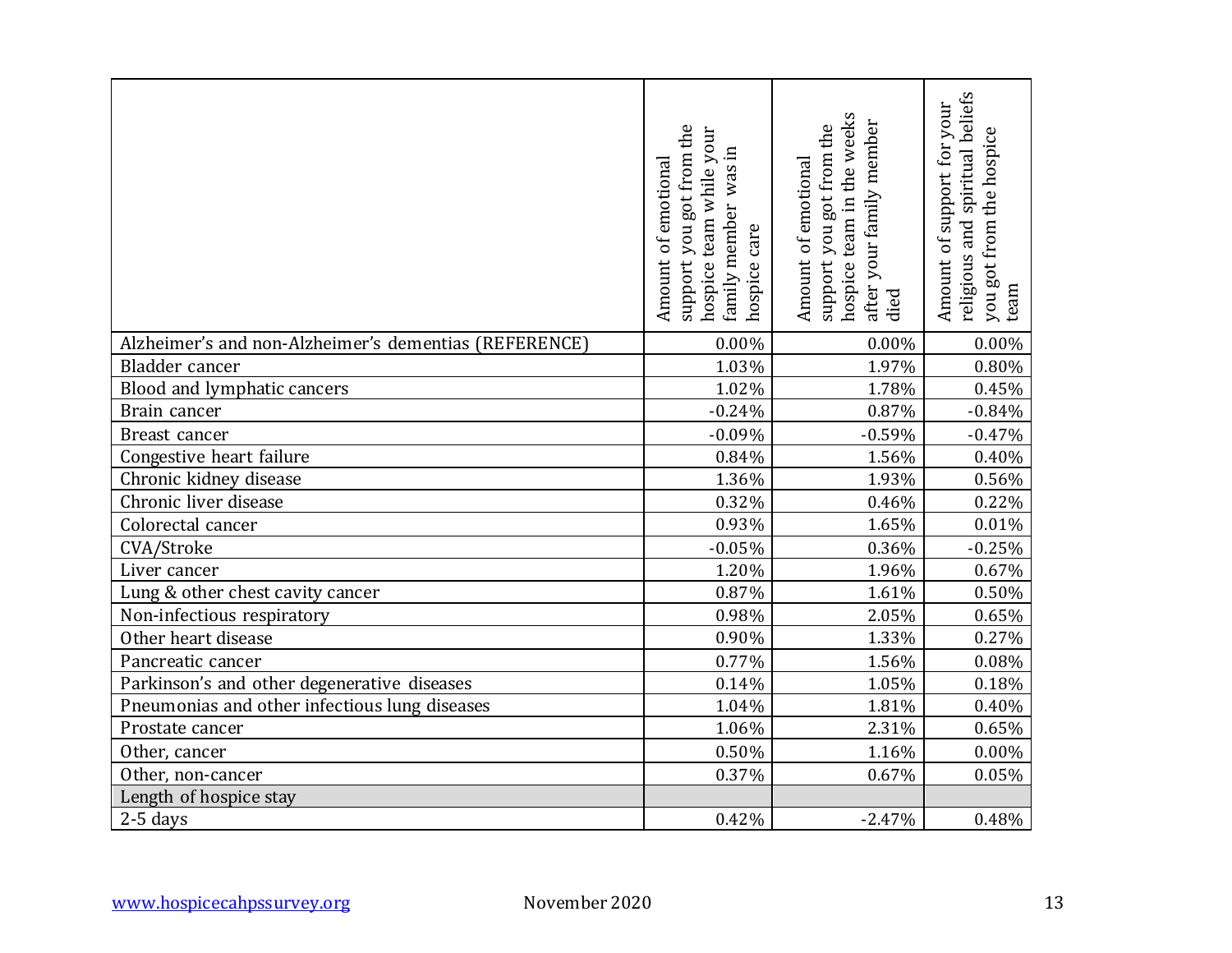|                                                      | support you got from the<br>Amount of emotional<br>hospice team while<br>family member<br>care<br>hospice | hospice team in the weeks<br>your family member<br>support you got from the<br>Amount of emotional<br>after<br>died | religious and spiritual beliefs<br>Amount of support for your<br>you got from the hospice<br>team |
|------------------------------------------------------|-----------------------------------------------------------------------------------------------------------|---------------------------------------------------------------------------------------------------------------------|---------------------------------------------------------------------------------------------------|
| $6-12$ days                                          | 0.59%                                                                                                     | $-1.70%$                                                                                                            | 0.53%                                                                                             |
| 13-29 days                                           | 1.04%                                                                                                     | $-0.64%$                                                                                                            | 0.95%                                                                                             |
| 30-80 days                                           | 0.62%                                                                                                     | $-0.07%$                                                                                                            | 0.64%                                                                                             |
| 81+ days (REFERENCE)                                 | 0.00%                                                                                                     | 0.00%                                                                                                               | 0.00%                                                                                             |
| Caregiver Age                                        |                                                                                                           |                                                                                                                     |                                                                                                   |
| Age 18-44                                            | 2.40%                                                                                                     | 5.25%                                                                                                               | 0.82%                                                                                             |
| Age 45-54                                            | 1.00%                                                                                                     | 2.03%                                                                                                               | 0.49%                                                                                             |
| Age 55-64 (REFERENCE)                                | 0.00%                                                                                                     | 0.00%                                                                                                               | 0.00%                                                                                             |
| Age 65-74                                            | $-1.14%$                                                                                                  | $-1.83%$                                                                                                            | $-0.52%$                                                                                          |
| Age 75-84                                            | $-1.25%$                                                                                                  | $-1.89%$                                                                                                            | $-0.10%$                                                                                          |
| Age 85+                                              | $-0.62%$                                                                                                  | $-1.11%$                                                                                                            | 0.62%                                                                                             |
| <b>Caregiver Education</b>                           |                                                                                                           |                                                                                                                     |                                                                                                   |
| 8 <sup>th</sup> grade or less                        | 1.94%                                                                                                     | 2.21%                                                                                                               | 2.54%                                                                                             |
| Some high school                                     | 0.56%                                                                                                     | 1.19%                                                                                                               | 1.20%                                                                                             |
| High school graduate or GED (REFERENCE)              | 0.00%                                                                                                     | 0.00%                                                                                                               | 0.00%                                                                                             |
| Some college                                         | 0.97%                                                                                                     | 1.15%                                                                                                               | 0.11%                                                                                             |
| 4-year college graduate                              | 0.99%                                                                                                     | 0.46%                                                                                                               | $-0.34%$                                                                                          |
| More than 4-year college graduate                    | 1.90%                                                                                                     | 1.62%                                                                                                               | $-0.05%$                                                                                          |
| Caregiver relationship (Decedent was the caregiver's |                                                                                                           |                                                                                                                     |                                                                                                   |
| Spouse or partner                                    | 1.16%                                                                                                     | 4.49%                                                                                                               | 1.14%                                                                                             |
| Parent (REFERENCE)                                   | 0.00%                                                                                                     | 0.00%                                                                                                               | $0.00\%$                                                                                          |
| Mother-in-law or father-in-law                       | $-1.01%$                                                                                                  | $-1.56%$                                                                                                            | $-0.72%$                                                                                          |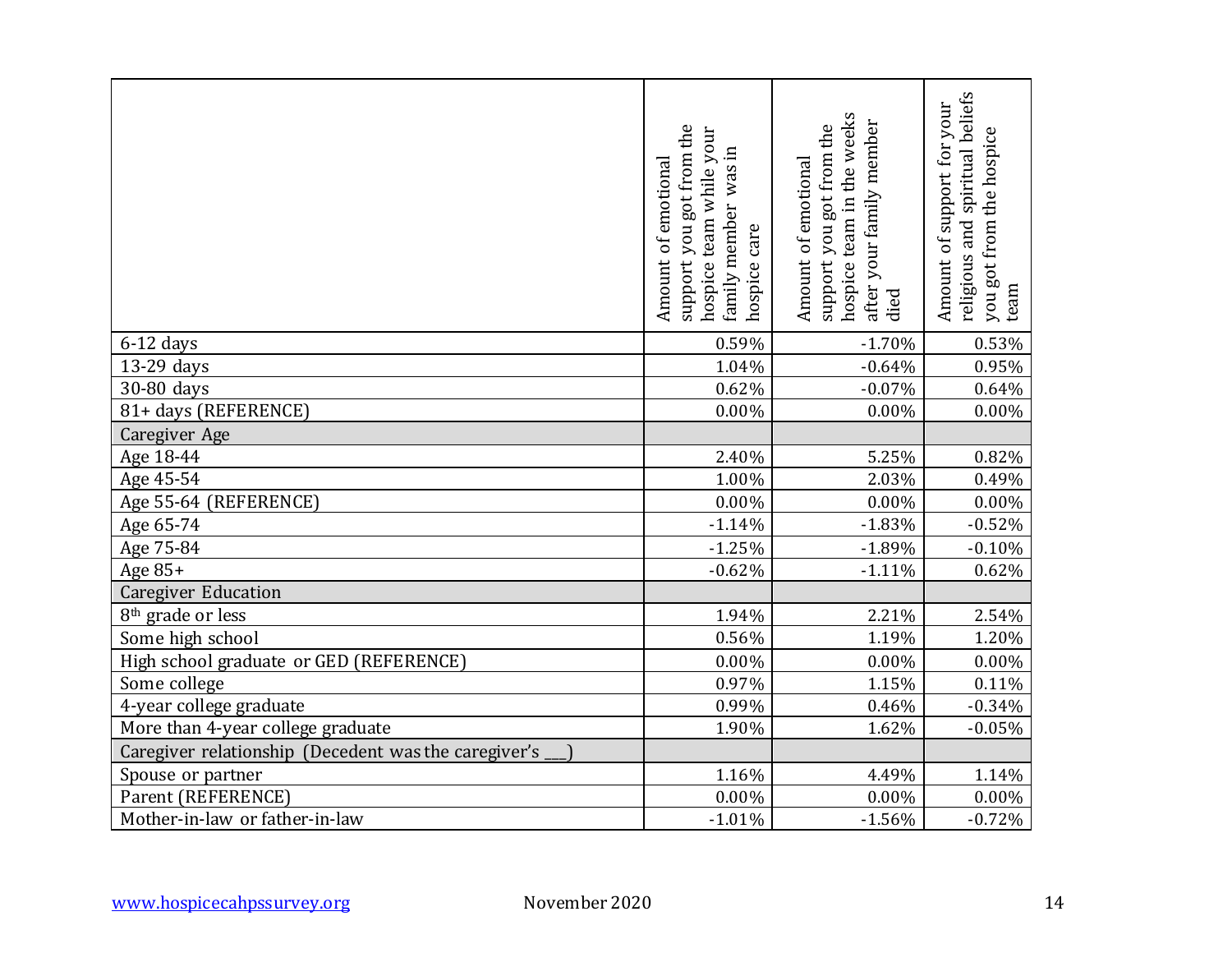|                                              |               | support you got from the<br>hospice team while your<br>family member was in<br>Amount of emotional<br>hospice care | hospice team in the weeks<br>after your family member<br>support you got from the<br>Amount of emotional<br>died | religious and spiritual beliefs<br>Amount of support for your<br>you got from the hospice<br>team |
|----------------------------------------------|---------------|--------------------------------------------------------------------------------------------------------------------|------------------------------------------------------------------------------------------------------------------|---------------------------------------------------------------------------------------------------|
| Aunt or uncle                                |               | $-1.00%$                                                                                                           | $-3.10%$                                                                                                         | $-0.35%$                                                                                          |
| Sister or brother                            |               | $0.80\%$                                                                                                           | $-0.10%$                                                                                                         | $1.55\%$                                                                                          |
| Child                                        |               | 1.03%                                                                                                              | 1.88%                                                                                                            | 1.47%                                                                                             |
| Friend                                       |               | $-0.26%$                                                                                                           | $-1.51%$                                                                                                         | 0.37%                                                                                             |
| Other                                        |               | $-0.44%$                                                                                                           | $-0.42%$                                                                                                         | 0.37%                                                                                             |
| Survey Language/Respondent's home language   |               |                                                                                                                    |                                                                                                                  |                                                                                                   |
| Survey language or home language was Spanish |               | 5.02%                                                                                                              | 6.45%                                                                                                            | 5.80%                                                                                             |
| All others (REFERENCE)                       |               | $0.00\%$                                                                                                           | 0.00%                                                                                                            | $0.00\%$                                                                                          |
|                                              |               |                                                                                                                    |                                                                                                                  |                                                                                                   |
| www.hospicecahpssurvey.org                   | November 2020 |                                                                                                                    |                                                                                                                  | 15                                                                                                |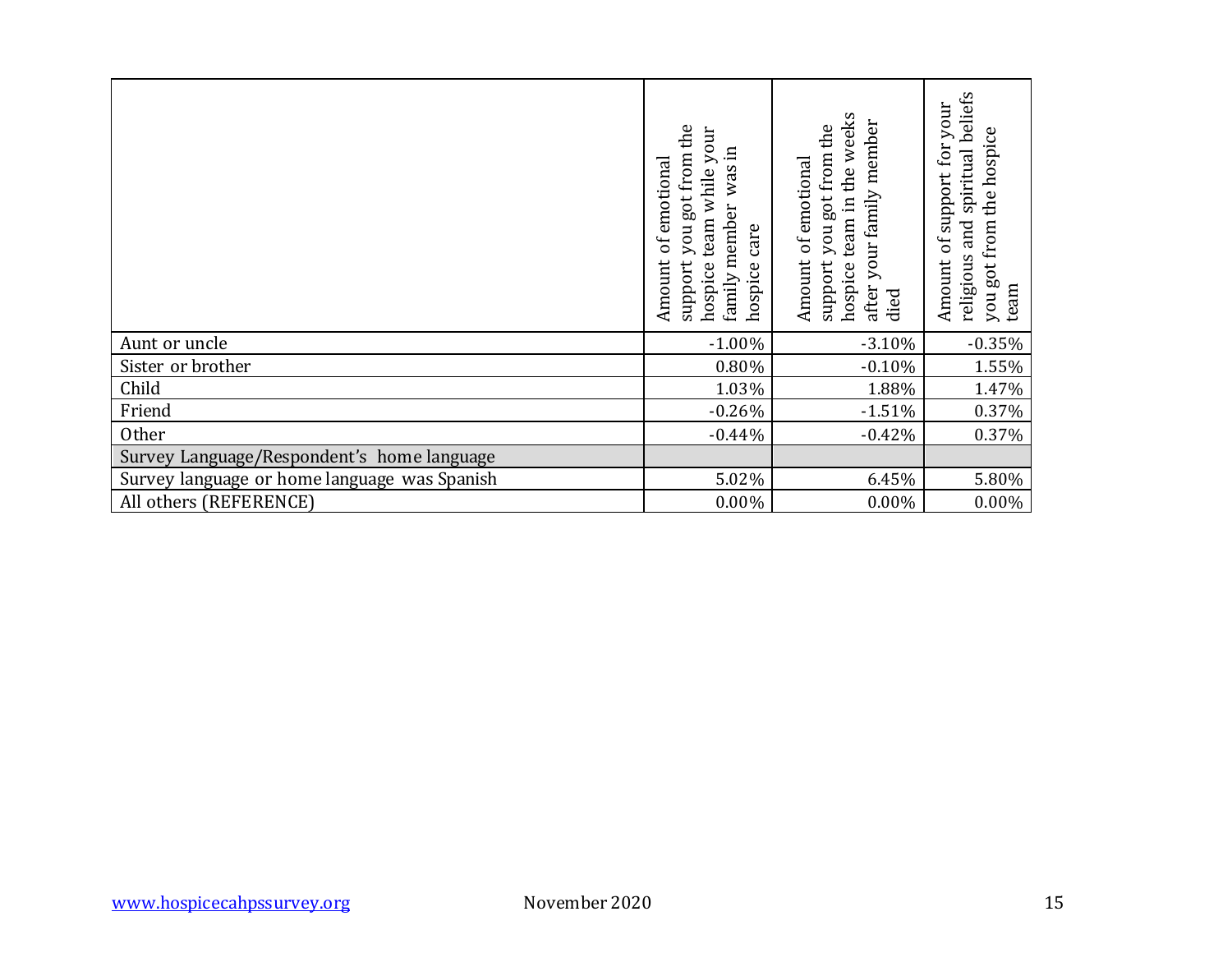# **Table 4. CAHPS Hospice Top-Box Survey Case-Mix Adjustments for Help for Pain and Symptoms, Q1 2018 – Q4 2019**

|                                                        | as he or<br>got as<br>much help with pain<br>Your family member<br>she needed | got the<br>help he or she needed for<br>Your family member<br>trouble breathing | Your family member got the<br>help he or she needed for<br>trouble with constipation | for feelings<br>got the<br>help he or she needed from<br>Your family member<br>or sadness<br>the hospice team<br>of anxiety |
|--------------------------------------------------------|-------------------------------------------------------------------------------|---------------------------------------------------------------------------------|--------------------------------------------------------------------------------------|-----------------------------------------------------------------------------------------------------------------------------|
| Response percentile (per 1% of response<br>percentile) | 0.06%                                                                         | 0.07%                                                                           | 0.08%                                                                                | 0.12%                                                                                                                       |
| Decedent Age                                           |                                                                               |                                                                                 |                                                                                      |                                                                                                                             |
| Age 18-54                                              | 0.92%                                                                         | $-1.10%$                                                                        | $-4.04%$                                                                             | $-5.21%$                                                                                                                    |
| Age 55-64                                              | 0.90%                                                                         | $-1.34%$                                                                        | $-3.91%$                                                                             | $-5.00%$                                                                                                                    |
| Age 65-69                                              | 1.00%                                                                         | $-0.85%$                                                                        | $-2.67%$                                                                             | $-4.50%$                                                                                                                    |
| Age 70-74                                              | 0.00%                                                                         | $-1.27%$                                                                        | $-2.97%$                                                                             | $-3.45%$                                                                                                                    |
| Age 75-79                                              | $-0.61%$                                                                      | $-0.99%$                                                                        | $-1.97%$                                                                             | $-3.18%$                                                                                                                    |
| Age 80-84                                              | $-0.11%$                                                                      | $-0.17%$                                                                        | $-1.86%$                                                                             | $-2.21%$                                                                                                                    |
| Age 85-89                                              | $-0.12%$                                                                      | $-0.23%$                                                                        | $-0.59%$                                                                             | $-1.17%$                                                                                                                    |
| Age 90+ (REFERENCE)                                    | 0.00%                                                                         | 0.00%                                                                           | 0.00%                                                                                | 0.00%                                                                                                                       |
| Payer for Hospice Care                                 |                                                                               |                                                                                 |                                                                                      |                                                                                                                             |
| Medicare only (REFERENCE)                              | 0.00%                                                                         | 0.00%                                                                           | 0.00%                                                                                | 0.00%                                                                                                                       |
| Medicaid only or Medicaid and private insurance        | 1.30%                                                                         | 2.04%                                                                           | 2.42%                                                                                | 4.09%                                                                                                                       |
| Medicare and Medicaid                                  | 3.69%                                                                         | 3.57%                                                                           | 6.64%                                                                                | 6.27%                                                                                                                       |
| Private insurance only                                 | 0.34%                                                                         | 0.95%                                                                           | 1.78%                                                                                | 1.00%                                                                                                                       |
| Medicare and private insurance                         | 0.23%                                                                         | $-0.22%$                                                                        | 0.98%                                                                                | 0.26%                                                                                                                       |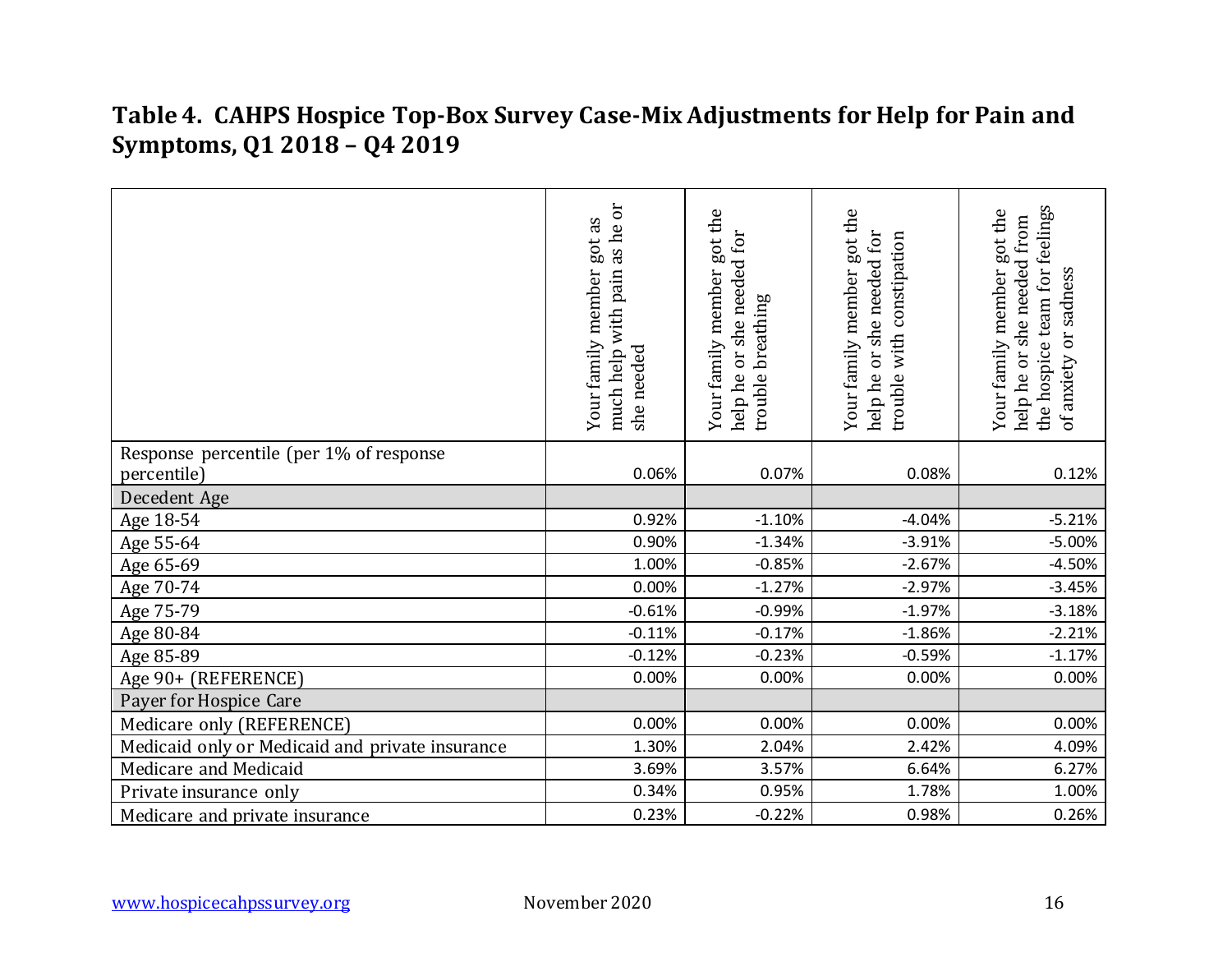|                                               | as he or<br>got as<br>Your family member<br>with pain<br>much help<br>needed<br>she | got the<br>help he or she needed for<br>Your family member<br>trouble breathing | Your family member got the<br>help he or she needed for<br>trouble with constipation | team for feelings<br>Your family member got the<br>help he or she needed from<br>or sadness<br>the hospice<br>of anxiety |
|-----------------------------------------------|-------------------------------------------------------------------------------------|---------------------------------------------------------------------------------|--------------------------------------------------------------------------------------|--------------------------------------------------------------------------------------------------------------------------|
| Other                                         | 1.49%                                                                               | 2.44%                                                                           | 3.40%                                                                                | 3.29%                                                                                                                    |
| <b>Primary Diagnosis</b>                      |                                                                                     |                                                                                 |                                                                                      |                                                                                                                          |
| Alzheimer's and non-Alzheimer's dementias     |                                                                                     |                                                                                 |                                                                                      |                                                                                                                          |
| (REFERENCE)                                   | 0.00%                                                                               | 0.00%                                                                           | 0.00%                                                                                | 0.00%                                                                                                                    |
| Bladder cancer                                | 1.83%                                                                               | $-1.57%$                                                                        | 2.65%                                                                                | 0.89%                                                                                                                    |
| Blood and lymphatic cancers                   | 1.56%                                                                               | $-1.60%$                                                                        | 0.81%                                                                                | 0.87%                                                                                                                    |
| Brain cancer                                  | $-2.41%$                                                                            | $-1.16%$                                                                        | 0.35%                                                                                | $-0.54%$                                                                                                                 |
| Breast cancer                                 | $-0.89%$                                                                            | $-3.13%$                                                                        | $-0.15%$                                                                             | $-2.22%$                                                                                                                 |
| Congestive heart failure                      | 2.01%                                                                               | $-2.16%$                                                                        | 0.80%                                                                                | $-0.78%$                                                                                                                 |
| Chronic kidney disease                        | 0.80%                                                                               | $-2.14%$                                                                        | 1.72%                                                                                | 0.94%                                                                                                                    |
| Chronic liver disease                         | $-0.80%$                                                                            | $-0.75%$                                                                        | 0.86%                                                                                | $-0.07%$                                                                                                                 |
| Colorectal cancer                             | 0.85%                                                                               | $-0.63%$                                                                        | 1.17%                                                                                | 0.71%                                                                                                                    |
| CVA/Stroke                                    | 0.00%                                                                               | $-1.22%$                                                                        | 0.08%                                                                                | $-0.34%$                                                                                                                 |
| Liver cancer                                  | $-1.15%$                                                                            | $-1.68%$                                                                        | 0.62%                                                                                | $-0.58%$                                                                                                                 |
| Lung & other chest cavity cancer              | 0.65%                                                                               | $-3.25%$                                                                        | $-0.31%$                                                                             | $-1.38%$                                                                                                                 |
| Non-infectious respiratory                    | 0.70%                                                                               | $-3.96%$                                                                        | 0.06%                                                                                | $-1.96%$                                                                                                                 |
| Other heart disease                           | 1.65%                                                                               | $-1.63%$                                                                        | 1.17%                                                                                | 0.29%                                                                                                                    |
| Pancreatic cancer                             | 0.44%                                                                               | $-1.39%$                                                                        | 2.34%                                                                                | $-0.28%$                                                                                                                 |
| Parkinson's and other degenerative diseases   | 0.07%                                                                               | $-1.01%$                                                                        | 0.45%                                                                                | 0.36%                                                                                                                    |
| Pneumonias and other infectious lung diseases | 0.36%                                                                               | $-4.00%$                                                                        | 0.37%                                                                                | $-2.06%$                                                                                                                 |
| Prostate cancer                               | 1.21%                                                                               | $-1.06%$                                                                        | 1.21%                                                                                | 1.08%                                                                                                                    |
| Other, cancer                                 | 0.19%                                                                               | $-1.85%$                                                                        | 0.77%                                                                                | $-1.12%$                                                                                                                 |
| www.hospicecahpssurvey.org                    | November 2020                                                                       |                                                                                 |                                                                                      | 17                                                                                                                       |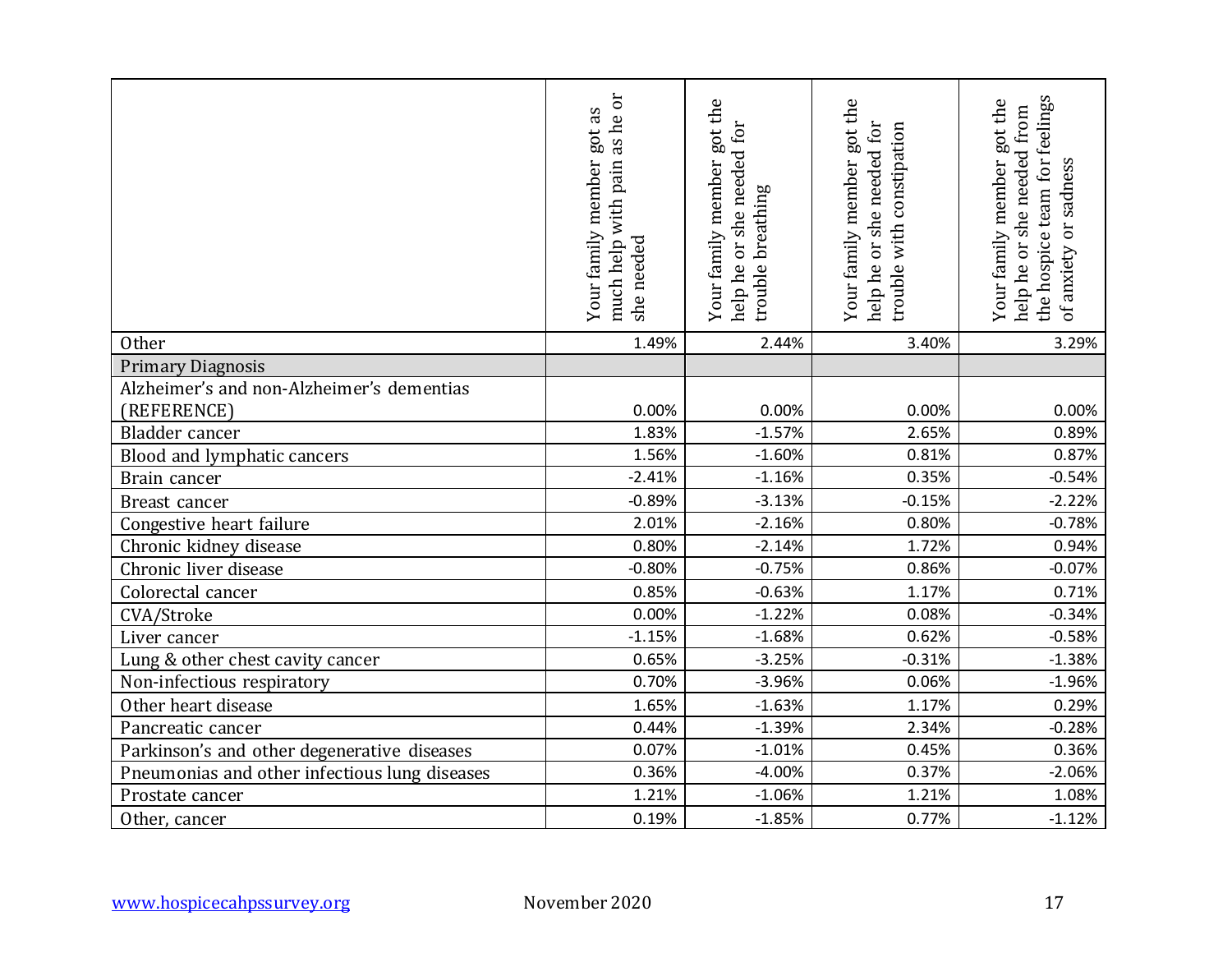|                                         | as he or<br>got as<br>with pain<br>Your family member<br>much help<br>needed<br>she | Your family member got the<br>help he or she needed for<br>trouble breathing | Your family member got the<br>help he or she needed for<br>with constipation<br>trouble | team for feelings<br>Your family member got the<br>help he or she needed from<br>or sadness<br>the hospice<br>of anxiety |
|-----------------------------------------|-------------------------------------------------------------------------------------|------------------------------------------------------------------------------|-----------------------------------------------------------------------------------------|--------------------------------------------------------------------------------------------------------------------------|
| Other, non-cancer                       | 0.44%                                                                               | $-1.44%$                                                                     | 1.06%                                                                                   | $-0.54%$                                                                                                                 |
| Length of hospice stay                  |                                                                                     |                                                                              |                                                                                         |                                                                                                                          |
| 2-5 days                                | $-0.44%$                                                                            | 1.14%                                                                        | 12.83%                                                                                  | 2.81%                                                                                                                    |
| $6-12$ days                             | 0.50%                                                                               | 1.66%                                                                        | 9.94%                                                                                   | 3.39%                                                                                                                    |
| 13-29 days                              | 1.21%                                                                               | 1.96%                                                                        | 6.39%                                                                                   | 3.96%                                                                                                                    |
| 30-80 days                              | 1.48%                                                                               | 1.44%                                                                        | 3.42%                                                                                   | 2.60%                                                                                                                    |
| 81+ days (REFERENCE)                    | 0.00%                                                                               | 0.00%                                                                        | 0.00%                                                                                   | 0.00%                                                                                                                    |
| <b>Caregiver Age</b>                    |                                                                                     |                                                                              |                                                                                         |                                                                                                                          |
| Age 18-44                               | 2.19%                                                                               | 4.25%                                                                        | 4.69%                                                                                   | 4.01%                                                                                                                    |
| Age 45-54                               | 0.57%                                                                               | 1.02%                                                                        | 1.01%                                                                                   | $-0.35%$                                                                                                                 |
| Age 55-64 (REFERENCE)                   | 0.00%                                                                               | 0.00%                                                                        | 0.00%                                                                                   | 0.00%                                                                                                                    |
| Age 65-74                               | $-0.63%$                                                                            | $-0.97%$                                                                     | 0.17%                                                                                   | 0.51%                                                                                                                    |
| Age 75-84                               | 1.00%                                                                               | 1.49%                                                                        | 3.70%                                                                                   | 6.15%                                                                                                                    |
| Age 85+                                 | 3.66%                                                                               | 5.06%                                                                        | 7.40%                                                                                   | 11.49%                                                                                                                   |
| <b>Caregiver Education</b>              |                                                                                     |                                                                              |                                                                                         |                                                                                                                          |
| 8 <sup>th</sup> grade or less           | 0.50%                                                                               | 3.33%                                                                        | 2.09%                                                                                   | 0.05%                                                                                                                    |
| Some high school                        | $-0.92%$                                                                            | 0.82%                                                                        | $-0.84%$                                                                                | $-0.96%$                                                                                                                 |
| High school graduate or GED (REFERENCE) | 0.00%                                                                               | 0.00%                                                                        | 0.00%                                                                                   | 0.00%                                                                                                                    |
| Some college                            | 1.70%                                                                               | 1.62%                                                                        | 1.68%                                                                                   | 3.23%                                                                                                                    |
| 4-year college graduate                 | 2.62%                                                                               | 3.70%                                                                        | 4.48%                                                                                   | 8.07%                                                                                                                    |
| More than 4-year college graduate       | 4.32%                                                                               | 5.13%                                                                        | 6.36%                                                                                   | 10.34%                                                                                                                   |
| www.hospicecahpssurvey.org              | November 2020                                                                       |                                                                              |                                                                                         | 18                                                                                                                       |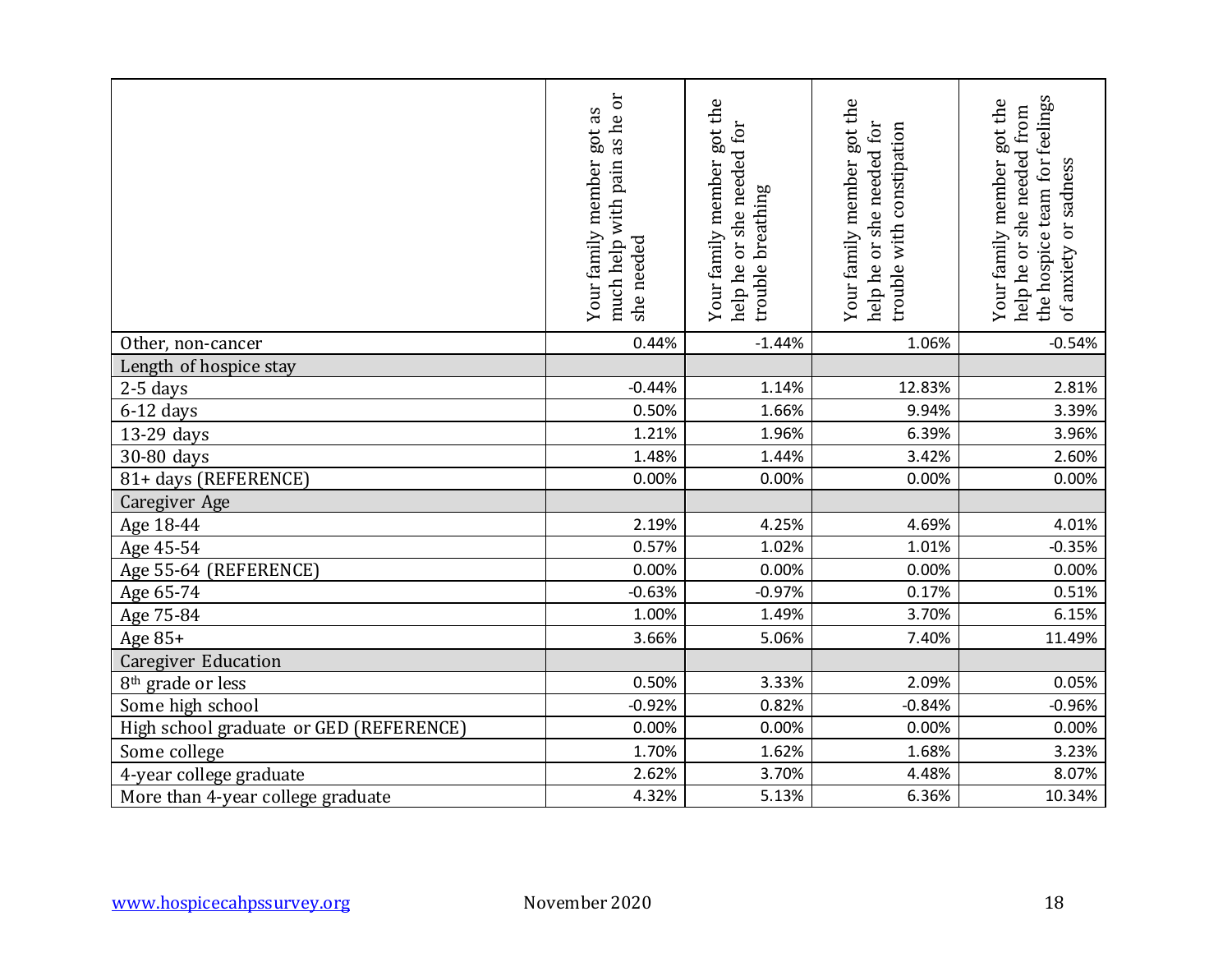|                                                         | much help with pain as he or<br>Your family member got as<br>she needed | Your family member got the<br>help he or she needed for<br>trouble breathing | Your family member got the<br>help he or she needed for<br>trouble with constipation | the hospice team for feelings<br>Your family member got the<br>help he or she needed from<br>or sadness<br>of anxiety |
|---------------------------------------------------------|-------------------------------------------------------------------------|------------------------------------------------------------------------------|--------------------------------------------------------------------------------------|-----------------------------------------------------------------------------------------------------------------------|
| Caregiver relationship (Decedent was the<br>caregiver's |                                                                         |                                                                              |                                                                                      |                                                                                                                       |
| Spouse or partner                                       | 0.17%                                                                   | 1.24%                                                                        | 1.21%                                                                                | 2.83%                                                                                                                 |
| Parent (REFERENCE)                                      | 0.00%                                                                   | 0.00%                                                                        | 0.00%                                                                                | 0.00%                                                                                                                 |
| Mother-in-law or father-in-law                          | $-3.21%$                                                                | $-1.95%$                                                                     | $-4.87%$                                                                             | $-5.86%$                                                                                                              |
| Aunt or uncle                                           | $-0.51%$                                                                | $-1.39%$                                                                     | $-0.48%$                                                                             | $-1.78%$                                                                                                              |
| Sister or brother                                       | 1.66%                                                                   | 2.72%                                                                        | 3.71%                                                                                | 5.12%                                                                                                                 |
| Child                                                   | 0.78%                                                                   | 1.69%                                                                        | 3.23%                                                                                | 3.43%                                                                                                                 |
| Friend                                                  | 0.56%                                                                   | 1.04%                                                                        | 0.39%                                                                                | 0.89%                                                                                                                 |
| Other                                                   | $-1.65%$                                                                | $-0.93%$                                                                     | $-2.69%$                                                                             | $-2.70%$                                                                                                              |
| Survey Language/Respondent's home language              |                                                                         |                                                                              |                                                                                      |                                                                                                                       |
| Survey language or home language was Spanish            | $-7.75%$                                                                | 1.56%                                                                        | $-0.82%$                                                                             | $-3.70%$                                                                                                              |
| All others (REFERENCE)                                  | 0.00%                                                                   | 0.00%                                                                        | 0.00%                                                                                | 0.00%                                                                                                                 |
|                                                         |                                                                         |                                                                              |                                                                                      |                                                                                                                       |
| www.hospicecahpssurvey.org                              | November 2020                                                           |                                                                              |                                                                                      | 19                                                                                                                    |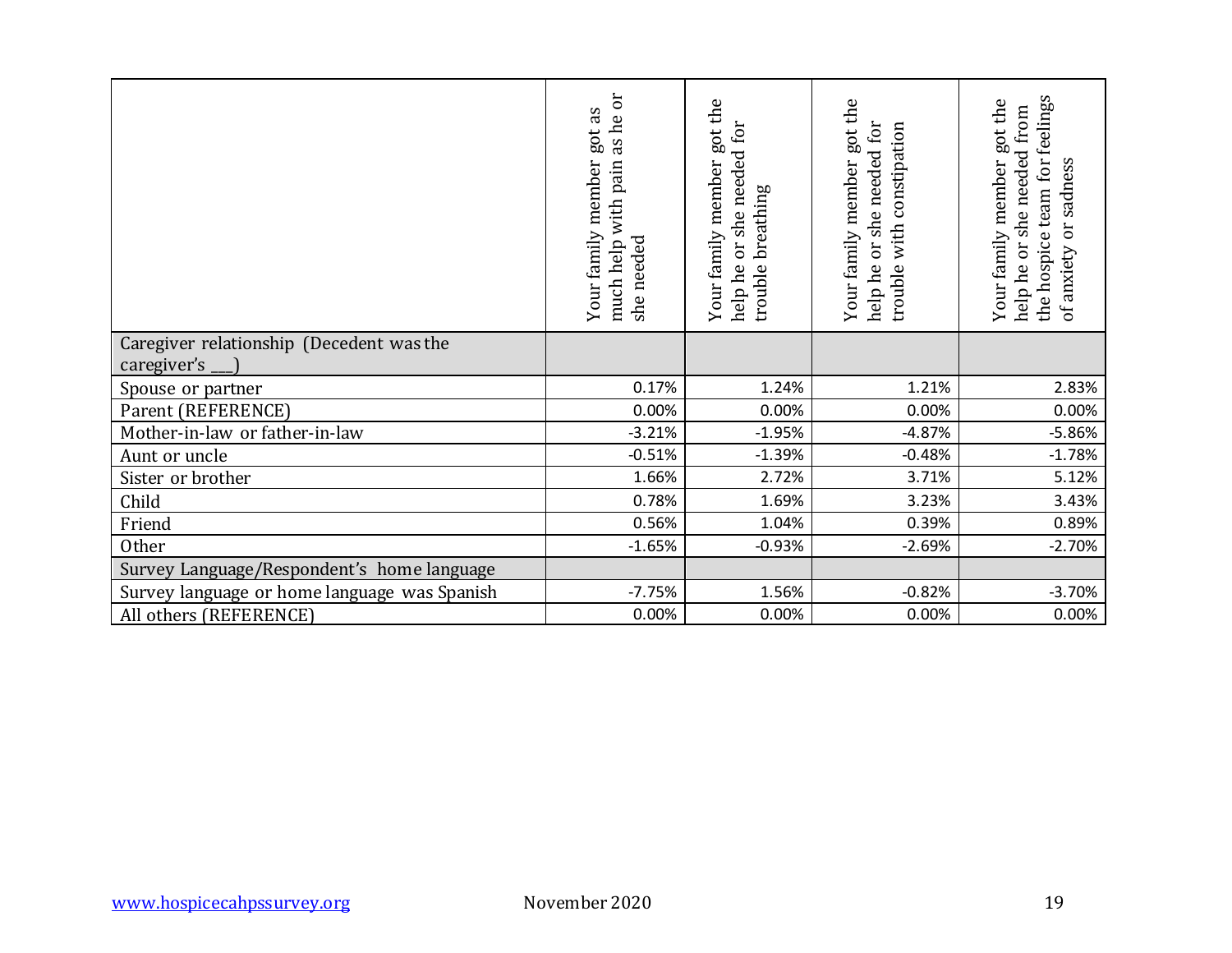#### **Table 5. CAHPS Hospice Survey Top-Box Case-Mix Adjustments for Training Family to Care for Patient, Q1 2018 – Q4 2019**

|                                                 | what side effects to watch for<br>Hospice team gave you the<br>about<br>training you needed<br>from pain medicine | about if<br>pain<br>Hospice team gave you the<br>medicine to your family<br>and when to give more<br>training you needed<br>member | or she had trouble breathing<br>about how<br>$\ddot{H}$<br>your family member<br>Hospice team gave you the<br>training you needed<br>to help<br>eq | ör<br>Hospice team gave you the<br>about<br>became restless<br>what to do if your family<br>training you needed<br>member<br>agitated | A member of the hospice team<br>side effects of pain<br>you or your<br>with<br>family member<br>discussed<br>medicine |
|-------------------------------------------------|-------------------------------------------------------------------------------------------------------------------|------------------------------------------------------------------------------------------------------------------------------------|----------------------------------------------------------------------------------------------------------------------------------------------------|---------------------------------------------------------------------------------------------------------------------------------------|-----------------------------------------------------------------------------------------------------------------------|
| Response percentile (per 1% of response         |                                                                                                                   |                                                                                                                                    |                                                                                                                                                    |                                                                                                                                       |                                                                                                                       |
| percentile)                                     | 0.04%                                                                                                             | 0.05%                                                                                                                              | 0.04%                                                                                                                                              | 0.07%                                                                                                                                 | 0.05%                                                                                                                 |
| Decedent Age                                    |                                                                                                                   |                                                                                                                                    |                                                                                                                                                    |                                                                                                                                       |                                                                                                                       |
| Age 18-54                                       | $-5.47%$                                                                                                          | $-1.52%$                                                                                                                           | $-0.64%$                                                                                                                                           | $-1.03%$                                                                                                                              | $-4.61%$                                                                                                              |
| Age 55-64                                       | $-4.20%$                                                                                                          | $-1.45%$                                                                                                                           | $-0.59%$                                                                                                                                           | $-1.22%$                                                                                                                              | $-4.01%$                                                                                                              |
| Age 65-69                                       | $-3.90%$                                                                                                          | $-1.96%$                                                                                                                           | $-1.38%$                                                                                                                                           | $-1.80%$                                                                                                                              | $-3.74%$                                                                                                              |
| Age 70-74                                       | $-3.66%$                                                                                                          | $-1.78%$                                                                                                                           | $-1.37%$                                                                                                                                           | $-1.89%$                                                                                                                              | $-3.27%$                                                                                                              |
| Age 75-79                                       | $-3.76%$                                                                                                          | $-2.02%$                                                                                                                           | $-1.69%$                                                                                                                                           | $-2.90%$                                                                                                                              | $-3.18%$                                                                                                              |
| Age 80-84                                       | $-2.79%$                                                                                                          | $-1.35%$                                                                                                                           | $-1.23%$                                                                                                                                           | $-2.06%$                                                                                                                              | $-1.98%$                                                                                                              |
| Age 85-89                                       | $-1.90%$                                                                                                          | $-1.16%$                                                                                                                           | $-0.75%$                                                                                                                                           | $-1.60%$                                                                                                                              | $-1.48%$                                                                                                              |
| Age 90+ (REFERENCE)                             | 0.00%                                                                                                             | 0.00%                                                                                                                              | 0.00%                                                                                                                                              | 0.00%                                                                                                                                 | 0.00%                                                                                                                 |
| Payer for Hospice Care                          |                                                                                                                   |                                                                                                                                    |                                                                                                                                                    |                                                                                                                                       |                                                                                                                       |
| Medicare only (REFERENCE)                       | 0.00%                                                                                                             | 0.00%                                                                                                                              | 0.00%                                                                                                                                              | 0.00%                                                                                                                                 | 0.00%                                                                                                                 |
| Medicaid only or Medicaid and private insurance | 2.24%                                                                                                             | 0.48%                                                                                                                              | 0.22%                                                                                                                                              | 0.61%                                                                                                                                 | 1.59%                                                                                                                 |
| Medicare and Medicaid                           | 5.98%                                                                                                             | 4.12%                                                                                                                              | 4.43%                                                                                                                                              | 5.60%                                                                                                                                 | 4.60%                                                                                                                 |
| Private insurance only                          | 0.72%                                                                                                             | 0.22%                                                                                                                              | $-0.11%$                                                                                                                                           | 1.22%                                                                                                                                 | 0.04%                                                                                                                 |
| Medicare and private insurance                  | 0.26%                                                                                                             | 0.58%                                                                                                                              | 0.01%                                                                                                                                              | $-0.31%$                                                                                                                              | 0.22%                                                                                                                 |
| Other                                           | 1.99%                                                                                                             | 1.24%                                                                                                                              | 1.80%                                                                                                                                              | 3.85%                                                                                                                                 | 1.33%                                                                                                                 |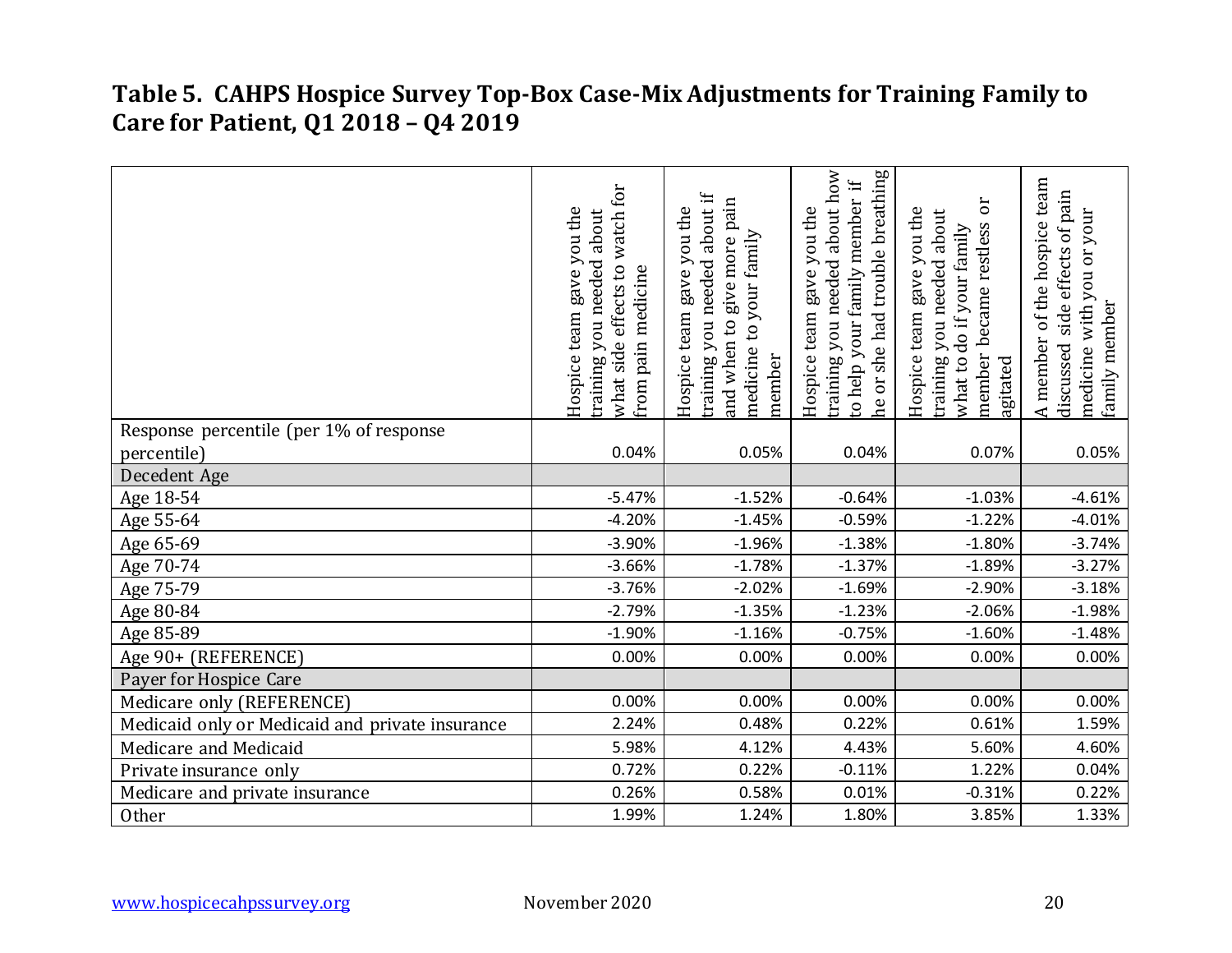|                                               | for<br>gave you the<br>about<br>watch<br>you needed<br>what side effects to<br>from pain medicine<br>Hospice team<br>training | ≔<br>pain<br>about i<br>Hospice team gave you the<br>to your family<br>and when to give more<br>training you needed<br>medicine<br>member | about how<br>or she had trouble breathing<br>H.<br>member<br>gave you the<br>training you needed<br>your family<br>Hospice team<br>to help<br>he | ð<br>Hospice team gave you the<br>about<br>member became restless<br>what to do if your family<br>training you needed<br>agitated | of the hospice team<br>side effects of pain<br>you or your<br>family member<br>with<br>A member<br>discussed<br>medicine |
|-----------------------------------------------|-------------------------------------------------------------------------------------------------------------------------------|-------------------------------------------------------------------------------------------------------------------------------------------|--------------------------------------------------------------------------------------------------------------------------------------------------|-----------------------------------------------------------------------------------------------------------------------------------|--------------------------------------------------------------------------------------------------------------------------|
| <b>Primary Diagnosis</b>                      |                                                                                                                               |                                                                                                                                           |                                                                                                                                                  |                                                                                                                                   |                                                                                                                          |
| Alzheimer's and non-Alzheimer's dementias     |                                                                                                                               |                                                                                                                                           |                                                                                                                                                  |                                                                                                                                   |                                                                                                                          |
| (REFERENCE)                                   | 0.00%                                                                                                                         | 0.00%                                                                                                                                     | 0.00%                                                                                                                                            | 0.00%                                                                                                                             | 0.00%                                                                                                                    |
| Bladder cancer                                | $-2.61%$                                                                                                                      | $-1.55%$                                                                                                                                  | $-2.63%$                                                                                                                                         | $-1.06%$                                                                                                                          | $-2.83%$                                                                                                                 |
| Blood and lymphatic cancers                   | $-3.23%$                                                                                                                      | $-0.90%$                                                                                                                                  | $-2.94%$                                                                                                                                         | $-1.03%$                                                                                                                          | $-1.89%$                                                                                                                 |
| Brain cancer                                  | $-5.23%$                                                                                                                      | $-3.13%$                                                                                                                                  | $-3.25%$                                                                                                                                         | $-5.76%$                                                                                                                          | $-2.89%$                                                                                                                 |
| Breast cancer                                 | $-6.05%$                                                                                                                      | $-3.38%$                                                                                                                                  | $-4.64%$                                                                                                                                         | $-2.17%$                                                                                                                          | $-4.74%$                                                                                                                 |
| Congestive heart failure                      | $-3.17%$                                                                                                                      | $-1.50%$                                                                                                                                  | $-3.76%$                                                                                                                                         | $-2.19%$                                                                                                                          | $-2.05%$                                                                                                                 |
| Chronic kidney disease                        | $-4.71%$                                                                                                                      | $-2.38%$                                                                                                                                  | $-4.68%$                                                                                                                                         | $-2.97%$                                                                                                                          | $-3.34%$                                                                                                                 |
| Chronic liver disease                         | $-4.08%$                                                                                                                      | $-1.91%$                                                                                                                                  | $-3.30%$                                                                                                                                         | $-4.88%$                                                                                                                          | $-2.24%$                                                                                                                 |
| Colorectal cancer                             | $-4.22%$                                                                                                                      | $-1.79%$                                                                                                                                  | $-2.31%$                                                                                                                                         | $-1.05%$                                                                                                                          | $-3.26%$                                                                                                                 |
| CVA/Stroke                                    | $-2.13%$                                                                                                                      | $-1.16%$                                                                                                                                  | $-2.04%$                                                                                                                                         | $-2.64%$                                                                                                                          | $-1.52%$                                                                                                                 |
| Liver cancer                                  | $-4.39%$                                                                                                                      | $-2.34%$                                                                                                                                  | $-3.61%$                                                                                                                                         | $-2.28%$                                                                                                                          | $-3.00%$                                                                                                                 |
| Lung & other chest cavity cancer              | $-4.66%$                                                                                                                      | $-2.37%$                                                                                                                                  | $-4.21%$                                                                                                                                         | $-1.67%$                                                                                                                          | $-3.53%$                                                                                                                 |
| Non-infectious respiratory                    | $-3.33%$                                                                                                                      | $-1.86%$                                                                                                                                  | $-3.54%$                                                                                                                                         | $-1.55%$                                                                                                                          | $-2.69%$                                                                                                                 |
| Other heart disease                           | $-3.08%$                                                                                                                      | $-1.56%$                                                                                                                                  | $-3.23%$                                                                                                                                         | $-1.76%$                                                                                                                          | $-2.15%$                                                                                                                 |
| Pancreatic cancer                             | $-4.53%$                                                                                                                      | $-2.47%$                                                                                                                                  | $-2.72%$                                                                                                                                         | $-2.14%$                                                                                                                          | $-3.22%$                                                                                                                 |
| Parkinson's and other degenerative diseases   | $-2.06%$                                                                                                                      | $-1.34%$                                                                                                                                  | $-1.56%$                                                                                                                                         | $-0.69%$                                                                                                                          | $-1.12%$                                                                                                                 |
| Pneumonias and other infectious lung diseases | $-2.84%$                                                                                                                      | $-1.41%$                                                                                                                                  | $-3.28%$                                                                                                                                         | $-1.59%$                                                                                                                          | $-1.50%$                                                                                                                 |
| Prostate cancer                               | $-3.54%$                                                                                                                      | $-2.22%$                                                                                                                                  | $-3.28%$                                                                                                                                         | $-0.22%$                                                                                                                          | $-2.98%$                                                                                                                 |
| Other, cancer                                 | $-4.84%$                                                                                                                      | $-2.51%$                                                                                                                                  | $-3.27%$                                                                                                                                         | $-1.55%$                                                                                                                          | $-3.47%$                                                                                                                 |
| Other, non-cancer                             | $-2.80%$                                                                                                                      | $-1.70%$                                                                                                                                  | $-2.54%$                                                                                                                                         | $-2.07%$                                                                                                                          | $-1.71%$                                                                                                                 |
| www.hospicecahpssurvey.org                    | November 2020                                                                                                                 |                                                                                                                                           |                                                                                                                                                  |                                                                                                                                   | 21                                                                                                                       |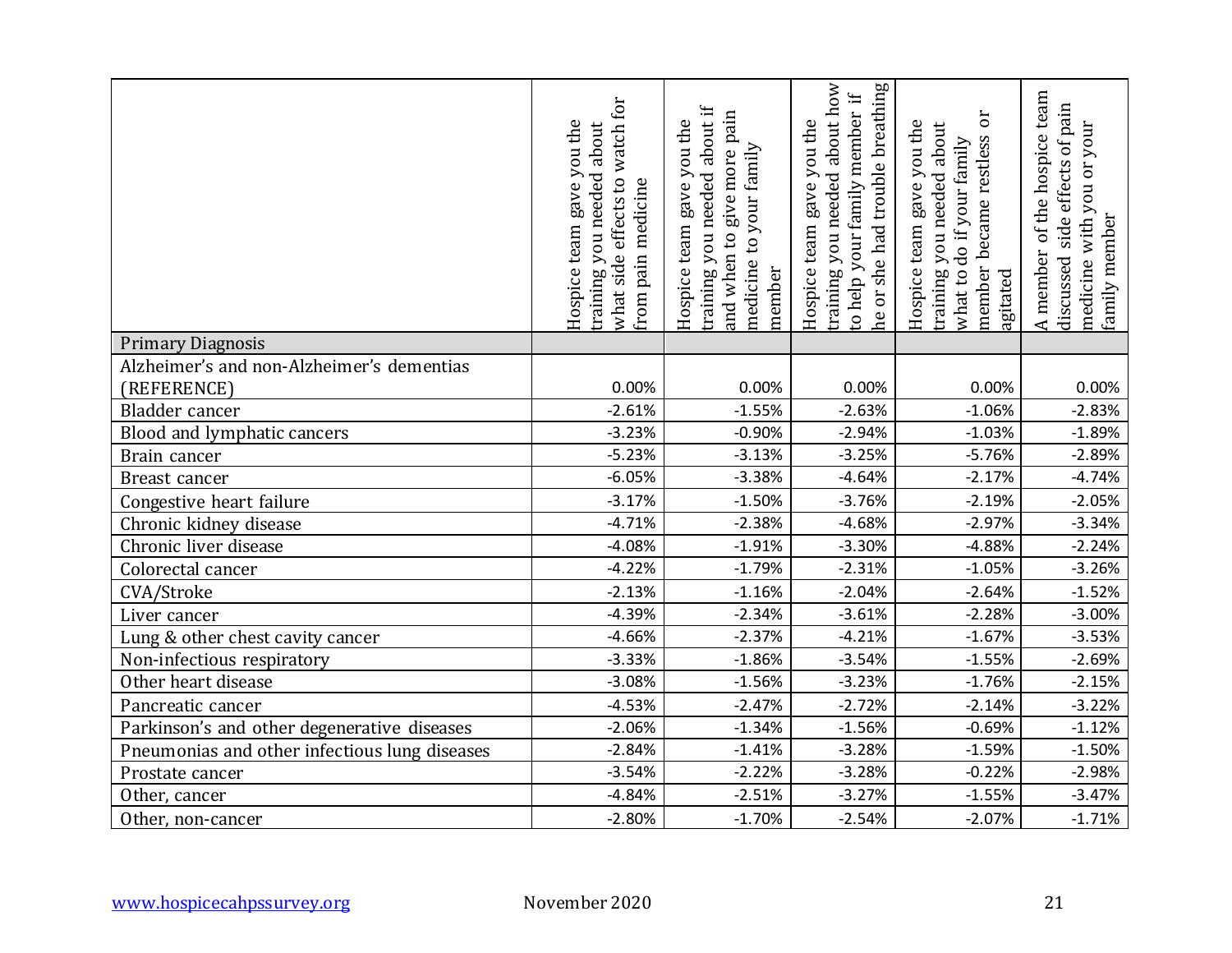|                                          | what side effects to watch for<br>Hospice team gave you the<br>about<br>you needed<br>from pain medicine<br>training | about if<br>and when to give more pain<br>Hospice team gave you the<br>to your family<br>training you needed<br>medicine<br>member | about how<br>he or she had trouble breathing<br>$\ddot{H}$<br>to help your family member<br>Hospice team gave you the<br>training you needed | ð<br>Hospice team gave you the<br>about<br>member became restless<br>what to do if your family<br>training you needed<br>lagitated | of the hospice team<br>side effects of pain<br>you or your<br>family member<br>with<br>A member<br>discussed<br>medicine |
|------------------------------------------|----------------------------------------------------------------------------------------------------------------------|------------------------------------------------------------------------------------------------------------------------------------|----------------------------------------------------------------------------------------------------------------------------------------------|------------------------------------------------------------------------------------------------------------------------------------|--------------------------------------------------------------------------------------------------------------------------|
| Length of hospice stay                   |                                                                                                                      |                                                                                                                                    |                                                                                                                                              |                                                                                                                                    |                                                                                                                          |
| $2-5$ days                               | 4.04%                                                                                                                | 2.27%                                                                                                                              | 6.87%                                                                                                                                        | 2.17%                                                                                                                              | 6.92%                                                                                                                    |
| $6-12$ days                              | 2.92%                                                                                                                | 1.70%                                                                                                                              | 5.16%                                                                                                                                        | 1.61%                                                                                                                              | 5.08%                                                                                                                    |
| 13-29 days                               | 2.27%                                                                                                                | 1.63%                                                                                                                              | 3.95%                                                                                                                                        | 1.33%                                                                                                                              | 3.70%                                                                                                                    |
| 30-80 days                               | 0.68%                                                                                                                | 0.70%                                                                                                                              | 1.96%                                                                                                                                        | 0.94%                                                                                                                              | 1.59%                                                                                                                    |
| 81+ days (REFERENCE)                     | 0.00%                                                                                                                | 0.00%                                                                                                                              | 0.00%                                                                                                                                        | 0.00%                                                                                                                              | 0.00%                                                                                                                    |
| Caregiver Age                            |                                                                                                                      |                                                                                                                                    |                                                                                                                                              |                                                                                                                                    |                                                                                                                          |
| Age 18-44                                | 0.45%                                                                                                                | 1.57%                                                                                                                              | 2.89%                                                                                                                                        | 1.50%                                                                                                                              | 0.44%                                                                                                                    |
| Age 45-54                                | $-1.42%$                                                                                                             | $-0.39%$                                                                                                                           | $-0.32%$                                                                                                                                     | $-0.84%$                                                                                                                           | $-0.93%$                                                                                                                 |
| Age 55-64 (REFERENCE)                    | 0.00%                                                                                                                | 0.00%                                                                                                                              | 0.00%                                                                                                                                        | 0.00%                                                                                                                              | 0.00%                                                                                                                    |
| Age 65-74                                | 1.51%                                                                                                                | 0.05%                                                                                                                              | $-0.06%$                                                                                                                                     | 1.37%                                                                                                                              | 0.91%                                                                                                                    |
| Age 75-84                                | 5.47%                                                                                                                | 1.85%                                                                                                                              | 2.31%                                                                                                                                        | 5.80%                                                                                                                              | 5.46%                                                                                                                    |
| Age 85+                                  | 8.72%                                                                                                                | 5.06%                                                                                                                              | 5.70%                                                                                                                                        | 10.40%                                                                                                                             | 10.03%                                                                                                                   |
| <b>Caregiver Education</b>               |                                                                                                                      |                                                                                                                                    |                                                                                                                                              |                                                                                                                                    |                                                                                                                          |
| 8 <sup>th</sup> grade or less            | $-1.12%$                                                                                                             | 0.17%                                                                                                                              | 0.10%                                                                                                                                        | $-1.12%$                                                                                                                           | 0.03%                                                                                                                    |
| Some high school                         | $-2.74%$                                                                                                             | $-1.75%$                                                                                                                           | $-1.38%$                                                                                                                                     | $-1.74%$                                                                                                                           | $-1.51%$                                                                                                                 |
| High school graduate or GED (REFERENCE)  | 0.00%                                                                                                                | 0.00%                                                                                                                              | 0.00%                                                                                                                                        | 0.00%                                                                                                                              | 0.00%                                                                                                                    |
| Some college                             | 1.88%                                                                                                                | 2.01%                                                                                                                              | 1.83%                                                                                                                                        | 2.00%                                                                                                                              | 1.44%                                                                                                                    |
| 4-year college graduate                  | 5.67%                                                                                                                | 5.02%                                                                                                                              | 5.12%                                                                                                                                        | 6.13%                                                                                                                              | 4.00%                                                                                                                    |
| More than 4-year college graduate        | 7.14%                                                                                                                | 6.67%                                                                                                                              | 7.03%                                                                                                                                        | 8.77%                                                                                                                              | 5.13%                                                                                                                    |
| Caregiver relationship (Decedent was the |                                                                                                                      |                                                                                                                                    |                                                                                                                                              |                                                                                                                                    |                                                                                                                          |
| caregiver's                              |                                                                                                                      |                                                                                                                                    |                                                                                                                                              |                                                                                                                                    |                                                                                                                          |
| www.hospicecahpssurvey.org               | November 2020                                                                                                        |                                                                                                                                    |                                                                                                                                              |                                                                                                                                    | 22                                                                                                                       |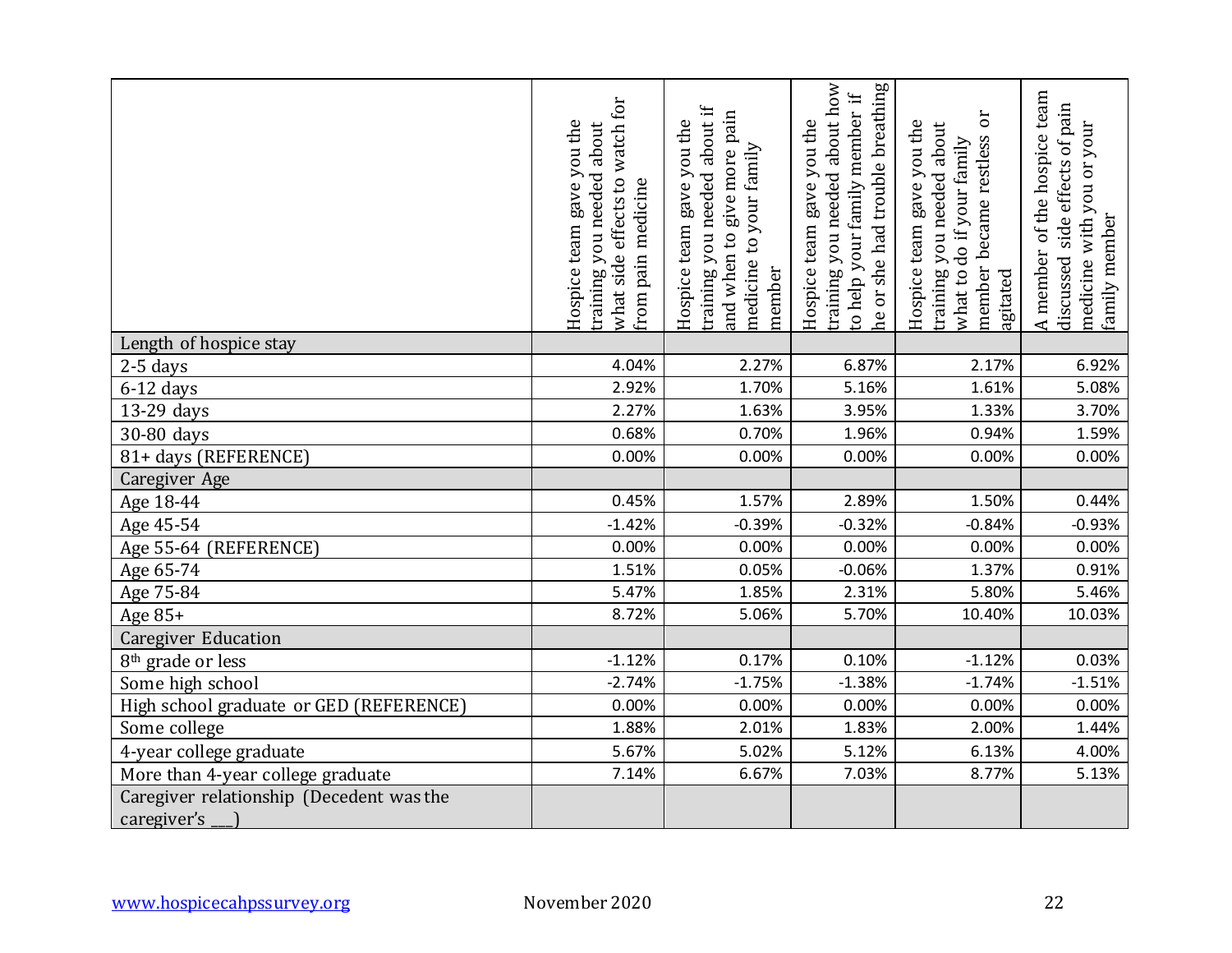|                                              | what side effects to watch for<br>Hospice team gave you the<br>about<br>training you needed<br>from pain medicine | about if<br>and when to give more pain<br>Hospice team gave you the<br>medicine to your family<br>training you needed<br>member | training you needed about how<br>he or she had trouble breathing<br>to help your family member if<br>Hospice team gave you the | JO<br>Hospice team gave you the<br>about<br>member became restless<br>what to do if your family<br>you needed<br>training<br>agitated | A member of the hospice team<br>side effects of pain<br>medicine with you or your<br>family member<br>discussed |
|----------------------------------------------|-------------------------------------------------------------------------------------------------------------------|---------------------------------------------------------------------------------------------------------------------------------|--------------------------------------------------------------------------------------------------------------------------------|---------------------------------------------------------------------------------------------------------------------------------------|-----------------------------------------------------------------------------------------------------------------|
| Spouse or partner                            | $-0.41%$                                                                                                          | $-0.57%$                                                                                                                        | $-0.15%$                                                                                                                       | $-1.08%$                                                                                                                              | 2.41%                                                                                                           |
| Parent (REFERENCE)                           | 0.00%                                                                                                             | 0.00%                                                                                                                           | 0.00%                                                                                                                          | 0.00%                                                                                                                                 | 0.00%                                                                                                           |
| Mother-in-law or father-in-law               | $-5.77%$                                                                                                          | $-3.86%$                                                                                                                        | $-4.36%$                                                                                                                       | $-6.83%$                                                                                                                              | $-4.18%$                                                                                                        |
| Aunt or uncle                                | 3.37%<br>6.24%                                                                                                    | 1.19%<br>2.34%                                                                                                                  | 0.71%                                                                                                                          | 2.65%<br>4.88%                                                                                                                        | 1.12%                                                                                                           |
| Sister or brother<br>Child                   | 3.01%                                                                                                             | 0.93%                                                                                                                           | 3.55%<br>0.85%                                                                                                                 | 1.78%                                                                                                                                 | 5.46%<br>4.02%                                                                                                  |
| Friend                                       | 3.63%                                                                                                             | 0.93%                                                                                                                           | 1.59%                                                                                                                          | 1.27%                                                                                                                                 | 3.13%                                                                                                           |
| Other                                        | $-1.24%$                                                                                                          | $-1.22%$                                                                                                                        | $-2.12%$                                                                                                                       | $-1.05%$                                                                                                                              | 0.13%                                                                                                           |
| Survey Language/Respondent's home language   |                                                                                                                   |                                                                                                                                 |                                                                                                                                |                                                                                                                                       |                                                                                                                 |
| Survey language or home language was Spanish | $-9.66%$                                                                                                          | $-6.30%$                                                                                                                        | $-7.72%$                                                                                                                       | $-12.92%$                                                                                                                             | $-6.67%$                                                                                                        |
| All others (REFERENCE)                       | 0.00%                                                                                                             | 0.00%                                                                                                                           | 0.00%                                                                                                                          | 0.00%                                                                                                                                 | 0.00%                                                                                                           |
|                                              |                                                                                                                   |                                                                                                                                 |                                                                                                                                |                                                                                                                                       |                                                                                                                 |
| www.hospicecahpssurvey.org                   | November 2020                                                                                                     |                                                                                                                                 |                                                                                                                                |                                                                                                                                       | 23                                                                                                              |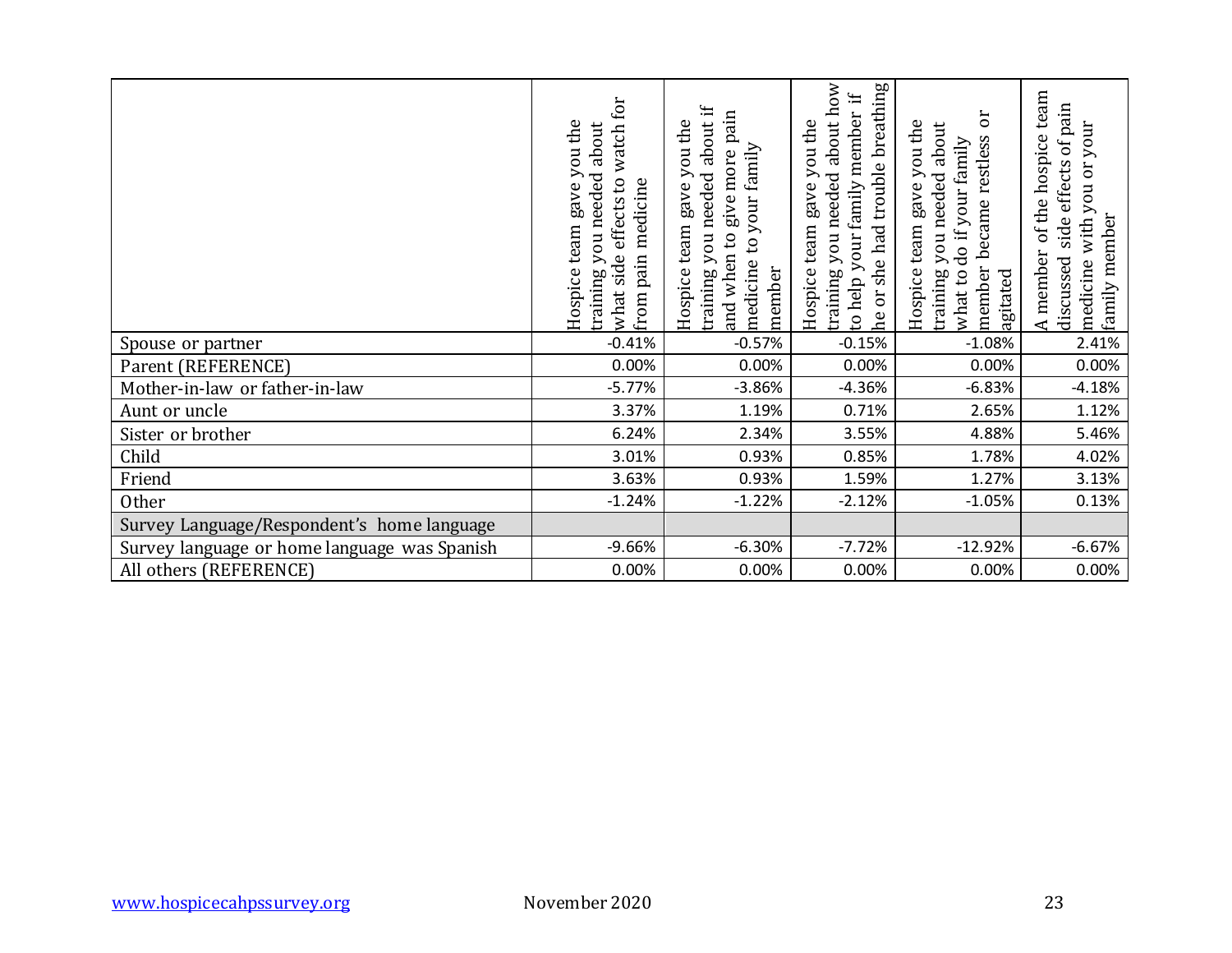#### **Table 6. CAHPS Hospice Survey Top-Box Case-Mix Adjustments for Rating of this Hospice and Willing to Recommend this Hospice, Q1 2018 – Q4 2019**

|                                                       | <b>Rating of this</b><br>Hospice | <b>Willing to</b><br><b>Recommend this</b><br>Hospice |
|-------------------------------------------------------|----------------------------------|-------------------------------------------------------|
| Response percentile (per 1% of response percentile)   | 0.09%                            | 0.09%                                                 |
| Decedent Age                                          |                                  |                                                       |
| Age 18-54                                             | $-1.16%$                         | $-1.20%$                                              |
| Age 55-64                                             | $-0.39%$                         | $-0.63%$                                              |
| Age 65-69                                             | 0.04%                            | $-0.33%$                                              |
| Age 70-74                                             | $-0.27%$                         | $-0.34%$                                              |
| Age 75-79                                             | $-0.57%$                         | $-0.64%$                                              |
| Age 80-84                                             | $-0.10%$                         | $-0.48%$                                              |
| Age 85-89                                             | $-0.20%$                         | $-0.46%$                                              |
| Age 90+ (REFERENCE)                                   | 0.00%                            | 0.00%                                                 |
| Payer for Hospice Care                                |                                  |                                                       |
| Medicare only (REFERENCE)                             | 0.00%                            | 0.00%                                                 |
| Medicaid only or Medicaid and private insurance       | 1.63%                            | 1.30%                                                 |
| Medicare and Medicaid                                 | 3.77%                            | 3.17%                                                 |
| Private insurance only                                | 0.80%                            | 0.97%                                                 |
| Medicare and private insurance                        | 0.12%                            | 0.17%                                                 |
| <b>Other</b>                                          | 1.54%                            | 1.80%                                                 |
| <b>Primary Diagnosis</b>                              |                                  |                                                       |
| Alzheimer's and non-Alzheimer's dementias (REFERENCE) | 0.00%                            | 0.00%                                                 |
| Bladder cancer                                        | 0.51%                            | 0.46%                                                 |
| Blood and lymphatic cancers                           | 1.09%                            | 1.55%                                                 |
| Brain cancer                                          | $-0.02%$                         | $-0.09%$                                              |
| Breast cancer                                         | $-0.78%$                         | $-0.56%$                                              |
| Congestive heart failure                              | 0.49%                            | 0.77%                                                 |
| Chronic kidney disease                                | 0.97%                            | 1.12%                                                 |
| Chronic liver disease                                 | $-0.42%$                         | $-0.16%$                                              |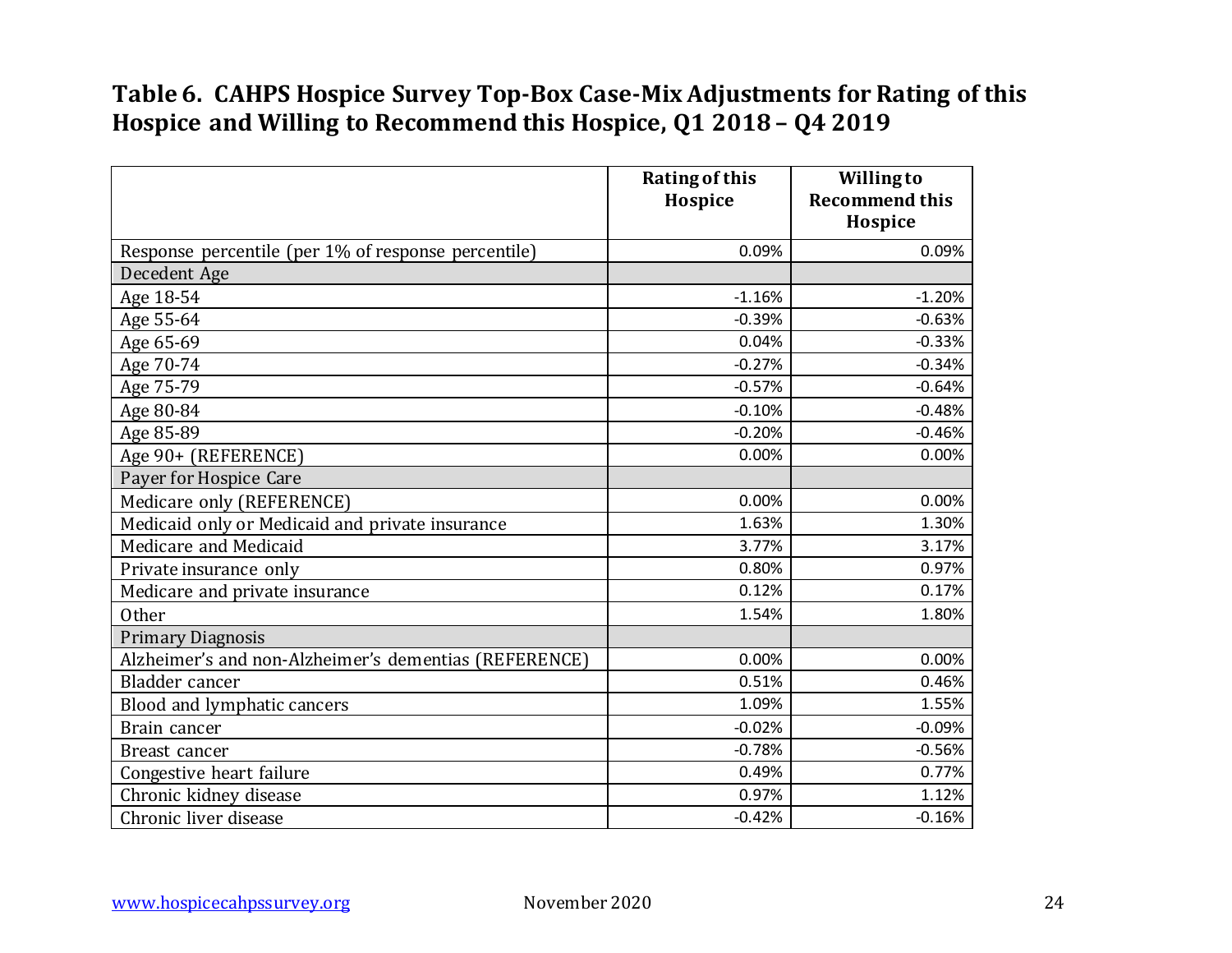|                                               | <b>Rating of this</b><br>Hospice | <b>Willingto</b><br><b>Recommend this</b> |
|-----------------------------------------------|----------------------------------|-------------------------------------------|
|                                               |                                  | Hospice                                   |
| Colorectal cancer                             | 0.61%                            | 1.27%                                     |
| CVA/Stroke                                    | $-0.67%$                         | $-0.50%$                                  |
| Liver cancer                                  | 0.20%                            | 0.29%                                     |
| Lung & other chest cavity cancer              | 0.21%                            | 0.31%                                     |
| Non-infectious respiratory                    | 0.71%                            | 0.65%                                     |
| Other heart disease                           | 0.32%                            | 0.63%                                     |
| Pancreatic cancer                             | $-0.31%$                         | 0.27%                                     |
| Parkinson's and other degenerative diseases   | 0.10%                            | 0.12%                                     |
| Pneumonias and other infectious lung diseases | 0.22%                            | 1.14%                                     |
| Prostate cancer                               | 0.30%                            | 0.79%                                     |
| Other, cancer                                 | $-0.02%$                         | 0.44%                                     |
| Other, non-cancer                             | $-0.07%$                         | 0.16%                                     |
| Length of hospice stay                        |                                  |                                           |
| $2-5$ days                                    | $-1.01%$                         | 0.02%                                     |
| $6-12$ days                                   | 0.34%                            | 0.73%                                     |
| 13-29 days                                    | 1.48%                            | 1.45%                                     |
| 30-80 days                                    | 1.34%                            | 1.19%                                     |
| 81+ days (REFERENCE)                          | 0.00%                            | 0.00%                                     |
| Caregiver Age                                 |                                  |                                           |
| Age 18-44                                     | 4.43%                            | 3.72%                                     |
| Age 45-54                                     | 1.58%                            | 1.03%                                     |
| Age 55-64 (REFERENCE)                         | 0.00%                            | 0.00%                                     |
| Age 65-74                                     | $-1.56%$                         | $-0.76%$                                  |
| Age 75-84                                     | $-0.62%$                         | 0.11%                                     |
| Age 85+                                       | 1.68%                            | 1.95%                                     |
| <b>Caregiver Education</b>                    |                                  |                                           |
| 8 <sup>th</sup> grade or less                 | $-0.17%$                         | 1.24%                                     |
| Some high school                              | $-1.11%$                         | 0.08%                                     |
| High school graduate or GED (REFERENCE)       | 0.00%                            | 0.00%                                     |
| Some college                                  | 2.06%                            | 1.11%                                     |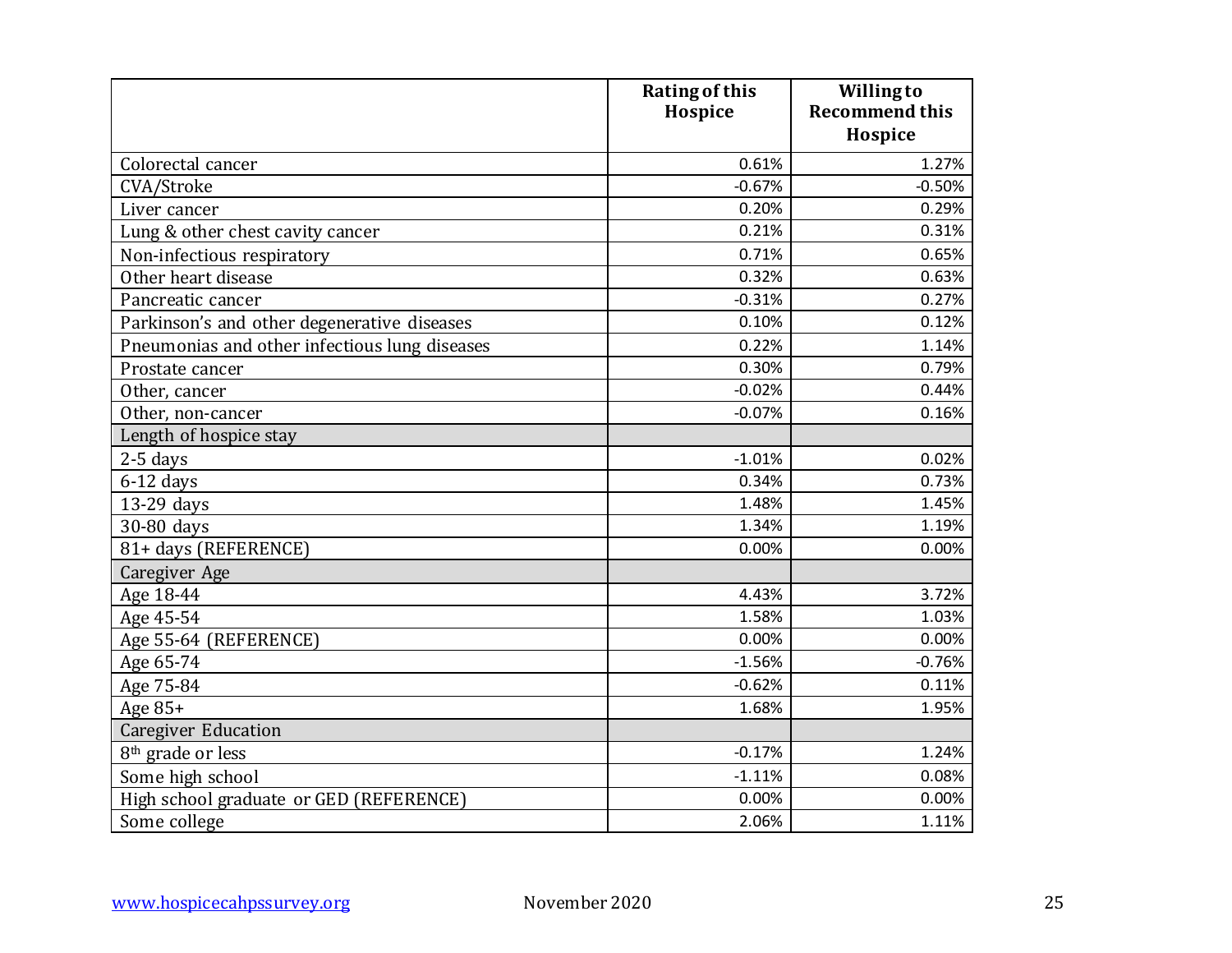|                                                      | <b>Rating of this</b><br>Hospice | <b>Willing to</b><br><b>Recommend this</b><br>Hospice |
|------------------------------------------------------|----------------------------------|-------------------------------------------------------|
|                                                      |                                  |                                                       |
| 4-year college graduate                              | 3.63%                            | 1.92%                                                 |
| More than 4-year college graduate                    | 5.17%                            | 2.88%                                                 |
| Caregiver relationship (Decedent was the caregiver's |                                  |                                                       |
| Spouse or partner                                    | 1.16%                            | 1.36%                                                 |
| Parent (REFERENCE)                                   | 0.00%                            | 0.00%                                                 |
| Mother-in-law or father-in-law                       | $-2.18%$                         | $-1.70%$                                              |
| Aunt or uncle                                        | $-0.93%$                         | $-0.03%$                                              |
| Sister or brother                                    | 1.92%                            | 2.68%                                                 |
| Child                                                | 1.21%                            | 1.66%                                                 |
| Friend                                               | 0.75%                            | 0.82%                                                 |
| <b>Other</b>                                         | $-0.18%$                         | 0.15%                                                 |
| Survey Language/Respondent's home language           |                                  |                                                       |
| Survey language or home language was Spanish         | $-3.96%$                         | $-2.59%$                                              |
| All others (REFERENCE)                               | 0.00%                            | 0.00%                                                 |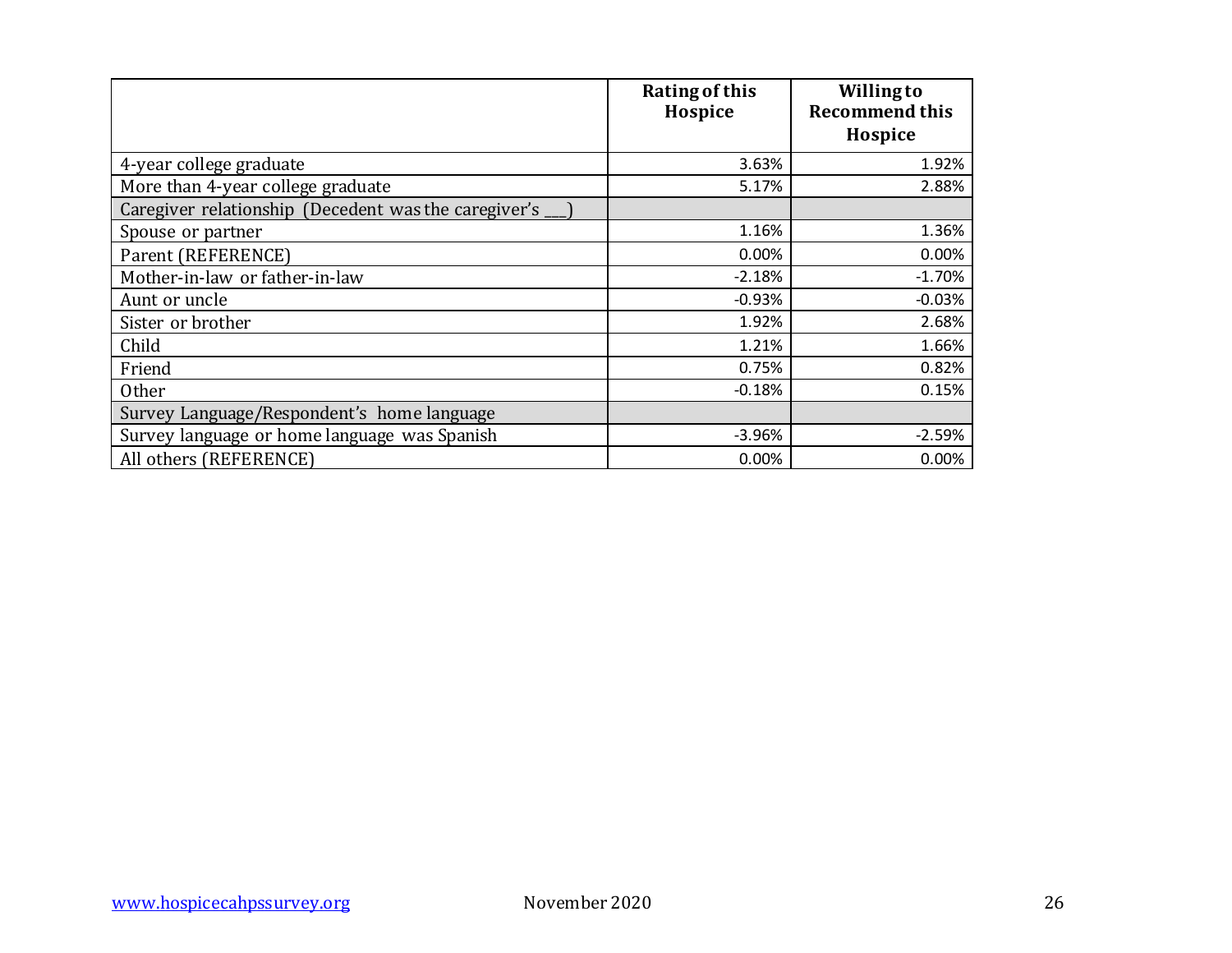#### **Table 7. CAHPS Hospice Survey Bottom-Box Case-Mix Adjustments for Communication with Family, Q1 2018 – Q4 2019**

|                                                 | care for your<br>about when they<br>Hospice team kept you<br>would arrive to<br>family member<br>informed | easy<br>things in a way that was<br>Hospice team explained<br>to understand | problems with your family<br>carefully to you when you<br>talked with them about<br>care<br>Hospice team listened<br>member's hospice | informed about your family<br>Hospice team kept you<br>condition<br>member's | Hospice team listened<br>you<br>carefully to | information about your family<br>or care<br>confusing or contradictory<br>gave you<br>condition<br>Hospice team<br>member's |
|-------------------------------------------------|-----------------------------------------------------------------------------------------------------------|-----------------------------------------------------------------------------|---------------------------------------------------------------------------------------------------------------------------------------|------------------------------------------------------------------------------|----------------------------------------------|-----------------------------------------------------------------------------------------------------------------------------|
| Response percentile (per 1% of response         |                                                                                                           |                                                                             |                                                                                                                                       |                                                                              |                                              |                                                                                                                             |
| percentile)                                     | $-0.02%$                                                                                                  | $-0.02%$                                                                    | $-0.02%$                                                                                                                              | $-0.03%$                                                                     | $-0.02%$                                     | $-0.02%$                                                                                                                    |
| Decedent Age                                    |                                                                                                           |                                                                             |                                                                                                                                       |                                                                              |                                              |                                                                                                                             |
| Age 18-54                                       | 3.08%                                                                                                     | 0.44%                                                                       | $-0.29%$                                                                                                                              | 1.19%                                                                        | $-0.25%$                                     | $-0.97%$                                                                                                                    |
| Age 55-64                                       | 2.16%                                                                                                     | $-0.02%$                                                                    | $-0.65%$                                                                                                                              | 0.52%                                                                        | $-0.53%$                                     | $-1.31%$                                                                                                                    |
| Age 65-69                                       | 1.75%                                                                                                     | 0.05%                                                                       | $-0.56%$                                                                                                                              | 0.40%                                                                        | $-0.30%$                                     | $-1.28%$                                                                                                                    |
| Age 70-74                                       | 1.44%                                                                                                     | 0.03%                                                                       | $-0.56%$                                                                                                                              | 0.23%                                                                        | $-0.35%$                                     | $-0.90%$                                                                                                                    |
| Age 75-79                                       | 1.39%                                                                                                     | 0.17%                                                                       | $-0.47%$                                                                                                                              | 0.33%                                                                        | $-0.19%$                                     | $-0.68%$                                                                                                                    |
| Age 80-84                                       | 1.23%                                                                                                     | $-0.05%$                                                                    | $-0.41%$                                                                                                                              | 0.16%                                                                        | $-0.21%$                                     | $-0.49%$                                                                                                                    |
| Age 85-89                                       | 0.72%                                                                                                     | 0.15%                                                                       | $-0.25%$                                                                                                                              | 0.22%                                                                        | $-0.01%$                                     | $-0.13%$                                                                                                                    |
| Age 90+ (REFERENCE)                             | 0.00%                                                                                                     | 0.00%                                                                       | 0.00%                                                                                                                                 | 0.00%                                                                        | 0.00%                                        | 0.00%                                                                                                                       |
| Payer for Hospice Care                          |                                                                                                           |                                                                             |                                                                                                                                       |                                                                              |                                              |                                                                                                                             |
| Medicare only (REFERENCE)                       | 0.00%                                                                                                     | 0.00%                                                                       | 0.00%                                                                                                                                 | 0.00%                                                                        | 0.00%                                        | 0.00%                                                                                                                       |
| Medicaid only or Medicaid and private insurance | $-2.12%$                                                                                                  | $-0.73%$                                                                    | $-0.27%$                                                                                                                              | $-1.07%$                                                                     | $-0.75%$                                     | $-1.71%$                                                                                                                    |
| Medicare and Medicaid                           | $-5.92%$                                                                                                  | $-1.37%$                                                                    | $-0.72%$                                                                                                                              | $-2.86%$                                                                     | $-1.03%$                                     | $-1.28%$                                                                                                                    |
| Private insurance only                          | $-0.78%$                                                                                                  | $-0.27%$                                                                    | $-0.03%$                                                                                                                              | $-0.31%$                                                                     | $-0.08%$                                     | 0.54%                                                                                                                       |
| Medicare and private insurance                  | $-0.36%$                                                                                                  | $-0.04%$                                                                    | $-0.13%$                                                                                                                              | 0.01%                                                                        | 0.02%                                        | 0.21%                                                                                                                       |
| Other                                           | $-2.98%$                                                                                                  | $-0.81%$                                                                    | $-0.26%$                                                                                                                              | $-1.31%$                                                                     | $-0.43%$                                     | $-0.08%$                                                                                                                    |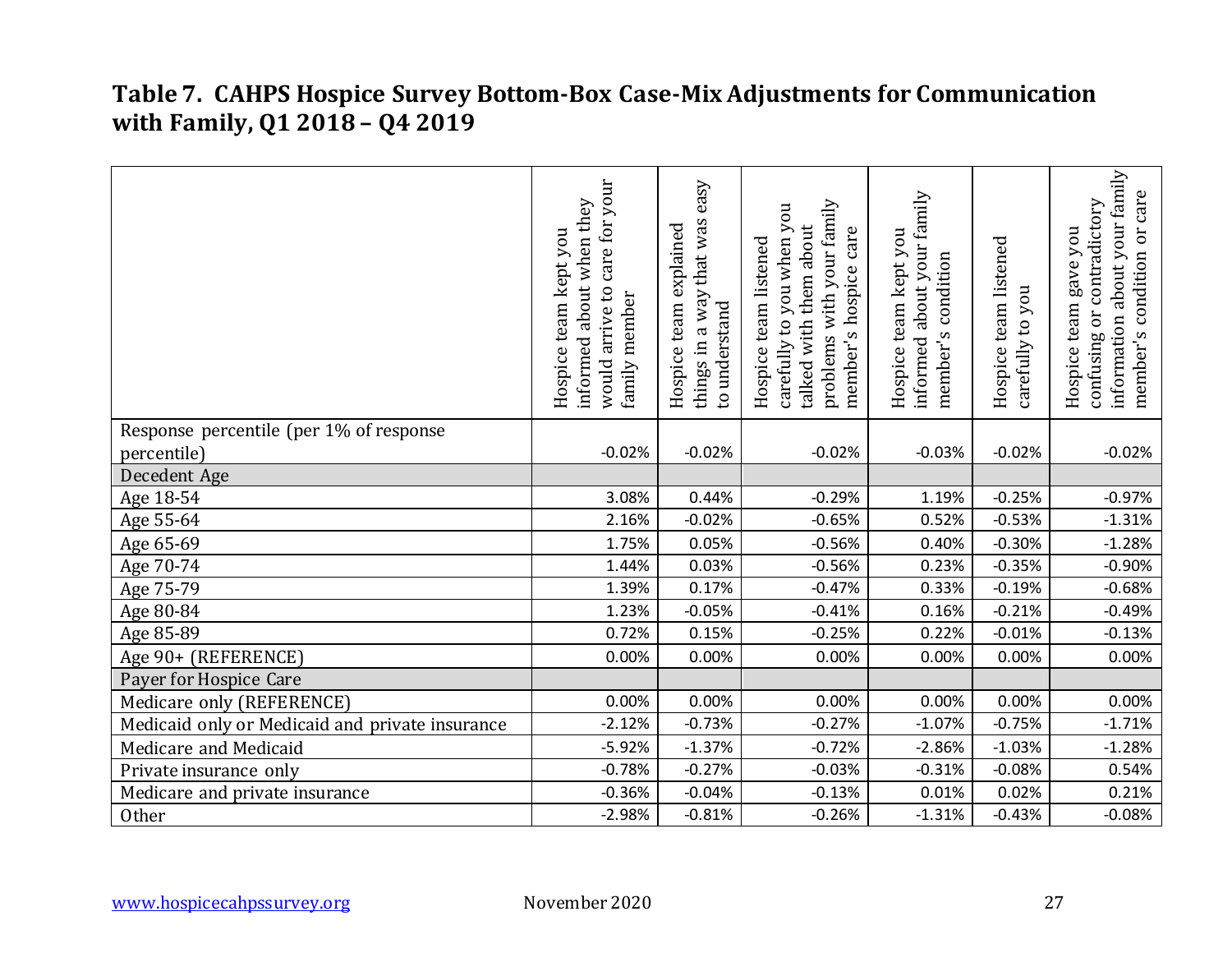|                                                                                              | would arrive to care for your<br>about when they<br>Hospice team kept you<br>family member<br>informed | easy<br>way that was<br>Hospice team explained<br>to understand<br>things in a | problems with your family<br>you<br>talked with them about<br>care<br>you when<br>Hospice team listened<br>member's hospice<br>carefully to | informed about your family<br>Hospice team kept you<br>condition<br>member's | Hospice team listened<br>you<br>carefully to | about your family<br>care<br>contradictory<br>Or<br>Hospice team gave you<br>condition<br>confusing or<br>information<br>member's |
|----------------------------------------------------------------------------------------------|--------------------------------------------------------------------------------------------------------|--------------------------------------------------------------------------------|---------------------------------------------------------------------------------------------------------------------------------------------|------------------------------------------------------------------------------|----------------------------------------------|-----------------------------------------------------------------------------------------------------------------------------------|
| <b>Primary Diagnosis</b>                                                                     |                                                                                                        |                                                                                |                                                                                                                                             |                                                                              |                                              |                                                                                                                                   |
| Alzheimer's and non-Alzheimer's dementias                                                    |                                                                                                        |                                                                                |                                                                                                                                             |                                                                              |                                              |                                                                                                                                   |
| (REFERENCE)                                                                                  | 0.00%                                                                                                  | 0.00%                                                                          | 0.00%                                                                                                                                       | 0.00%                                                                        | 0.00%                                        | 0.00%                                                                                                                             |
| Bladder cancer                                                                               | 4.61%                                                                                                  | 0.32%                                                                          | 0.03%                                                                                                                                       | 0.70%                                                                        | $-0.21%$                                     | 0.07%                                                                                                                             |
| Blood and lymphatic cancers                                                                  | 4.22%                                                                                                  | $-0.16%$                                                                       | $-0.48%$                                                                                                                                    | 0.25%                                                                        | $-0.19%$                                     | $-0.06%$                                                                                                                          |
| Brain cancer                                                                                 | 4.44%                                                                                                  | 0.52%                                                                          | 0.58%                                                                                                                                       | 1.32%                                                                        | 0.56%                                        | 0.38%                                                                                                                             |
| Breast cancer                                                                                | 5.08%                                                                                                  | 0.50%                                                                          | 0.54%                                                                                                                                       | 1.36%                                                                        | 0.71%                                        | $-0.03%$                                                                                                                          |
| Congestive heart failure                                                                     | 3.23%                                                                                                  | 0.03%                                                                          | 0.08%                                                                                                                                       | 0.32%                                                                        | $-0.18%$                                     | $-0.25%$                                                                                                                          |
| Chronic kidney disease                                                                       | 3.22%                                                                                                  | 0.00%                                                                          | $-0.42%$                                                                                                                                    | 0.07%                                                                        | $-0.29%$                                     | $-0.69%$                                                                                                                          |
| Chronic liver disease                                                                        | 3.43%                                                                                                  | 0.13%                                                                          | 0.35%                                                                                                                                       | 0.85%                                                                        | 0.28%                                        | $-0.05%$                                                                                                                          |
| Colorectal cancer                                                                            | 4.97%                                                                                                  | 0.11%                                                                          | 0.01%                                                                                                                                       | 0.67%                                                                        | $-0.16%$                                     | $-0.37%$                                                                                                                          |
| CVA/Stroke                                                                                   | 2.13%                                                                                                  | 0.29%                                                                          | 0.47%                                                                                                                                       | 0.64%                                                                        | 0.30%                                        | $-0.11%$                                                                                                                          |
| Liver cancer                                                                                 | 5.18%                                                                                                  | 0.20%                                                                          | $-0.33%$                                                                                                                                    | 1.33%                                                                        | 0.03%                                        | $-0.03%$                                                                                                                          |
| Lung & other chest cavity cancer                                                             | 5.00%<br>3.55%                                                                                         | 0.31%<br>$-0.06%$                                                              | 0.15%                                                                                                                                       | 0.91%                                                                        | 0.08%<br>$-0.23%$                            | $-0.12%$<br>$-0.22%$                                                                                                              |
| Non-infectious respiratory<br>Other heart disease                                            | 3.17%                                                                                                  | 0.08%                                                                          | $-0.09%$<br>$-0.14%$                                                                                                                        | 0.11%<br>0.49%                                                               | $-0.08%$                                     | $-0.31%$                                                                                                                          |
|                                                                                              | 5.54%                                                                                                  | 0.33%                                                                          | 0.29%                                                                                                                                       |                                                                              | 0.29%                                        | $-0.05%$                                                                                                                          |
| Pancreatic cancer                                                                            | 2.12%                                                                                                  | 0.25%                                                                          | 0.19%                                                                                                                                       | 1.23%<br>0.54%                                                               | 0.28%                                        | 0.30%                                                                                                                             |
| Parkinson's and other degenerative diseases<br>Pneumonias and other infectious lung diseases | 2.79%                                                                                                  | $-0.13%$                                                                       | 0.09%                                                                                                                                       | 0.33%                                                                        | 0.01%                                        | $-0.01%$                                                                                                                          |
| Prostate cancer                                                                              | 4.99%                                                                                                  | 0.19%                                                                          | 0.10%                                                                                                                                       | 0.45%                                                                        | 0.00%                                        | $-0.12%$                                                                                                                          |
| Other, cancer                                                                                | 5.00%                                                                                                  | 0.32%                                                                          | 0.11%                                                                                                                                       | 1.01%                                                                        | 0.05%                                        | 0.03%                                                                                                                             |
| Other, non-cancer                                                                            | 2.23%                                                                                                  | 0.08%                                                                          | 0.20%                                                                                                                                       | 0.30%                                                                        | 0.06%                                        | $-0.19%$                                                                                                                          |
|                                                                                              |                                                                                                        |                                                                                |                                                                                                                                             |                                                                              |                                              |                                                                                                                                   |
| www.hospicecahpssurvey.org                                                                   | November 2020                                                                                          |                                                                                |                                                                                                                                             |                                                                              |                                              | 28                                                                                                                                |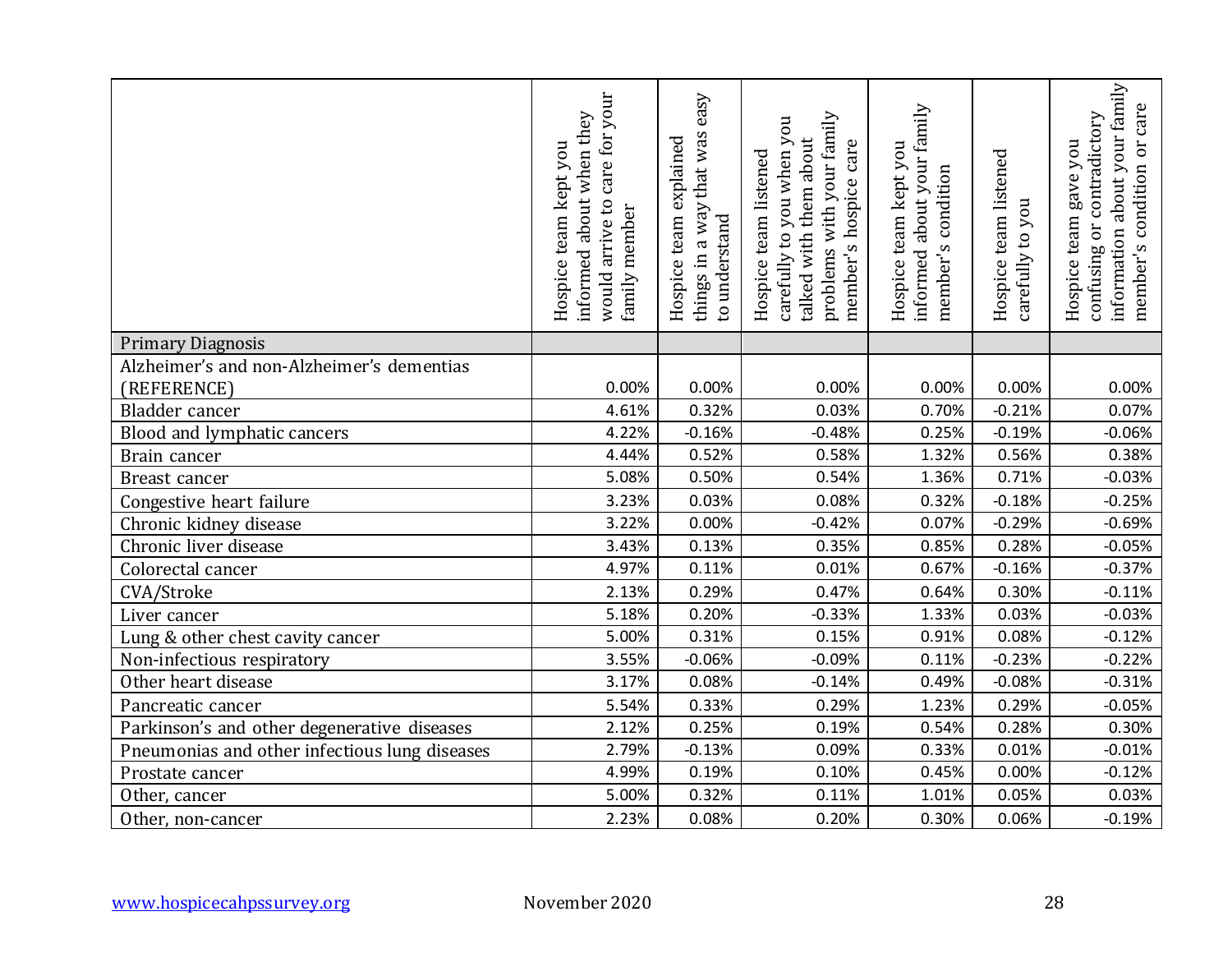|                                          | care for your<br>informed about when they<br>Hospice team kept you<br>would arrive to<br>family member | easy<br>way that was<br>Hospice team explained<br>to understand<br>things in a | with your family<br>carefully to you when you<br>talked with them about<br>care<br>Hospice team listened<br>member's hospice<br>problems | about your family<br>Hospice team kept you<br>condition<br>member's<br>informed | team listened<br>carefully to you<br>Hospice | information about your family<br>care<br>confusing or contradictory<br>Оr<br>Hospice team gave you<br>condition<br>member's |
|------------------------------------------|--------------------------------------------------------------------------------------------------------|--------------------------------------------------------------------------------|------------------------------------------------------------------------------------------------------------------------------------------|---------------------------------------------------------------------------------|----------------------------------------------|-----------------------------------------------------------------------------------------------------------------------------|
| Length of hospice stay                   |                                                                                                        |                                                                                |                                                                                                                                          |                                                                                 |                                              |                                                                                                                             |
| $2-5$ days                               | 1.42%                                                                                                  | $-0.80%$                                                                       | $-2.58%$                                                                                                                                 | $-1.16%$                                                                        | $-0.64%$                                     | $-0.57%$                                                                                                                    |
| $6-12$ days                              | 1.68%                                                                                                  | $-0.72%$                                                                       | $-2.08%$                                                                                                                                 | $-0.99%$                                                                        | $-0.76%$                                     | $-0.53%$                                                                                                                    |
| 13-29 days                               | 1.19%                                                                                                  | $-0.76%$                                                                       | $-1.66%$                                                                                                                                 | $-1.27%$                                                                        | $-0.79%$                                     | $-0.38%$                                                                                                                    |
| 30-80 days                               | 0.93%                                                                                                  | $-0.41%$                                                                       | $-0.79%$                                                                                                                                 | $-0.79%$                                                                        | $-0.50%$                                     | $-0.25%$                                                                                                                    |
| 81+ days (REFERENCE)                     | 0.00%                                                                                                  | 0.00%                                                                          | 0.00%                                                                                                                                    | 0.00%                                                                           | 0.00%                                        | 0.00%                                                                                                                       |
| <b>Caregiver Age</b>                     |                                                                                                        |                                                                                |                                                                                                                                          |                                                                                 |                                              |                                                                                                                             |
| Age 18-44                                | $-1.05%$                                                                                               | $-1.08%$                                                                       | $-2.67%$                                                                                                                                 | $-1.05%$                                                                        | $-1.57%$                                     | $-0.98%$                                                                                                                    |
| Age 45-54                                | 0.04%                                                                                                  | $-0.30%$                                                                       | $-1.26%$                                                                                                                                 | $-0.24%$                                                                        | $-0.49%$                                     | $-0.41%$                                                                                                                    |
| Age 55-64 (REFERENCE)                    | 0.00%                                                                                                  | 0.00%                                                                          | 0.00%                                                                                                                                    | 0.00%                                                                           | 0.00%                                        | 0.00%                                                                                                                       |
| Age 65-74                                | $-0.03%$                                                                                               | 0.32%                                                                          | 1.18%                                                                                                                                    | 0.44%                                                                           | 0.64%                                        | 0.41%                                                                                                                       |
| Age 75-84                                | $-0.69%$                                                                                               | $-0.09%$                                                                       | 1.54%                                                                                                                                    | $-0.48%$                                                                        | 0.38%                                        | $-0.03%$                                                                                                                    |
| Age 85+                                  | $-1.27%$                                                                                               | $-1.03%$                                                                       | 1.08%                                                                                                                                    | $-1.96%$                                                                        | $-0.38%$                                     | $-1.03%$                                                                                                                    |
| <b>Caregiver Education</b>               |                                                                                                        |                                                                                |                                                                                                                                          |                                                                                 |                                              |                                                                                                                             |
| 8 <sup>th</sup> grade or less            | $-0.29%$                                                                                               | $-1.04%$                                                                       | $-0.74%$                                                                                                                                 | $-0.47%$                                                                        | $-1.12%$                                     | $-10.64%$                                                                                                                   |
| Some high school                         | 0.57%                                                                                                  | $-0.31%$                                                                       | $-0.22%$                                                                                                                                 | 0.11%                                                                           | $-0.23%$                                     | $-6.23%$                                                                                                                    |
| High school graduate or GED (REFERENCE)  | 0.00%                                                                                                  | 0.00%                                                                          | 0.00%                                                                                                                                    | 0.00%                                                                           | 0.00%                                        | 0.00%                                                                                                                       |
| Some college                             | $-1.37%$                                                                                               | $-0.26%$                                                                       | $-0.92%$                                                                                                                                 | $-0.92%$                                                                        | $-0.64%$                                     | 1.67%                                                                                                                       |
| 4-year college graduate                  | $-3.39%$                                                                                               | $-0.43%$                                                                       | $-1.35%$                                                                                                                                 | $-1.72%$                                                                        | $-0.77%$                                     | 2.10%                                                                                                                       |
| More than 4-year college graduate        | $-4.48%$                                                                                               | $-0.83%$                                                                       | $-2.17%$                                                                                                                                 | $-2.63%$                                                                        | $-1.56%$                                     | 2.11%                                                                                                                       |
| Caregiver relationship (Decedent was the |                                                                                                        |                                                                                |                                                                                                                                          |                                                                                 |                                              |                                                                                                                             |
| caregiver's                              |                                                                                                        |                                                                                |                                                                                                                                          |                                                                                 |                                              |                                                                                                                             |
| www.hospicecahpssurvey.org               | November 2020                                                                                          |                                                                                |                                                                                                                                          |                                                                                 |                                              | 29                                                                                                                          |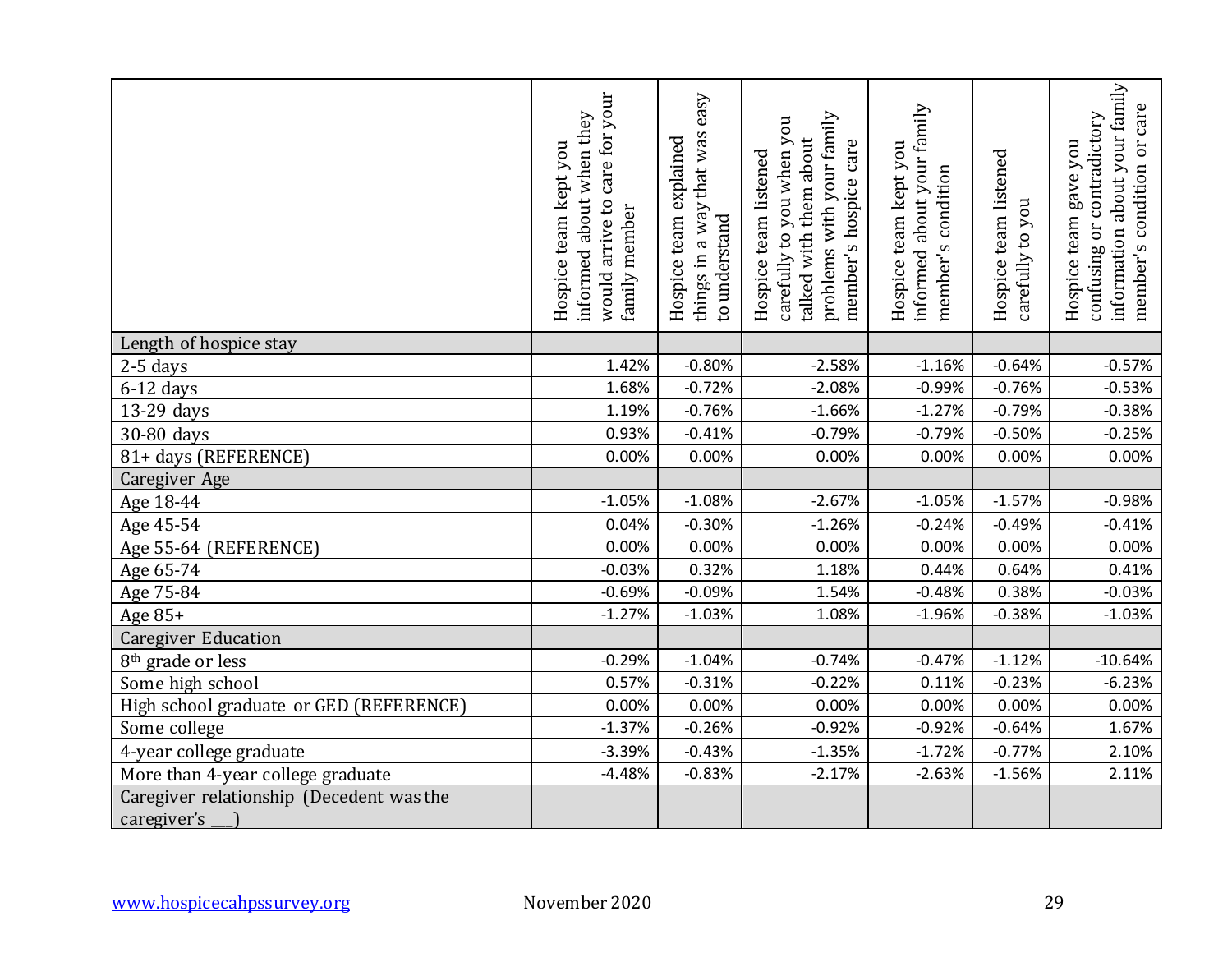|                                              | care for your<br>informed about when they<br>Hospice team kept you<br>would arrive to<br>family member | things in a way that was easy<br>Hospice team explained<br>to understand | problems with your family<br>carefully to you when you<br>talked with them about<br>member's hospice care<br>Hospice team listened | informed about your family<br>Hospice team kept you<br>member's condition | Hospice team listened<br>you<br>carefully to | information about your family<br>member's condition or care<br>contradictory<br>Hospice team gave you<br>confusing or |
|----------------------------------------------|--------------------------------------------------------------------------------------------------------|--------------------------------------------------------------------------|------------------------------------------------------------------------------------------------------------------------------------|---------------------------------------------------------------------------|----------------------------------------------|-----------------------------------------------------------------------------------------------------------------------|
| Spouse or partner                            | 2.45%                                                                                                  | $-0.26%$                                                                 | 0.06%                                                                                                                              | $-0.48%$                                                                  | $-0.29%$                                     | 0.00%                                                                                                                 |
| Parent (REFERENCE)                           | 0.00%                                                                                                  | 0.00%                                                                    | 0.00%                                                                                                                              | 0.00%                                                                     | 0.00%                                        | 0.00%                                                                                                                 |
| Mother-in-law or father-in-law               | $-0.07%$                                                                                               | 0.29%                                                                    | 0.69%                                                                                                                              | 0.48%                                                                     | 0.58%                                        | 0.18%                                                                                                                 |
| Aunt or uncle                                | $-3.32%$                                                                                               | 0.01%                                                                    | 1.28%                                                                                                                              | $-1.01%$                                                                  | 0.28%                                        | 0.02%                                                                                                                 |
| Sister or brother                            | $-3.71%$                                                                                               | $-0.85%$                                                                 | $-0.19%$                                                                                                                           | $-2.08%$                                                                  | $-0.59%$                                     | $-0.19%$                                                                                                              |
| Child                                        | 0.04%                                                                                                  | $-0.50%$                                                                 | $-0.16%$                                                                                                                           | $-1.60%$                                                                  | $-0.49%$                                     | $-0.47%$                                                                                                              |
| Friend                                       | $-3.43%$                                                                                               | $-0.47%$                                                                 | $-0.12%$                                                                                                                           | $-1.94%$                                                                  | $-0.51%$                                     | $-0.37%$                                                                                                              |
| Other                                        | $-1.00%$                                                                                               | 0.08%                                                                    | 0.05%                                                                                                                              | $-0.21%$                                                                  | 0.02%                                        | $-0.68%$                                                                                                              |
| Survey Language/Respondent's home language   |                                                                                                        |                                                                          |                                                                                                                                    |                                                                           |                                              |                                                                                                                       |
| Survey language or home language was Spanish | 3.55%                                                                                                  | 0.60%                                                                    | 2.20%                                                                                                                              | 1.94%                                                                     | 0.81%                                        | $-0.75%$                                                                                                              |
| All others (REFERENCE)                       | 0.00%                                                                                                  | 0.00%                                                                    | 0.00%                                                                                                                              | 0.00%                                                                     | 0.00%                                        | 0.00%                                                                                                                 |
|                                              |                                                                                                        |                                                                          |                                                                                                                                    |                                                                           |                                              |                                                                                                                       |
| www.hospicecahpssurvey.org                   | November 2020                                                                                          |                                                                          |                                                                                                                                    |                                                                           |                                              | 30                                                                                                                    |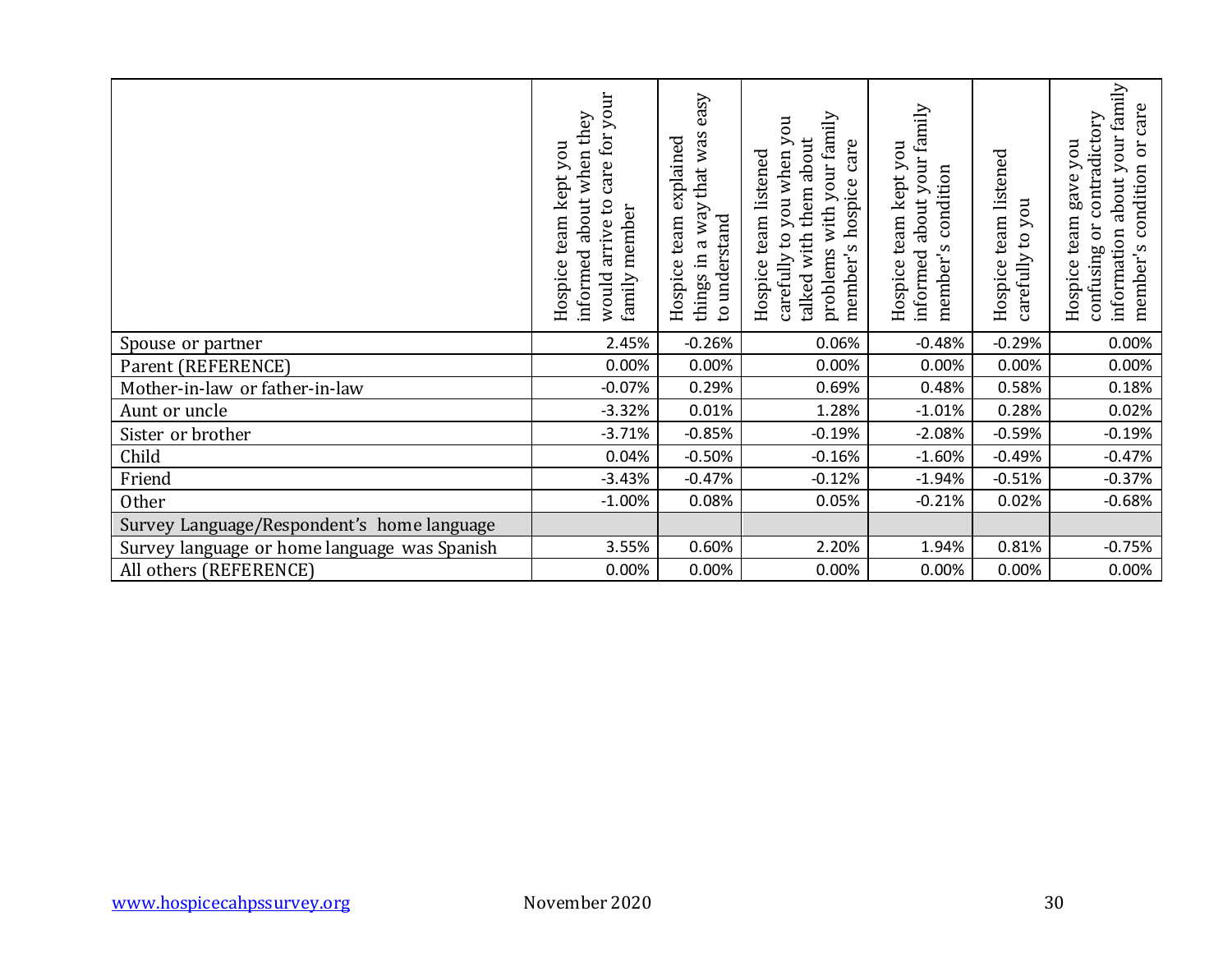#### **Table 8. CAHPS Hospice Bottom-Box Survey Case-Mix Adjustments for Getting Timely Help and Treating Patient with Respect, Q1 2018 – Q4 2019**

|                                                 | <b>Getting Timely Help</b>                                                                                        |                                                                                                     | <b>Treating Patient with Respect</b>                                   |                                                                        |  |
|-------------------------------------------------|-------------------------------------------------------------------------------------------------------------------|-----------------------------------------------------------------------------------------------------|------------------------------------------------------------------------|------------------------------------------------------------------------|--|
|                                                 | needed it when you or your<br>help from the hospice team<br>asked for<br>Got help as soon as you<br>family member | weekends,<br>Got the help you needed<br>team<br>from the hospice<br>during evenings,<br>or holidays | family member with dignity<br>Hospice team treated your<br>and respect | really cared about your family<br>Felt that the hospice team<br>member |  |
| Response percentile (per 1% of response         |                                                                                                                   |                                                                                                     |                                                                        |                                                                        |  |
| percentile)                                     | $-0.02%$                                                                                                          | $-0.03%$                                                                                            | $-0.01%$                                                               | $-0.02%$                                                               |  |
| Decedent Age                                    |                                                                                                                   |                                                                                                     |                                                                        |                                                                        |  |
| Age 18-54                                       | 0.04%                                                                                                             | 1.11%                                                                                               | $-0.40%$                                                               | $-0.11%$                                                               |  |
| Age 55-64                                       | $-0.11%$                                                                                                          | 1.01%                                                                                               | $-0.29%$                                                               | $-0.50%$                                                               |  |
| Age 65-69                                       | $-0.20%$                                                                                                          | 0.36%                                                                                               | $-0.25%$                                                               | $-0.51%$                                                               |  |
| Age 70-74                                       | $-0.15%$                                                                                                          | 0.85%                                                                                               | $-0.15%$                                                               | $-0.46%$                                                               |  |
| Age 75-79                                       | $-0.02%$                                                                                                          | 0.52%                                                                                               | $-0.08%$                                                               | $-0.19%$                                                               |  |
| Age 80-84                                       | $-0.07%$                                                                                                          | 0.55%                                                                                               | $-0.10%$                                                               | $-0.23%$                                                               |  |
| Age 85-89                                       | 0.07%                                                                                                             | 0.28%                                                                                               | $-0.05%$                                                               | $-0.10%$                                                               |  |
| Age 90+ (REFERENCE)                             | 0.00%                                                                                                             | 0.00%                                                                                               | 0.00%                                                                  | 0.00%                                                                  |  |
| Payer for Hospice Care                          |                                                                                                                   |                                                                                                     |                                                                        |                                                                        |  |
| Medicare only (REFERENCE)                       | 0.00%                                                                                                             | 0.00%                                                                                               | 0.00%                                                                  | 0.00%                                                                  |  |
| Medicaid only or Medicaid and private insurance | $-0.60%$                                                                                                          | $-0.87%$                                                                                            | $-0.62%$                                                               | $-0.70%$                                                               |  |
| Medicare and Medicaid                           | $-1.52%$                                                                                                          | $-1.72%$                                                                                            | $-0.51%$                                                               | $-1.02%$                                                               |  |
| Private insurance only                          | $-0.38%$                                                                                                          | $-1.01%$                                                                                            | 0.00%                                                                  | $-0.22%$                                                               |  |
| Medicare and private insurance                  | $-0.18%$                                                                                                          | $-0.12%$                                                                                            | 0.04%                                                                  | $-0.02%$                                                               |  |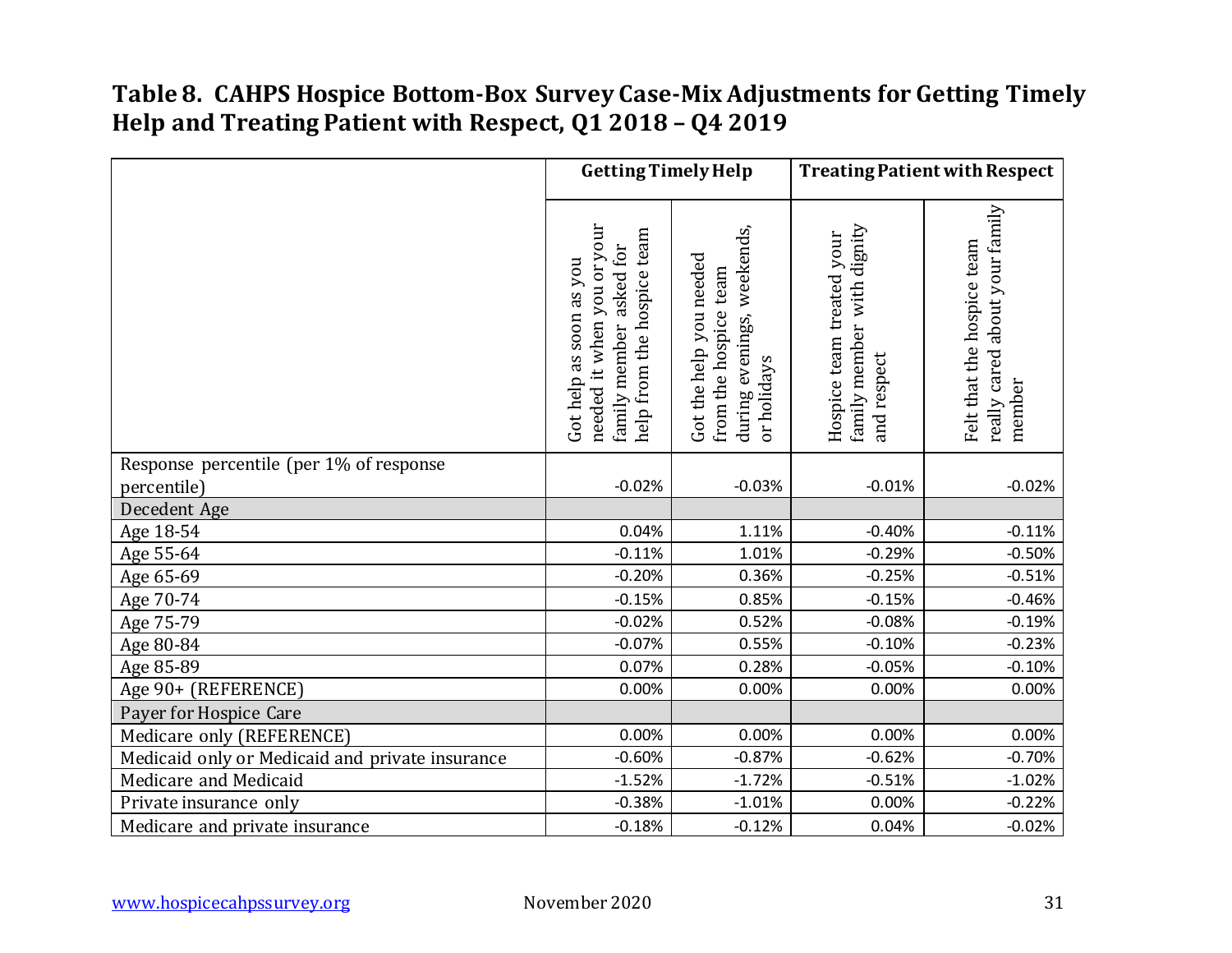|                                               | <b>Getting Timely Help</b>                                                                                        |                                                                                                     |                                                                        | <b>Treating Patient with Respect</b>                                   |  |
|-----------------------------------------------|-------------------------------------------------------------------------------------------------------------------|-----------------------------------------------------------------------------------------------------|------------------------------------------------------------------------|------------------------------------------------------------------------|--|
|                                               | needed it when you or your<br>help from the hospice team<br>asked for<br>Got help as soon as you<br>family member | weekends,<br>Got the help you needed<br>team<br>during evenings,<br>from the hospice<br>or holidays | family member with dignity<br>Hospice team treated your<br>and respect | really cared about your family<br>Felt that the hospice team<br>member |  |
| Other                                         | $-0.45%$                                                                                                          | 0.07%                                                                                               | $-0.27%$                                                               | $-0.27%$                                                               |  |
| <b>Primary Diagnosis</b>                      |                                                                                                                   |                                                                                                     |                                                                        |                                                                        |  |
| Alzheimer's and non-Alzheimer's dementias     |                                                                                                                   |                                                                                                     |                                                                        |                                                                        |  |
| (REFERENCE)                                   | 0.00%                                                                                                             | 0.00%                                                                                               | 0.00%                                                                  | 0.00%                                                                  |  |
| Bladder cancer                                | 0.19%                                                                                                             | 1.06%                                                                                               | $-0.07%$                                                               | $-0.01%$                                                               |  |
| Blood and lymphatic cancers                   | $-0.28%$                                                                                                          | $-0.20%$                                                                                            | 0.10%                                                                  | $-0.05%$                                                               |  |
| Brain cancer                                  | 0.32%                                                                                                             | $-0.51%$                                                                                            | 0.08%                                                                  | 0.41%                                                                  |  |
| Breast cancer                                 | 0.26%                                                                                                             | 0.74%                                                                                               | $-0.01%$                                                               | 0.35%                                                                  |  |
| Congestive heart failure                      | $-0.05%$                                                                                                          | 0.49%                                                                                               | $-0.02%$                                                               | $-0.13%$                                                               |  |
| Chronic kidney disease                        | $-0.53%$                                                                                                          | $-0.26%$                                                                                            | $-0.04%$                                                               | $-0.44%$                                                               |  |
| Chronic liver disease                         | 0.22%                                                                                                             | 0.42%                                                                                               | 0.02%                                                                  | 0.05%                                                                  |  |
| Colorectal cancer                             | 0.00%                                                                                                             | $-0.56%$                                                                                            | $-0.13%$                                                               | $-0.08%$                                                               |  |
| CVA/Stroke                                    | 0.53%                                                                                                             | 0.60%                                                                                               | 0.10%                                                                  | 0.28%                                                                  |  |
| Liver cancer                                  | $-0.02%$                                                                                                          | $-0.36%$                                                                                            | $-0.08%$                                                               | $-0.21%$                                                               |  |
| Lung & other chest cavity cancer              | 0.18%                                                                                                             | 0.32%                                                                                               | $-0.03%$                                                               | $-0.14%$                                                               |  |
| Non-infectious respiratory                    | $-0.06%$                                                                                                          | 0.29%                                                                                               | $-0.09%$                                                               | $-0.21%$                                                               |  |
| Other heart disease                           | $-0.15%$                                                                                                          | 0.58%                                                                                               | $-0.04%$                                                               | $-0.07%$                                                               |  |
| Pancreatic cancer                             | 0.30%                                                                                                             | $-0.14%$                                                                                            | 0.00%                                                                  | 0.13%                                                                  |  |
| Parkinson's and other degenerative diseases   | 0.23%                                                                                                             | 0.14%                                                                                               | 0.14%                                                                  | 0.15%                                                                  |  |
| Pneumonias and other infectious lung diseases | 0.17%                                                                                                             | $-0.34%$                                                                                            | 0.00%                                                                  | 0.00%                                                                  |  |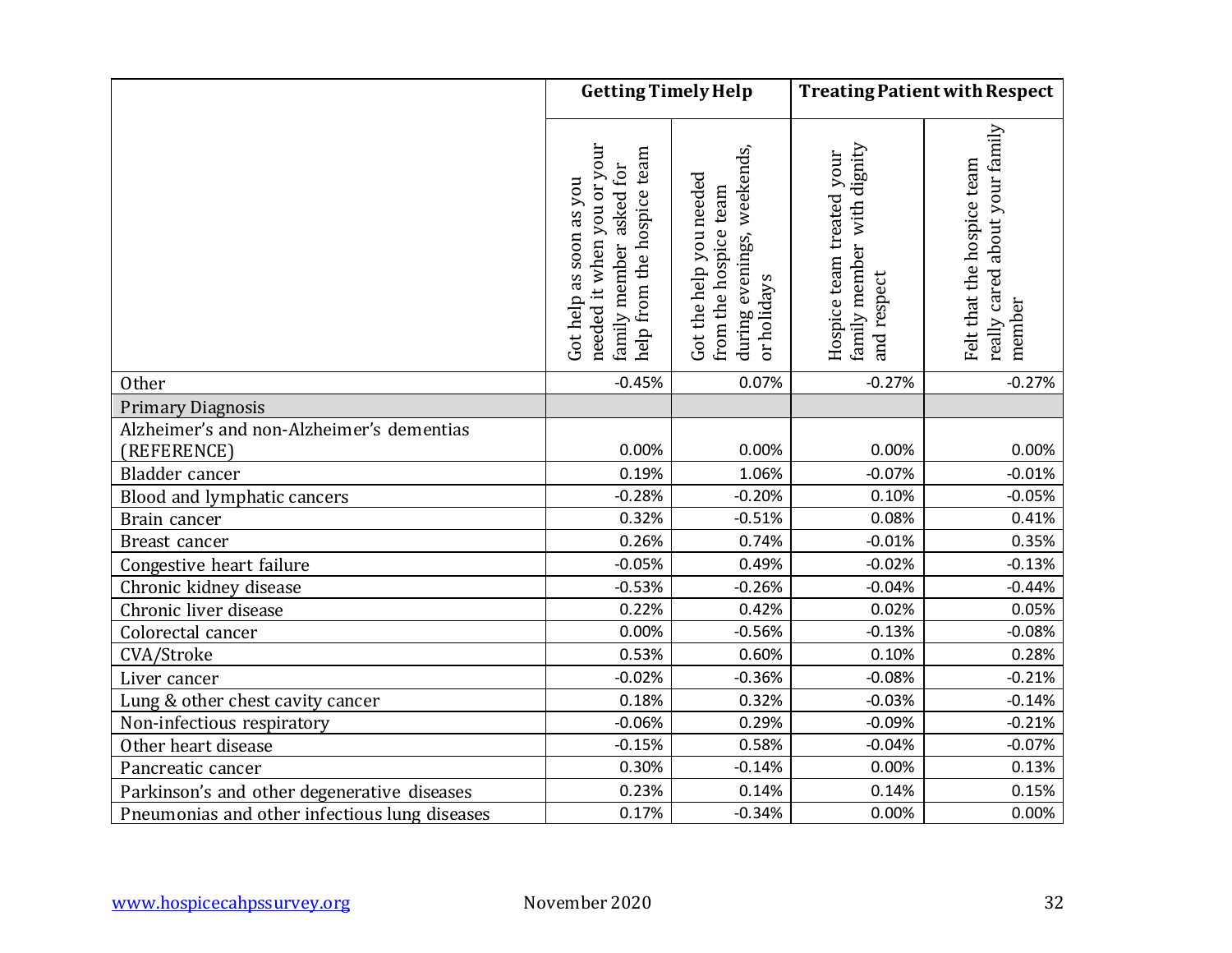|                                         | <b>Getting Timely Help</b>                                                                                        |                                                                                                  | <b>Treating Patient with Respect</b>                                   |                                                                        |  |
|-----------------------------------------|-------------------------------------------------------------------------------------------------------------------|--------------------------------------------------------------------------------------------------|------------------------------------------------------------------------|------------------------------------------------------------------------|--|
|                                         | needed it when you or your<br>help from the hospice team<br>asked for<br>Got help as soon as you<br>family member | during evenings, weekends,<br>Got the help you needed<br>team<br>from the hospice<br>or holidays | family member with dignity<br>Hospice team treated your<br>and respect | really cared about your family<br>Felt that the hospice team<br>member |  |
| Prostate cancer                         | $-0.16%$                                                                                                          | $-0.44%$                                                                                         | $-0.04%$                                                               | $-0.06%$                                                               |  |
| Other, cancer                           | 0.19%                                                                                                             | 0.01%                                                                                            | 0.04%                                                                  | 0.13%                                                                  |  |
| Other, non-cancer                       | 0.17%                                                                                                             | 0.61%                                                                                            | 0.04%                                                                  | 0.02%                                                                  |  |
| Length of hospice stay                  |                                                                                                                   |                                                                                                  |                                                                        |                                                                        |  |
| $2-5$ days                              | $-1.08%$                                                                                                          | 3.31%                                                                                            | $-0.62%$                                                               | $-1.05%$                                                               |  |
| $6-12$ days                             | $-1.06%$                                                                                                          | 2.44%                                                                                            | $-0.42%$                                                               | $-0.99%$                                                               |  |
| 13-29 days                              | $-1.20%$                                                                                                          | 1.32%                                                                                            | $-0.34%$                                                               | $-1.09%$                                                               |  |
| 30-80 days                              | $-0.80%$                                                                                                          | 0.45%                                                                                            | $-0.18%$                                                               | $-0.62%$                                                               |  |
| 81+ days (REFERENCE)                    | 0.00%                                                                                                             | 0.00%                                                                                            | 0.00%                                                                  | 0.00%                                                                  |  |
| Caregiver Age                           |                                                                                                                   |                                                                                                  |                                                                        |                                                                        |  |
| Age 18-44                               | $-1.79%$                                                                                                          | $-1.83%$                                                                                         | $-0.55%$                                                               | $-1.61%$                                                               |  |
| Age 45-54                               | $-0.50%$                                                                                                          | $-0.57%$                                                                                         | $-0.17%$                                                               | $-0.58%$                                                               |  |
| Age 55-64 (REFERENCE)                   | 0.00%                                                                                                             | 0.00%                                                                                            | 0.00%                                                                  | 0.00%                                                                  |  |
| Age 65-74                               | 0.67%                                                                                                             | 0.99%                                                                                            | 0.24%                                                                  | 0.59%                                                                  |  |
| Age 75-84                               | 0.49%                                                                                                             | $-0.16%$                                                                                         | 0.25%                                                                  | 0.69%                                                                  |  |
| Age 85+                                 | $-0.18%$                                                                                                          | $-2.15%$                                                                                         | 0.08%                                                                  | 0.25%                                                                  |  |
| <b>Caregiver Education</b>              |                                                                                                                   |                                                                                                  |                                                                        |                                                                        |  |
| 8 <sup>th</sup> grade or less           | $-1.53%$                                                                                                          | $-3.92%$                                                                                         | $-0.50%$                                                               | $-0.35%$                                                               |  |
| Some high school                        | $-0.33%$                                                                                                          | $-1.90%$                                                                                         | $-0.17%$                                                               | $-0.27%$                                                               |  |
| High school graduate or GED (REFERENCE) | 0.00%                                                                                                             | 0.00%                                                                                            | 0.00%                                                                  | 0.00%                                                                  |  |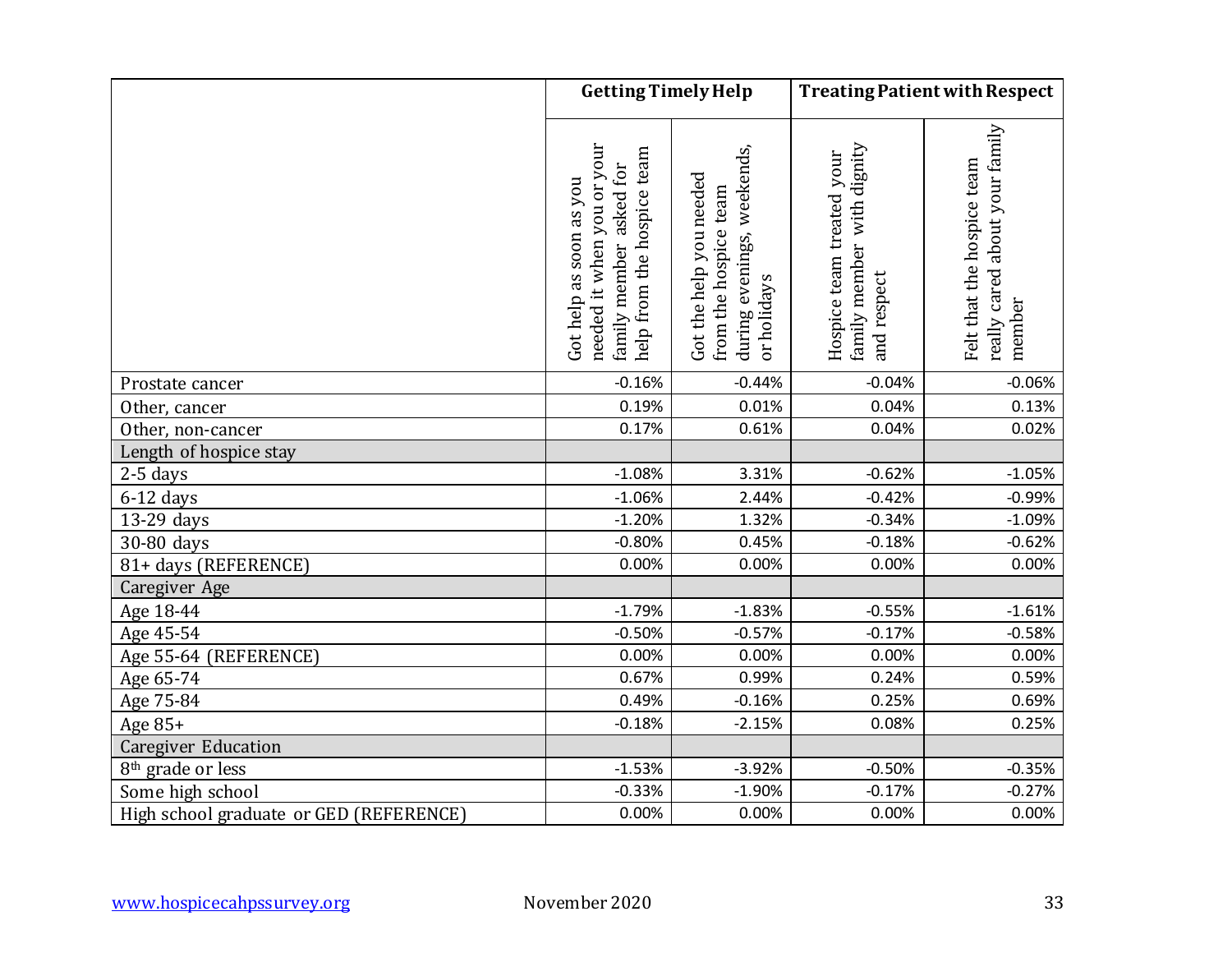|                                                         | <b>Getting Timely Help</b>                                                                                           |                                                                                                     |                                                                        | <b>Treating Patient with Respect</b>                                   |  |
|---------------------------------------------------------|----------------------------------------------------------------------------------------------------------------------|-----------------------------------------------------------------------------------------------------|------------------------------------------------------------------------|------------------------------------------------------------------------|--|
|                                                         | needed it when you or your<br>help from the hospice team<br>for<br>Got help as soon as you<br>asked<br>family member | evenings, weekends,<br>Got the help you needed<br>team<br>from the hospice<br>or holidays<br>during | family member with dignity<br>Hospice team treated your<br>and respect | really cared about your family<br>Felt that the hospice team<br>member |  |
| Some college                                            | $-0.47%$                                                                                                             | 0.37%                                                                                               | $-0.09%$                                                               | $-0.52%$                                                               |  |
| 4-year college graduate                                 | $-0.98%$                                                                                                             | $-0.06%$                                                                                            | $-0.07%$                                                               | $-0.63%$                                                               |  |
| More than 4-year college graduate                       | $-1.82%$                                                                                                             | $-0.79%$                                                                                            | $-0.28%$                                                               | $-1.25%$                                                               |  |
| Caregiver relationship (Decedent was the<br>caregiver's |                                                                                                                      |                                                                                                     |                                                                        |                                                                        |  |
| Spouse or partner                                       | 0.02%                                                                                                                | $-0.79%$                                                                                            | $-0.05%$                                                               | $-0.08%$                                                               |  |
| Parent (REFERENCE)                                      | 0.00%                                                                                                                | 0.00%                                                                                               | 0.00%                                                                  | 0.00%                                                                  |  |
| Mother-in-law or father-in-law                          | 0.58%                                                                                                                | $-0.04%$                                                                                            | 0.12%                                                                  | 0.60%                                                                  |  |
| Aunt or uncle                                           | 0.28%                                                                                                                | 0.95%                                                                                               | 0.15%                                                                  | 0.43%                                                                  |  |
| Sister or brother                                       | $-0.60%$                                                                                                             | $-0.39%$                                                                                            | $-0.15%$                                                               | $-0.22%$                                                               |  |
| Child                                                   | $-0.34%$                                                                                                             | $-0.28%$                                                                                            | 0.10%                                                                  | $-0.28%$                                                               |  |
| Friend                                                  | $-0.30%$                                                                                                             | $-0.29%$                                                                                            | $-0.14%$                                                               | 0.12%                                                                  |  |
| <b>Other</b>                                            | 0.10%                                                                                                                | $-0.64%$                                                                                            | $-0.11%$                                                               | 0.17%                                                                  |  |
| Survey Language/Respondent's home language              |                                                                                                                      |                                                                                                     |                                                                        |                                                                        |  |
| Survey language or home language was Spanish            | 0.49%                                                                                                                | $-3.67%$                                                                                            | 0.10%                                                                  | 0.50%                                                                  |  |
| All others (REFERENCE)                                  | 0.00%                                                                                                                | 0.00%                                                                                               | 0.00%                                                                  | 0.00%                                                                  |  |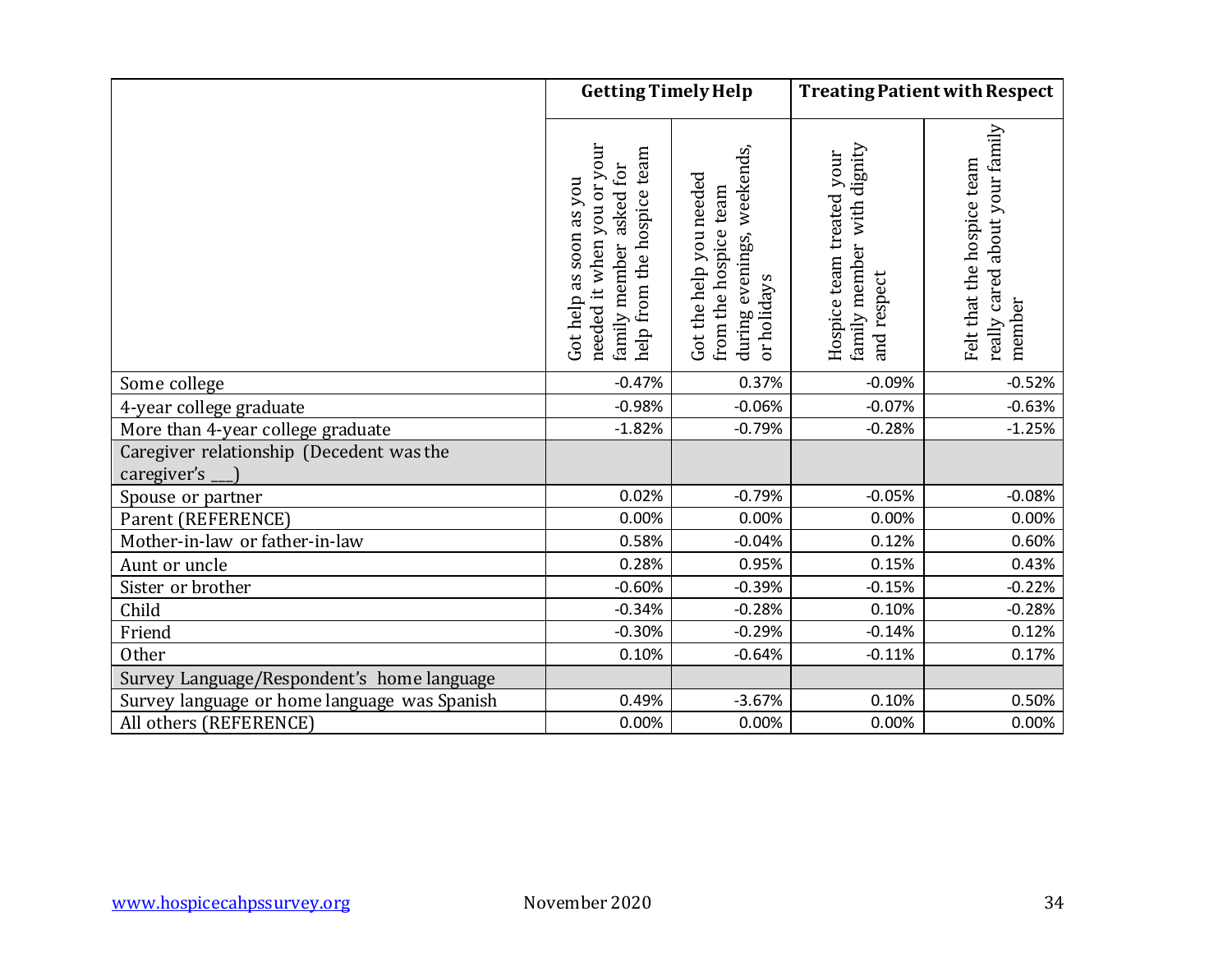#### **Table 9. CAHPS Hospice Survey Bottom-Box Case-Mix Adjustments for Help for Pain and Symptoms, Q1 2018 – Q4 2019**

|                                                 | as he or<br>got as<br>much help with pain<br>Your family member<br>she needed | Your family member got the<br>help he or she needed for<br>trouble breathing | Your family member got the<br>help he or she needed for<br>trouble with constipation | the hospice team for feelings<br>Your family member got the<br>help he or she needed from<br>or sadness<br>of anxiety |
|-------------------------------------------------|-------------------------------------------------------------------------------|------------------------------------------------------------------------------|--------------------------------------------------------------------------------------|-----------------------------------------------------------------------------------------------------------------------|
| Response percentile (per 1% of response         |                                                                               |                                                                              |                                                                                      |                                                                                                                       |
| percentile)                                     | 0.00%                                                                         | $-0.03%$                                                                     | $-0.03%$                                                                             | $-0.06%$                                                                                                              |
| Decedent Age                                    |                                                                               |                                                                              |                                                                                      |                                                                                                                       |
| Age 18-54                                       | $-0.49%$                                                                      | $-0.05%$                                                                     | 0.15%                                                                                | 2.42%                                                                                                                 |
| Age 55-64                                       | $-0.43%$                                                                      | 0.03%                                                                        | 0.14%                                                                                | 1.68%                                                                                                                 |
| Age 65-69                                       | $-0.34%$                                                                      | $-0.09%$                                                                     | 0.10%                                                                                | 1.64%                                                                                                                 |
| Age 70-74                                       | $-0.15%$                                                                      | 0.40%                                                                        | 0.29%                                                                                | 1.70%                                                                                                                 |
| Age 75-79                                       | 0.00%                                                                         | 0.20%                                                                        | 0.15%                                                                                | 1.49%                                                                                                                 |
| Age 80-84                                       | $-0.09%$                                                                      | $-0.16%$                                                                     | $-0.12%$                                                                             | 0.86%                                                                                                                 |
| Age 85-89                                       | $-0.05%$                                                                      | 0.13%                                                                        | $-0.08%$                                                                             | 0.38%                                                                                                                 |
| Age 90+ (REFERENCE)                             | 0.00%                                                                         | 0.00%                                                                        | 0.00%                                                                                | 0.00%                                                                                                                 |
| Payer for Hospice Care                          |                                                                               |                                                                              |                                                                                      |                                                                                                                       |
| Medicare only (REFERENCE)                       | 0.00%                                                                         | 0.00%                                                                        | 0.00%                                                                                | 0.00%                                                                                                                 |
| Medicaid only or Medicaid and private insurance | $-0.13%$                                                                      | $-1.20%$                                                                     | $-0.57%$                                                                             | $-2.24%$                                                                                                              |
| Medicare and Medicaid                           | $-0.61%$                                                                      | $-1.05%$                                                                     | $-2.19%$                                                                             | $-2.74%$                                                                                                              |
| Private insurance only                          | 0.06%                                                                         | $-0.30%$                                                                     | $-0.51%$                                                                             | $-0.37%$                                                                                                              |
| Medicare and private insurance                  | $-0.06%$                                                                      | 0.16%                                                                        | $-0.35%$                                                                             | 0.32%                                                                                                                 |
| Other                                           | $-0.11%$                                                                      | $-0.64%$                                                                     | $-0.45%$                                                                             | $-1.08%$                                                                                                              |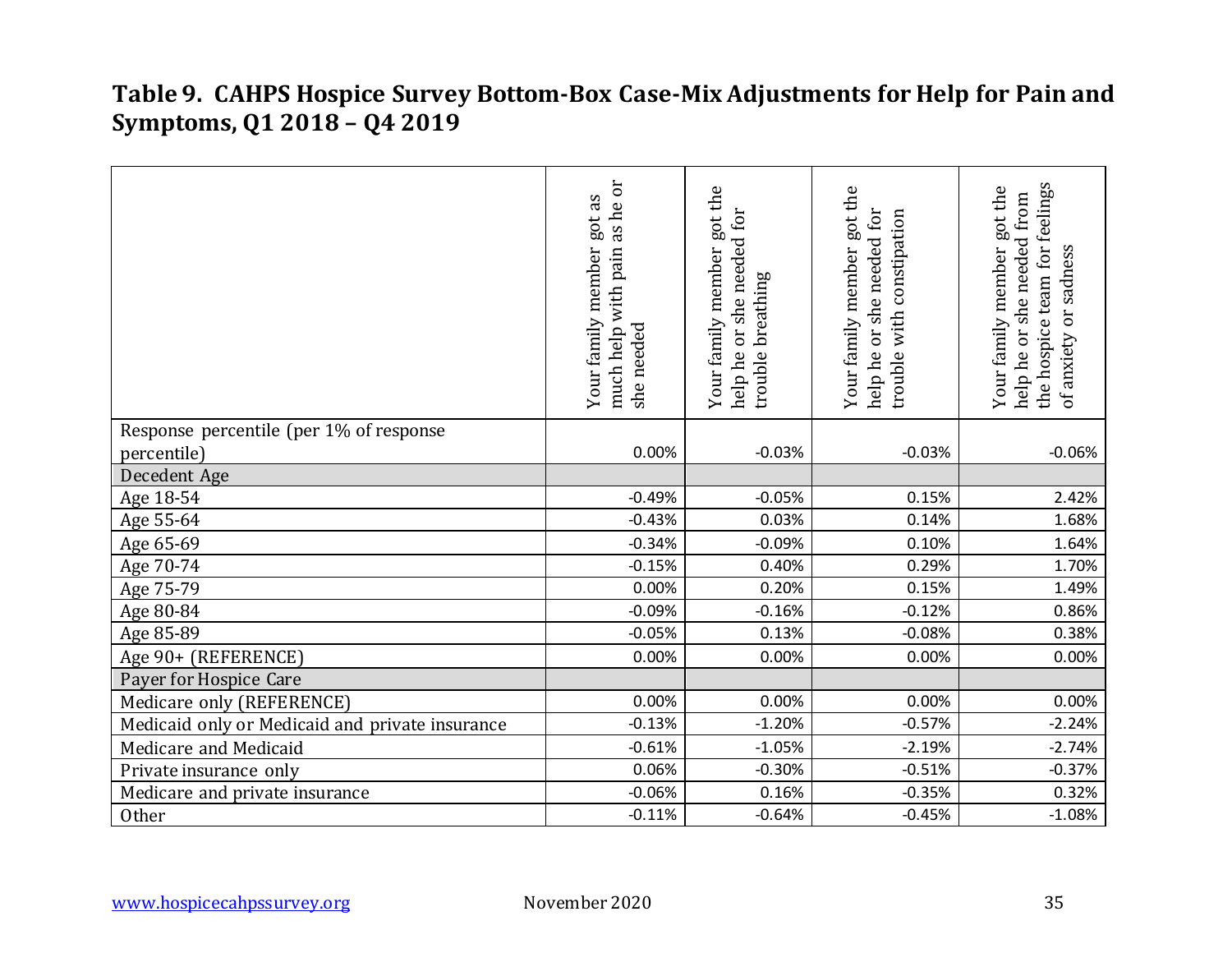|                                               | as he or<br>got as<br>with pain<br>Your family member<br>much help<br>she needed | Your family member got the<br>help he or she needed for<br>trouble breathing | Your family member got the<br>help he or she needed for<br>trouble with constipation | team for feelings<br>Your family member got the<br>help he or she needed from<br>or sadness<br>the hospice<br>of anxiety |
|-----------------------------------------------|----------------------------------------------------------------------------------|------------------------------------------------------------------------------|--------------------------------------------------------------------------------------|--------------------------------------------------------------------------------------------------------------------------|
| <b>Primary Diagnosis</b>                      |                                                                                  |                                                                              |                                                                                      |                                                                                                                          |
| Alzheimer's and non-Alzheimer's dementias     |                                                                                  |                                                                              |                                                                                      |                                                                                                                          |
| (REFERENCE)                                   | 0.00%                                                                            | 0.00%                                                                        | 0.00%                                                                                | 0.00%                                                                                                                    |
| Bladder cancer                                | $-0.15%$                                                                         | 0.72%                                                                        | $-0.06%$                                                                             | $-1.88%$                                                                                                                 |
| Blood and lymphatic cancers                   | $-0.14%$                                                                         | 1.07%                                                                        | $-0.49%$                                                                             | $-1.11%$                                                                                                                 |
| Brain cancer                                  | 0.10%                                                                            | $-0.08%$                                                                     | $-0.44%$                                                                             | 0.23%                                                                                                                    |
| Breast cancer                                 | 0.11%                                                                            | 2.53%                                                                        | 0.91%                                                                                | 1.47%                                                                                                                    |
| Congestive heart failure                      | $-0.07%$                                                                         | 2.75%                                                                        | $-0.39%$                                                                             | 0.06%                                                                                                                    |
| Chronic kidney disease                        | $-0.12%$                                                                         | 1.55%                                                                        | $-0.76%$                                                                             | $-0.81%$                                                                                                                 |
| Chronic liver disease                         | 0.15%                                                                            | 0.44%                                                                        | $-0.85%$                                                                             | $-0.63%$                                                                                                                 |
| Colorectal cancer                             | $-0.22%$                                                                         | 0.25%                                                                        | $-0.60%$                                                                             | $-0.68%$                                                                                                                 |
| CVA/Stroke                                    | 0.19%                                                                            | 1.00%                                                                        | 0.15%                                                                                | 0.16%                                                                                                                    |
| Liver cancer                                  | $-0.04%$                                                                         | 0.31%                                                                        | 0.63%                                                                                | $-0.32%$                                                                                                                 |
| Lung & other chest cavity cancer              | $-0.15%$                                                                         | 2.87%                                                                        | 0.72%                                                                                | 0.46%                                                                                                                    |
| Non-infectious respiratory                    | $-0.14%$                                                                         | 3.93%                                                                        | 0.15%                                                                                | 0.73%                                                                                                                    |
| Other heart disease                           | $-0.07%$                                                                         | 2.14%                                                                        | $-0.46%$                                                                             | $-0.35%$                                                                                                                 |
| Pancreatic cancer                             | $-0.20%$                                                                         | 0.31%                                                                        | 0.06%                                                                                | $-0.42%$                                                                                                                 |
| Parkinson's and other degenerative diseases   | 0.11%                                                                            | 1.24%                                                                        | 0.12%                                                                                | $-0.78%$                                                                                                                 |
| Pneumonias and other infectious lung diseases | 0.23%                                                                            | 3.83%                                                                        | $-0.12%$                                                                             | 0.89%                                                                                                                    |
| Prostate cancer                               | 0.07%                                                                            | 0.34%                                                                        | 0.22%                                                                                | $-0.66%$                                                                                                                 |
| Other, cancer                                 | 0.09%                                                                            | 1.28%                                                                        | 0.35%                                                                                | 0.03%                                                                                                                    |
| Other, non-cancer                             | 0.10%                                                                            | 1.32%                                                                        | $-0.33%$                                                                             | 0.13%                                                                                                                    |
| www.hospicecahpssurvey.org                    | November 2020                                                                    |                                                                              |                                                                                      | 36                                                                                                                       |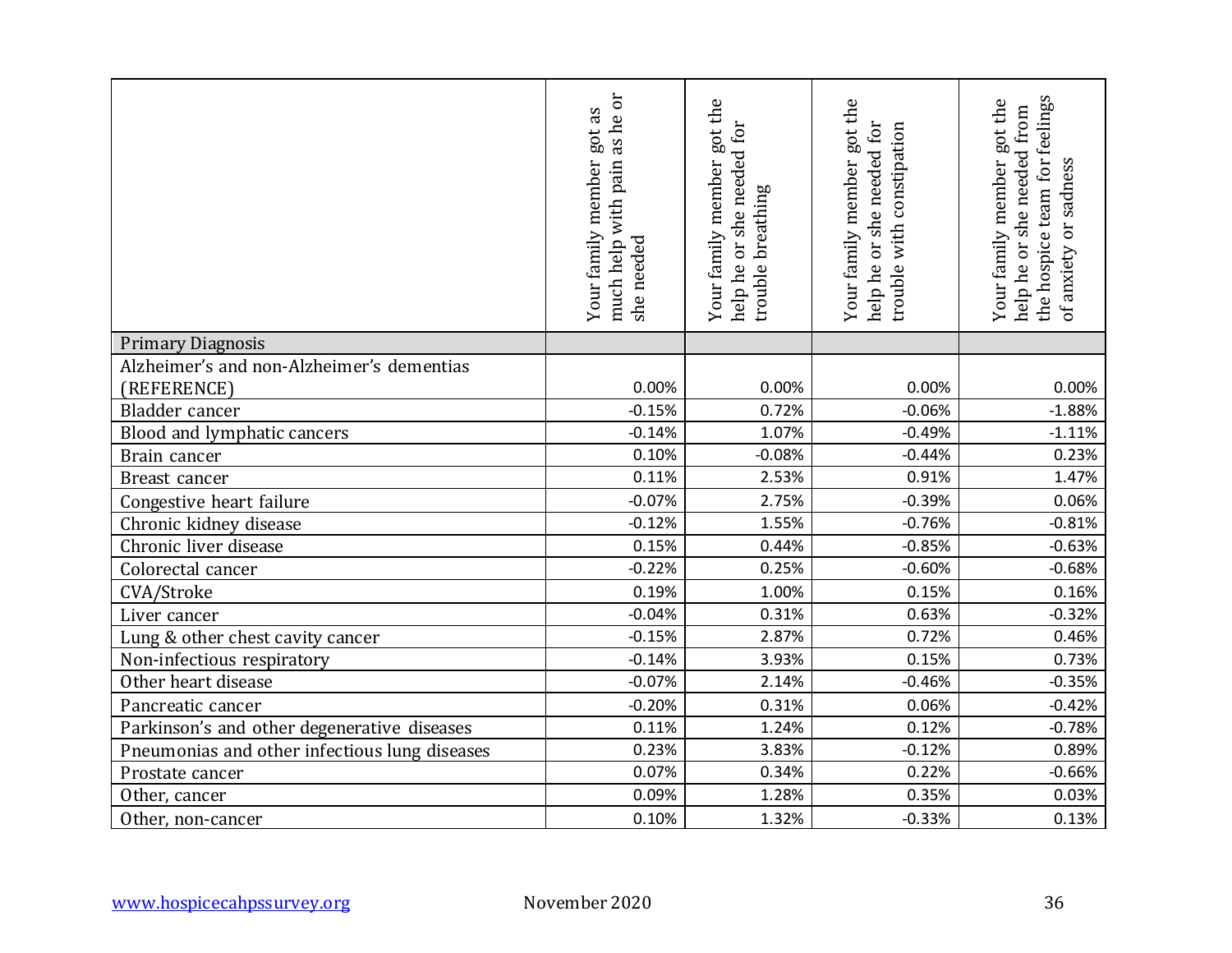|                                                         | as he or<br>got as<br>Your family member<br>much help with pain<br>needed<br>she | Your family member got the<br>help he or she needed for<br>trouble breathing | Your family member got the<br>help he or she needed for<br>trouble with constipation | the hospice team for feelings<br>Your family member got the<br>help he or she needed from<br>or sadness<br>of anxiety |
|---------------------------------------------------------|----------------------------------------------------------------------------------|------------------------------------------------------------------------------|--------------------------------------------------------------------------------------|-----------------------------------------------------------------------------------------------------------------------|
| Length of hospice stay                                  |                                                                                  |                                                                              |                                                                                      |                                                                                                                       |
| 2-5 days                                                | $-1.16%$                                                                         | $-1.37%$                                                                     | $-10.64%$                                                                            | $-6.38%$                                                                                                              |
| $6-12$ days                                             | $-0.95%$                                                                         | $-1.01%$                                                                     | $-7.59%$                                                                             | $-4.90%$                                                                                                              |
| 13-29 days                                              | $-0.69%$                                                                         | $-0.97%$                                                                     | $-4.20%$                                                                             | $-4.14%$                                                                                                              |
| 30-80 days                                              | $-0.46%$                                                                         | $-0.36%$                                                                     | $-1.94%$                                                                             | $-2.37%$                                                                                                              |
| 81+ days (REFERENCE)                                    | 0.00%                                                                            | 0.00%                                                                        | 0.00%                                                                                | 0.00%                                                                                                                 |
| Caregiver Age                                           |                                                                                  |                                                                              |                                                                                      |                                                                                                                       |
| Age 18-44                                               | $-0.40%$                                                                         | $-2.50%$                                                                     | $-3.55%$                                                                             | $-3.77%$                                                                                                              |
| Age 45-54                                               | $-0.22%$                                                                         | $-1.07%$                                                                     | $-1.10%$                                                                             | $-1.02%$                                                                                                              |
| Age 55-64 (REFERENCE)                                   | 0.00%                                                                            | 0.00%                                                                        | 0.00%                                                                                | 0.00%                                                                                                                 |
| Age 65-74                                               | 0.31%                                                                            | 0.94%                                                                        | 0.75%                                                                                | 0.97%                                                                                                                 |
| Age 75-84                                               | 0.43%                                                                            | 0.68%                                                                        | 0.48%                                                                                | $-0.62%$                                                                                                              |
| Age 85+                                                 | 0.28%                                                                            | $-0.56%$                                                                     | $-1.22%$                                                                             | $-3.60%$                                                                                                              |
| <b>Caregiver Education</b>                              |                                                                                  |                                                                              |                                                                                      |                                                                                                                       |
| 8 <sup>th</sup> grade or less                           | $-0.38%$                                                                         | $-3.45%$                                                                     | $-4.63%$                                                                             | $-3.52%$                                                                                                              |
| Some high school                                        | 0.05%                                                                            | $-1.66%$                                                                     | $-1.51%$                                                                             | $-1.05%$                                                                                                              |
| High school graduate or GED (REFERENCE)                 | 0.00%                                                                            | 0.00%                                                                        | 0.00%                                                                                | 0.00%                                                                                                                 |
| Some college                                            | $-0.48%$                                                                         | $-0.25%$                                                                     | 0.17%                                                                                | $-1.14%$                                                                                                              |
| 4-year college graduate                                 | $-0.77%$                                                                         | $-0.46%$                                                                     | $-0.50%$                                                                             | $-2.88%$                                                                                                              |
| More than 4-year college graduate                       | $-1.15%$                                                                         | $-0.69%$                                                                     | $-0.96%$                                                                             | $-4.74%$                                                                                                              |
| Caregiver relationship (Decedent was the<br>caregiver's |                                                                                  |                                                                              |                                                                                      |                                                                                                                       |
| www.hospicecahpssurvey.org                              | November 2020                                                                    |                                                                              |                                                                                      | 37                                                                                                                    |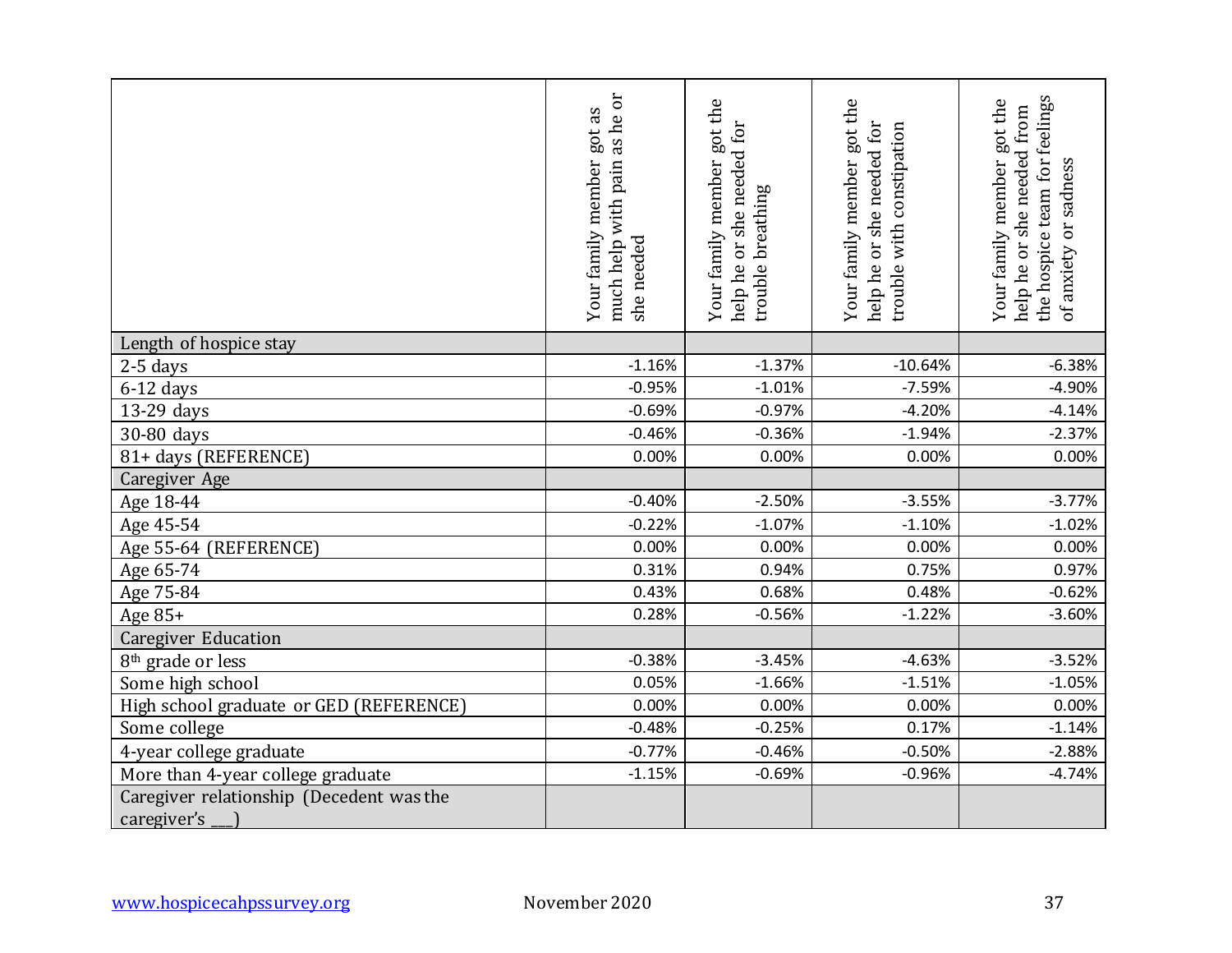|                                              | much help with pain as he or<br>Your family member got as<br>she needed | Your family member got the<br>help he or she needed for<br>trouble breathing | Your family member got the<br>help he or she needed for<br>trouble with constipation | the hospice team for feelings<br>Your family member got the<br>help he or she needed from<br>of anxiety or sadness |
|----------------------------------------------|-------------------------------------------------------------------------|------------------------------------------------------------------------------|--------------------------------------------------------------------------------------|--------------------------------------------------------------------------------------------------------------------|
| Spouse or partner                            | 0.05%                                                                   | $-0.54%$                                                                     | $-0.52%$                                                                             | $-2.07%$                                                                                                           |
| Parent (REFERENCE)                           | 0.00%                                                                   | 0.00%                                                                        | 0.00%                                                                                | 0.00%                                                                                                              |
| Mother-in-law or father-in-law               | 0.41%                                                                   | 0.32%                                                                        | 1.93%                                                                                | 3.02%                                                                                                              |
| Aunt or uncle                                | 0.30%                                                                   | 0.83%                                                                        | 1.58%                                                                                | 2.50%                                                                                                              |
| Sister or brother                            | $-0.08%$                                                                | $-0.37%$                                                                     | $-1.02%$                                                                             | $-1.59%$                                                                                                           |
| Child                                        | $-0.12%$                                                                | $-0.40%$                                                                     | $-0.97%$                                                                             | $-2.71%$                                                                                                           |
| Friend                                       | 0.19%                                                                   | $-0.11%$                                                                     | 0.67%                                                                                | 0.12%                                                                                                              |
| Other                                        | 0.45%                                                                   | 0.37%                                                                        | 0.52%                                                                                | 1.51%                                                                                                              |
| Survey Language/Respondent's home language   |                                                                         |                                                                              |                                                                                      |                                                                                                                    |
| Survey language or home language was Spanish | 1.18%                                                                   | $-2.03%$                                                                     | $-0.91%$                                                                             | 1.21%                                                                                                              |
| All others (REFERENCE)                       | 0.00%                                                                   | 0.00%                                                                        | 0.00%                                                                                | 0.00%                                                                                                              |
|                                              |                                                                         |                                                                              |                                                                                      |                                                                                                                    |
| www.hospicecahpssurvey.org                   | November 2020                                                           |                                                                              |                                                                                      | 38                                                                                                                 |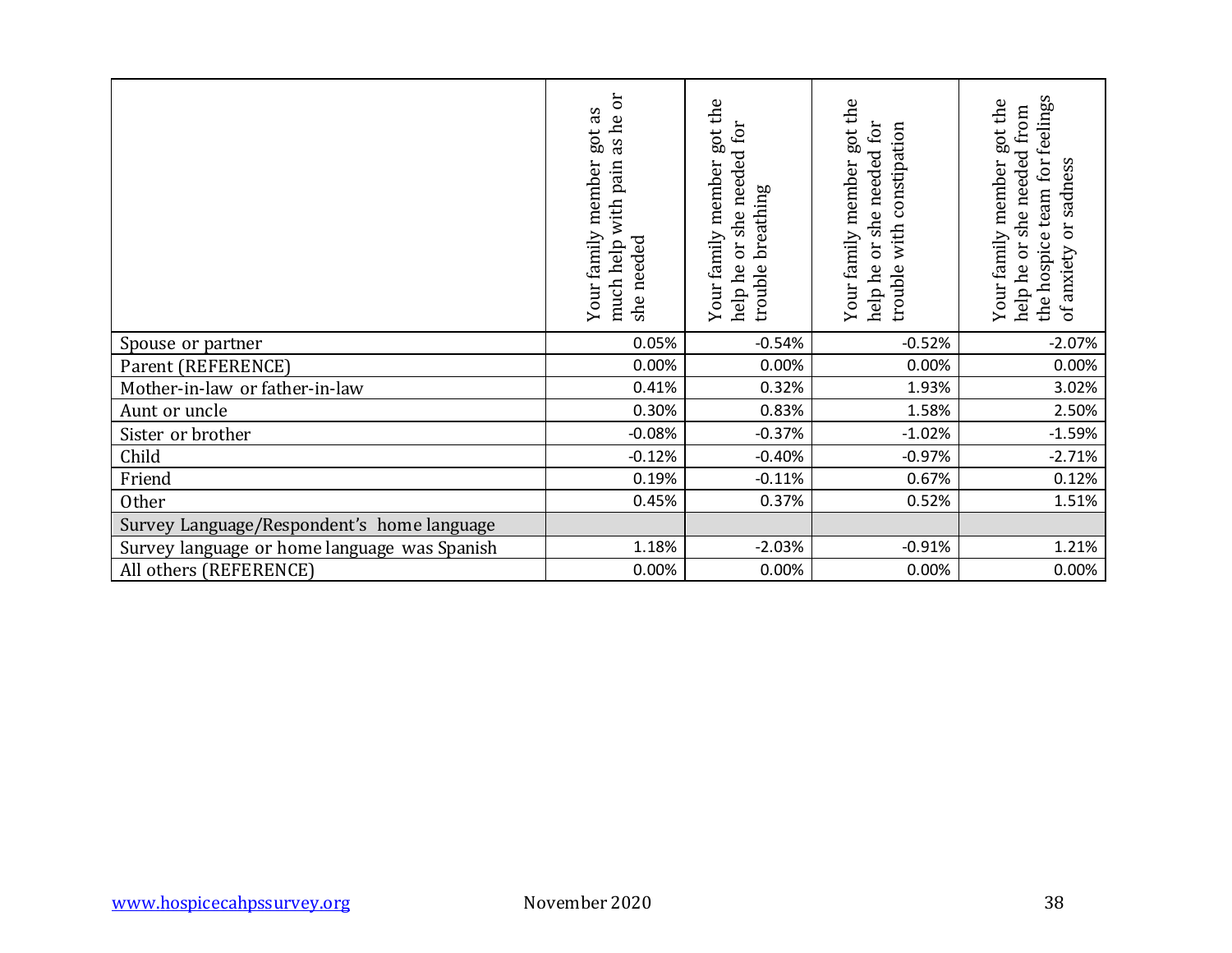#### **Table 10. CAHPS Hospice Survey Bottom-Box Case-Mix Adjustments for Training Family to Care for Patient, Q1 2018 – Q4 2019**

|                                                 | what side effects to watch for<br>gave you the<br>training you needed about<br>medicine<br>Hospice team<br>from pain | training you needed about if<br>and when to give more pain<br>gave you the<br>medicine to your family<br>Hospice team<br>member | Hospice team gave you the<br>training you needed about<br>member if he or she had<br>how to help your family | ðr<br>Hospice team gave you the<br>about<br>member became restless<br>what to do if your family<br>training you needed<br>agitated | A member of the hospice team<br>side effects of pain<br>you or your<br>with \<br>family member<br>discussed<br>medicine |
|-------------------------------------------------|----------------------------------------------------------------------------------------------------------------------|---------------------------------------------------------------------------------------------------------------------------------|--------------------------------------------------------------------------------------------------------------|------------------------------------------------------------------------------------------------------------------------------------|-------------------------------------------------------------------------------------------------------------------------|
| Response percentile (per 1% of response         |                                                                                                                      |                                                                                                                                 |                                                                                                              |                                                                                                                                    |                                                                                                                         |
| percentile)                                     | $-0.01%$                                                                                                             | $-0.01%$                                                                                                                        | $-0.01%$                                                                                                     | $-0.02%$                                                                                                                           | $-0.02%$                                                                                                                |
| Decedent Age                                    |                                                                                                                      |                                                                                                                                 |                                                                                                              |                                                                                                                                    |                                                                                                                         |
| Age 18-54                                       | 2.40%                                                                                                                | 0.40%                                                                                                                           | 0.35%                                                                                                        | 0.11%                                                                                                                              | 1.56%                                                                                                                   |
| Age 55-64                                       | 1.43%                                                                                                                | 0.22%                                                                                                                           | 0.09%                                                                                                        | 0.05%                                                                                                                              | 1.18%                                                                                                                   |
| Age 65-69                                       | 1.59%                                                                                                                | 0.39%                                                                                                                           | 0.50%                                                                                                        | 0.72%                                                                                                                              | 1.03%                                                                                                                   |
| Age 70-74                                       | 1.40%                                                                                                                | 0.63%                                                                                                                           | 0.73%                                                                                                        | 0.95%                                                                                                                              | 1.16%                                                                                                                   |
| Age 75-79                                       | 1.50%                                                                                                                | 0.69%                                                                                                                           | 0.46%                                                                                                        | 1.22%                                                                                                                              | 0.95%                                                                                                                   |
| Age 80-84                                       | 1.25%                                                                                                                | 0.49%                                                                                                                           | 0.61%                                                                                                        | 1.25%                                                                                                                              | 0.72%                                                                                                                   |
| Age 85-89                                       | 1.07%                                                                                                                | 0.58%                                                                                                                           | 0.64%                                                                                                        | 1.10%                                                                                                                              | 0.64%                                                                                                                   |
| Age 90+ (REFERENCE)                             | 0.00%                                                                                                                | 0.00%                                                                                                                           | 0.00%                                                                                                        | 0.00%                                                                                                                              | 0.00%                                                                                                                   |
| Payer for Hospice Care                          |                                                                                                                      |                                                                                                                                 |                                                                                                              |                                                                                                                                    |                                                                                                                         |
| Medicare only (REFERENCE)                       | 0.00%                                                                                                                | 0.00%                                                                                                                           | 0.00%                                                                                                        | 0.00%                                                                                                                              | 0.00%                                                                                                                   |
| Medicaid only or Medicaid and private insurance | $-1.66%$                                                                                                             | $-0.57%$                                                                                                                        | $-0.92%$                                                                                                     | $-0.89%$                                                                                                                           | $-1.07%$                                                                                                                |
| Medicare and Medicaid                           | $-3.99%$                                                                                                             | $-3.06%$                                                                                                                        | $-2.97%$                                                                                                     | $-4.86%$                                                                                                                           | $-2.37%$                                                                                                                |
| Private insurance only                          | $-0.04%$                                                                                                             | 0.23%                                                                                                                           | 0.33%                                                                                                        | $-0.06%$                                                                                                                           | 0.03%                                                                                                                   |
| Medicare and private insurance                  | $-0.29%$                                                                                                             | $-0.21%$                                                                                                                        | 0.14%                                                                                                        | $-0.27%$                                                                                                                           | 0.05%                                                                                                                   |
| Other                                           | $-0.98%$                                                                                                             | $-0.64%$                                                                                                                        | $-0.66%$                                                                                                     | $-1.67%$                                                                                                                           | $-0.57%$                                                                                                                |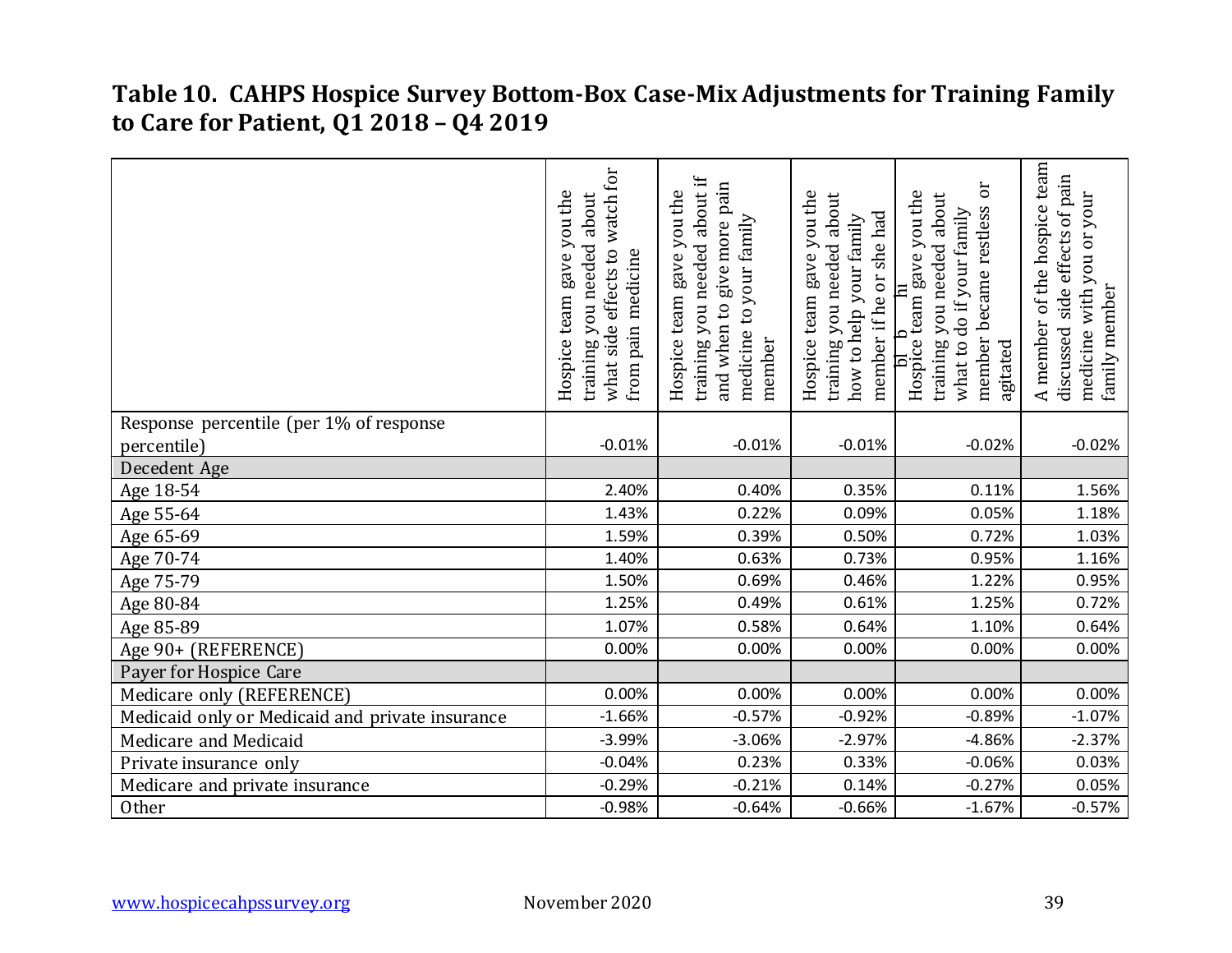|                                               | watch for<br>gave you the<br>about<br>training you needed<br>what side effects to<br>from pain medicine<br>Hospice team | about if<br>and when to give more pain<br>gave you the<br>medicine to your family<br>training you needed<br>Hospice team<br>member | gave you the<br>about<br>member if he or she had<br>how to help your family<br>training you needed<br>Hospice team | ör<br>Hospice team gave you the<br>about<br>member became restless<br>what to do if your family<br>training you needed<br>agitated | of the hospice team<br>side effects of pain<br>you or your<br>with<br>family member<br>A member<br>discussed<br>medicine |
|-----------------------------------------------|-------------------------------------------------------------------------------------------------------------------------|------------------------------------------------------------------------------------------------------------------------------------|--------------------------------------------------------------------------------------------------------------------|------------------------------------------------------------------------------------------------------------------------------------|--------------------------------------------------------------------------------------------------------------------------|
| <b>Primary Diagnosis</b>                      |                                                                                                                         |                                                                                                                                    |                                                                                                                    |                                                                                                                                    |                                                                                                                          |
| Alzheimer's and non-Alzheimer's dementias     |                                                                                                                         |                                                                                                                                    |                                                                                                                    |                                                                                                                                    |                                                                                                                          |
| (REFERENCE)                                   | 0.00%                                                                                                                   | 0.00%                                                                                                                              | 0.00%                                                                                                              | 0.00%                                                                                                                              | 0.00%                                                                                                                    |
| Bladder cancer                                | 3.18%                                                                                                                   | 2.52%                                                                                                                              | 2.75%                                                                                                              | 1.31%                                                                                                                              | 1.95%                                                                                                                    |
| Blood and lymphatic cancers                   | 3.68%                                                                                                                   | 2.01%                                                                                                                              | 3.35%                                                                                                              | 2.03%                                                                                                                              | 1.57%                                                                                                                    |
| Brain cancer                                  | 4.45%                                                                                                                   | 2.72%                                                                                                                              | 3.47%                                                                                                              | 4.18%                                                                                                                              | 1.47%                                                                                                                    |
| Breast cancer                                 | 5.41%                                                                                                                   | 2.90%                                                                                                                              | 4.44%                                                                                                              | 3.67%                                                                                                                              | 2.79%                                                                                                                    |
| Congestive heart failure                      | 2.97%                                                                                                                   | 1.99%                                                                                                                              | 3.66%                                                                                                              | 1.93%                                                                                                                              | 1.41%                                                                                                                    |
| Chronic kidney disease                        | 3.65%                                                                                                                   | 1.80%                                                                                                                              | 3.72%                                                                                                              | 2.95%                                                                                                                              | 1.31%                                                                                                                    |
| Chronic liver disease                         | 3.49%                                                                                                                   | 2.43%                                                                                                                              | 3.03%                                                                                                              | 3.71%                                                                                                                              | 1.46%                                                                                                                    |
| Colorectal cancer                             | 3.87%                                                                                                                   | 2.49%                                                                                                                              | 2.51%                                                                                                              | 2.07%                                                                                                                              | 2.21%                                                                                                                    |
| CVA/Stroke                                    | 1.83%                                                                                                                   | 0.95%                                                                                                                              | 2.09%                                                                                                              | 1.73%                                                                                                                              | 0.68%                                                                                                                    |
| Liver cancer                                  | 4.34%                                                                                                                   | 2.62%                                                                                                                              | 3.51%                                                                                                              | 3.09%                                                                                                                              | 2.15%                                                                                                                    |
| Lung & other chest cavity cancer              | 4.54%                                                                                                                   | 2.64%                                                                                                                              | 4.25%                                                                                                              | 2.65%                                                                                                                              | 2.38%                                                                                                                    |
| Non-infectious respiratory                    | 3.42%                                                                                                                   | 1.86%                                                                                                                              | 3.47%                                                                                                              | 2.18%                                                                                                                              | 1.67%                                                                                                                    |
| Other heart disease                           | 2.88%                                                                                                                   | 1.85%                                                                                                                              | 3.42%                                                                                                              | 2.03%                                                                                                                              | 1.30%                                                                                                                    |
| Pancreatic cancer                             | 4.91%                                                                                                                   | 2.80%                                                                                                                              | 3.11%                                                                                                              | 2.89%                                                                                                                              | 2.22%                                                                                                                    |
| Parkinson's and other degenerative diseases   | 2.44%                                                                                                                   | 1.60%                                                                                                                              | 2.52%                                                                                                              | 2.30%                                                                                                                              | 0.71%                                                                                                                    |
| Pneumonias and other infectious lung diseases | 3.27%                                                                                                                   | 1.98%                                                                                                                              | 3.68%                                                                                                              | 2.12%                                                                                                                              | 1.53%                                                                                                                    |
| Prostate cancer                               | 4.19%                                                                                                                   | 2.65%                                                                                                                              | 3.15%                                                                                                              | 2.61%                                                                                                                              | 2.20%                                                                                                                    |
| Other, cancer                                 | 4.85%                                                                                                                   | 2.81%                                                                                                                              | 3.77%                                                                                                              | 2.85%                                                                                                                              | 2.44%                                                                                                                    |
| Other, non-cancer                             | 2.43%                                                                                                                   | 1.84%                                                                                                                              | 2.30%                                                                                                              | 1.67%                                                                                                                              | 0.84%                                                                                                                    |
| www.hospicecahpssurvey.org                    | November 2020                                                                                                           |                                                                                                                                    |                                                                                                                    |                                                                                                                                    | 40                                                                                                                       |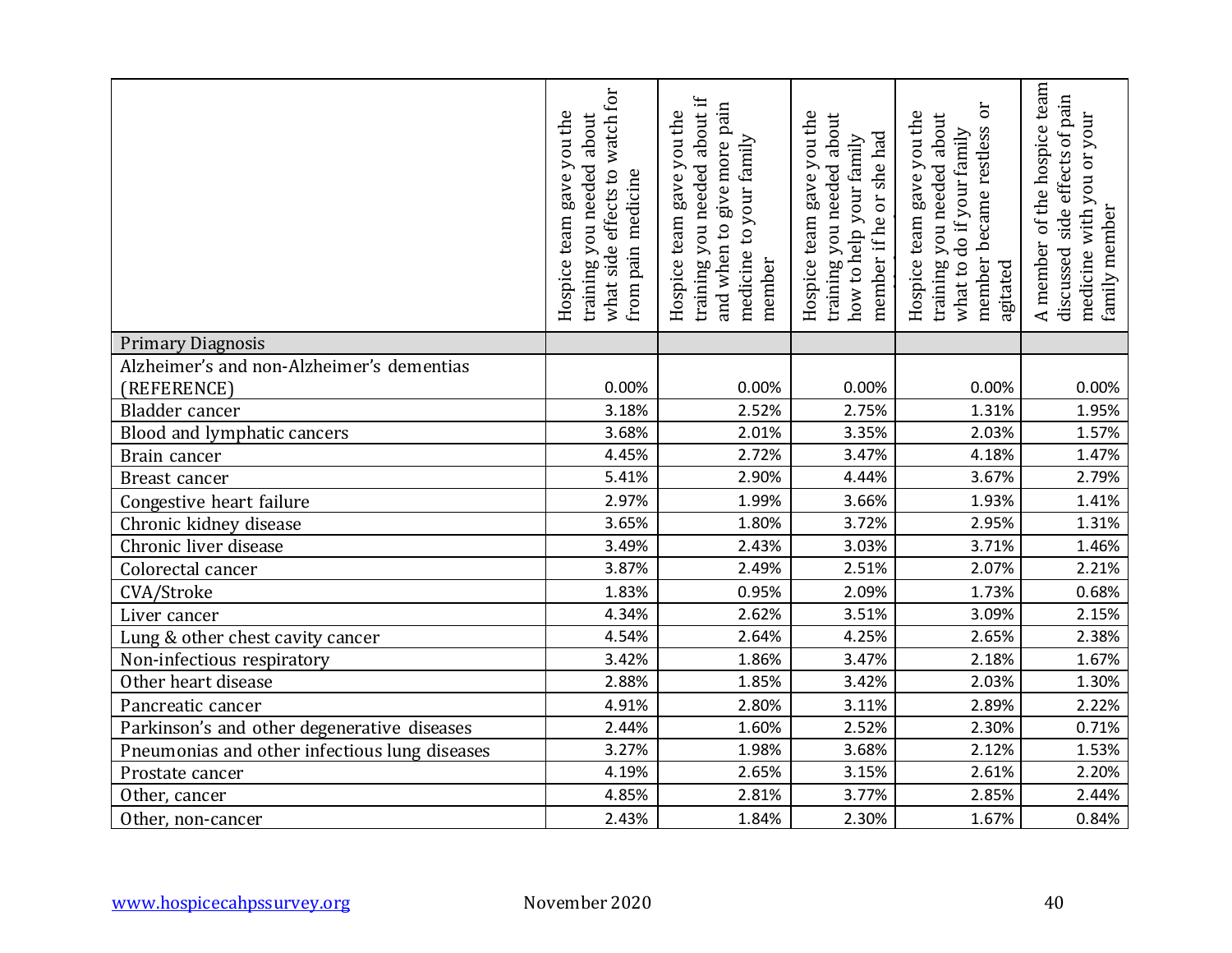|                                          | watch for<br>gave you the<br>about<br>training you needed<br>what side effects to<br>from pain medicine<br>Hospice team | training you needed about if<br>and when to give more pain<br>gave you the<br>medicine to your family<br>Hospice team<br>member | gave you the<br>training you needed about<br>member if he or she had<br>how to help your family<br>Hospice team | ör<br>Hospice team gave you the<br>about<br>member became restless<br>what to do if your family<br>training you needed<br>agitated | of the hospice team<br>side effects of pain<br>you or your<br>with<br>family member<br>A member<br>discussed<br>medicine |
|------------------------------------------|-------------------------------------------------------------------------------------------------------------------------|---------------------------------------------------------------------------------------------------------------------------------|-----------------------------------------------------------------------------------------------------------------|------------------------------------------------------------------------------------------------------------------------------------|--------------------------------------------------------------------------------------------------------------------------|
| Length of hospice stay                   |                                                                                                                         |                                                                                                                                 |                                                                                                                 |                                                                                                                                    |                                                                                                                          |
| $2-5$ days                               | $-4.51%$                                                                                                                | $-1.77%$                                                                                                                        | $-4.35%$                                                                                                        | $-3.91%$                                                                                                                           | $-4.98%$                                                                                                                 |
| $6-12$ days                              | $-2.71%$                                                                                                                | $-0.89%$                                                                                                                        | $-2.62%$                                                                                                        | $-2.11%$                                                                                                                           | $-2.97%$                                                                                                                 |
| 13-29 days                               | $-1.66%$                                                                                                                | $-0.54%$                                                                                                                        | $-1.59%$                                                                                                        | $-1.36%$                                                                                                                           | $-1.88%$                                                                                                                 |
| 30-80 days                               | $-0.61%$                                                                                                                | $-0.19%$                                                                                                                        | $-0.60%$                                                                                                        | $-0.46%$                                                                                                                           | $-0.92%$                                                                                                                 |
| 81+ days (REFERENCE)                     | 0.00%                                                                                                                   | 0.00%                                                                                                                           | 0.00%                                                                                                           | 0.00%                                                                                                                              | 0.00%                                                                                                                    |
| Caregiver Age                            |                                                                                                                         |                                                                                                                                 |                                                                                                                 |                                                                                                                                    |                                                                                                                          |
| Age 18-44                                | $-0.31%$                                                                                                                | $-0.03%$                                                                                                                        | $-0.68%$                                                                                                        | $-0.77%$                                                                                                                           | $-0.10%$                                                                                                                 |
| Age 45-54                                | 0.70%                                                                                                                   | 0.25%                                                                                                                           | 0.03%                                                                                                           | 0.18%                                                                                                                              | 0.24%                                                                                                                    |
| Age 55-64 (REFERENCE)                    | 0.00%                                                                                                                   | 0.00%                                                                                                                           | 0.00%                                                                                                           | 0.00%                                                                                                                              | 0.00%                                                                                                                    |
| Age 65-74                                | $-0.72%$                                                                                                                | $-0.48%$                                                                                                                        | $-0.38%$                                                                                                        | $-1.01%$                                                                                                                           | $-0.37%$                                                                                                                 |
| Age 75-84                                | $-2.69%$                                                                                                                | $-1.42%$                                                                                                                        | $-1.29%$                                                                                                        | $-2.80%$                                                                                                                           | $-1.81%$                                                                                                                 |
| Age 85+                                  | $-4.65%$                                                                                                                | $-3.08%$                                                                                                                        | $-3.37%$                                                                                                        | $-5.08%$                                                                                                                           | $-4.21%$                                                                                                                 |
| <b>Caregiver Education</b>               |                                                                                                                         |                                                                                                                                 |                                                                                                                 |                                                                                                                                    |                                                                                                                          |
| 8 <sup>th</sup> grade or less            | 0.68%                                                                                                                   | 0.10%                                                                                                                           | $-0.01%$                                                                                                        | 0.56%                                                                                                                              | $-0.67%$                                                                                                                 |
| Some high school                         | 0.86%                                                                                                                   | 0.70%                                                                                                                           | 0.07%                                                                                                           | 0.17%                                                                                                                              | $-0.17%$                                                                                                                 |
| High school graduate or GED (REFERENCE)  | 0.00%                                                                                                                   | 0.00%                                                                                                                           | 0.00%                                                                                                           | 0.00%                                                                                                                              | 0.00%                                                                                                                    |
| Some college                             | $-0.89%$                                                                                                                | $-0.45%$                                                                                                                        | $-0.73%$                                                                                                        | $-0.96%$                                                                                                                           | $-0.47%$                                                                                                                 |
| 4-year college graduate                  | $-2.14%$                                                                                                                | $-1.20%$                                                                                                                        | $-1.24%$                                                                                                        | $-2.14%$                                                                                                                           | $-0.89%$                                                                                                                 |
| More than 4-year college graduate        | $-2.80%$                                                                                                                | $-1.65%$                                                                                                                        | $-1.80%$                                                                                                        | $-3.13%$                                                                                                                           | $-1.42%$                                                                                                                 |
| Caregiver relationship (Decedent was the |                                                                                                                         |                                                                                                                                 |                                                                                                                 |                                                                                                                                    |                                                                                                                          |
| caregiver's                              |                                                                                                                         |                                                                                                                                 |                                                                                                                 |                                                                                                                                    |                                                                                                                          |
| www.hospicecahpssurvey.org               | November 2020                                                                                                           |                                                                                                                                 |                                                                                                                 |                                                                                                                                    | 41                                                                                                                       |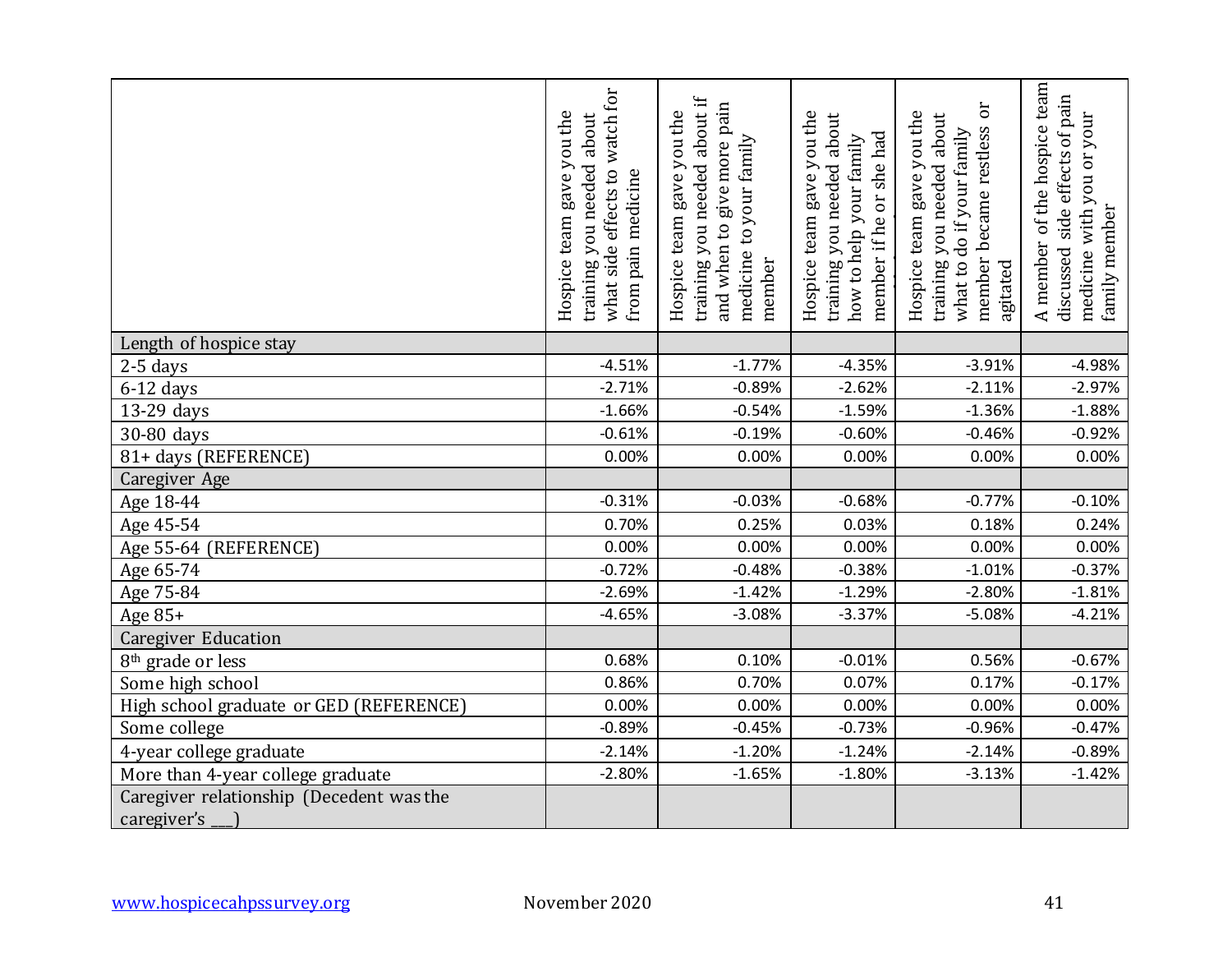|                                              | what side effects to watch for<br>Hospice team gave you the<br>training you needed about<br>from pain medicine | training you needed about if<br>and when to give more pain<br>Hospice team gave you the<br>medicine to your family<br>member | Hospice team gave you the<br>training you needed about<br>member if he or she had<br>how to help your family | member became restless or<br>Hospice team gave you the<br>about<br>what to do if your family<br>you needed<br>training<br>agitated | of the hospice team<br>side effects of pain<br>medicine with you or your<br>family member<br>A member<br>discussed |
|----------------------------------------------|----------------------------------------------------------------------------------------------------------------|------------------------------------------------------------------------------------------------------------------------------|--------------------------------------------------------------------------------------------------------------|------------------------------------------------------------------------------------------------------------------------------------|--------------------------------------------------------------------------------------------------------------------|
| Spouse or partner                            | 0.77%                                                                                                          | 0.74%                                                                                                                        | 0.71%                                                                                                        | 1.44%                                                                                                                              | $-0.68%$                                                                                                           |
| Parent (REFERENCE)                           | 0.00%                                                                                                          | 0.00%                                                                                                                        | 0.00%                                                                                                        | 0.00%                                                                                                                              | 0.00%                                                                                                              |
| Mother-in-law or father-in-law               | 2.32%                                                                                                          | 1.09%                                                                                                                        | 1.75%                                                                                                        | 2.42%                                                                                                                              | 1.23%                                                                                                              |
| Aunt or uncle                                | $-3.80%$                                                                                                       | $-2.17%$                                                                                                                     | $-1.90%$                                                                                                     | $-3.80%$                                                                                                                           | $-1.74%$                                                                                                           |
| Sister or brother                            | $-3.76%$                                                                                                       | $-1.34%$                                                                                                                     | $-2.11%$                                                                                                     | $-3.16%$                                                                                                                           | $-2.41%$                                                                                                           |
| Child                                        | $-1.53%$                                                                                                       | $-0.58%$                                                                                                                     | $-0.78%$                                                                                                     | $-1.08%$                                                                                                                           | $-1.88%$                                                                                                           |
| Friend                                       | $-3.96%$                                                                                                       | $-1.73%$                                                                                                                     | $-2.13%$                                                                                                     | $-2.71%$                                                                                                                           | $-2.51%$                                                                                                           |
| Other                                        | $-0.68%$                                                                                                       | $-0.44%$                                                                                                                     | 0.29%                                                                                                        | $-0.23%$                                                                                                                           | $-0.81%$                                                                                                           |
| Survey Language/Respondent's home language   |                                                                                                                |                                                                                                                              |                                                                                                              |                                                                                                                                    |                                                                                                                    |
| Survey language or home language was Spanish | 4.76%                                                                                                          | 2.41%                                                                                                                        | 2.99%                                                                                                        | 5.11%                                                                                                                              | 1.92%                                                                                                              |
| All others (REFERENCE)                       | 0.00%                                                                                                          | 0.00%                                                                                                                        | 0.00%                                                                                                        | 0.00%                                                                                                                              | 0.00%                                                                                                              |
|                                              |                                                                                                                |                                                                                                                              |                                                                                                              |                                                                                                                                    |                                                                                                                    |
| www.hospicecahpssurvey.org                   | November 2020                                                                                                  |                                                                                                                              |                                                                                                              |                                                                                                                                    | 42                                                                                                                 |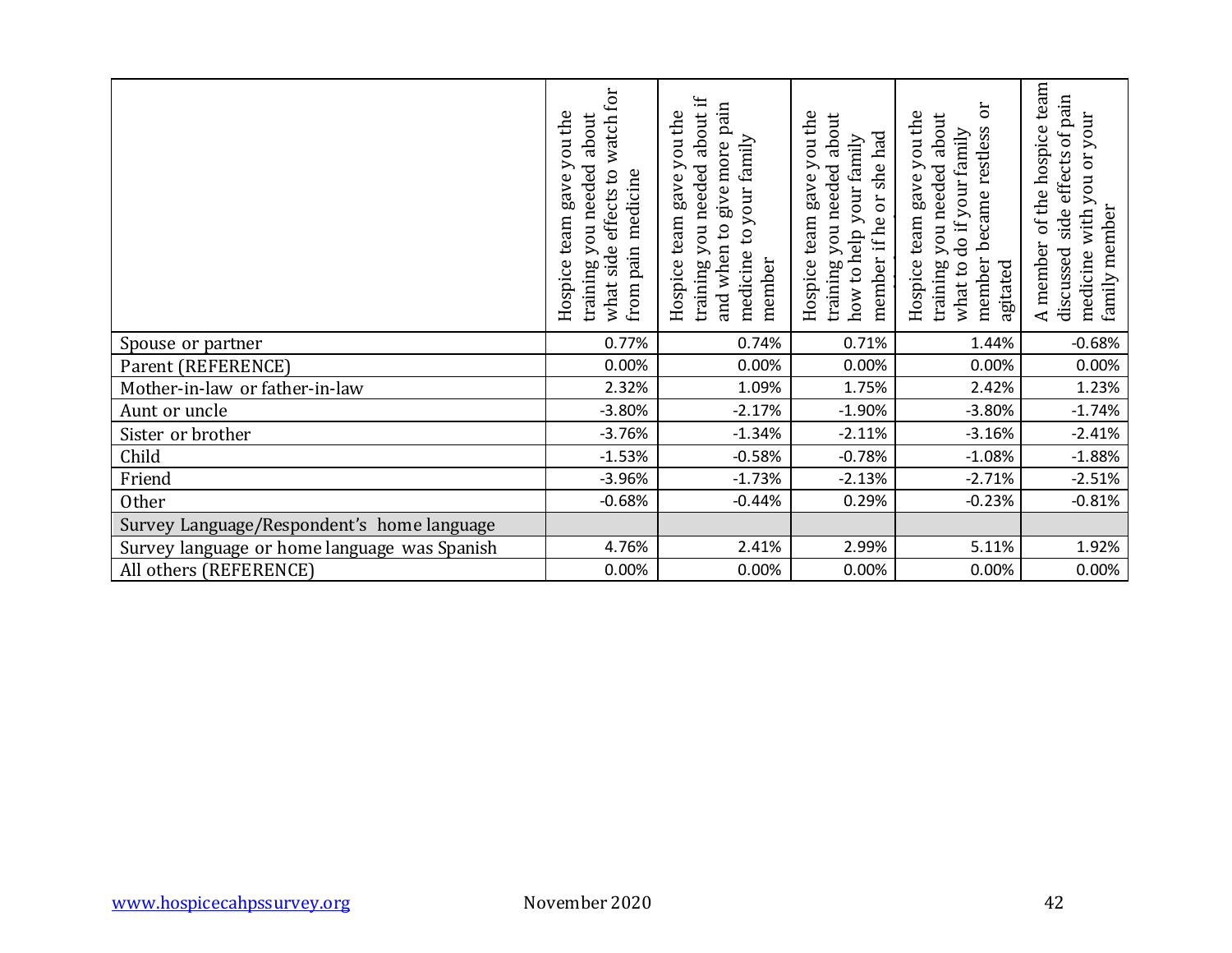#### **Table 11. CAHPS Hospice Survey Bottom-Box Case-Mix Adjustments for Rating of this Hospice and Willing to Recommend this Hospice, Q1 2018 – Q4 2019**

|                                                       | <b>Rating of this</b><br>Hospice | <b>Willing to</b><br><b>Recommend this</b><br>Hospice |
|-------------------------------------------------------|----------------------------------|-------------------------------------------------------|
| Response percentile (per 1% of response percentile)   | $-0.03%$                         | $-0.02%$                                              |
| Decedent Age                                          |                                  |                                                       |
| Age 18-54                                             | 0.25%                            | 0.07%                                                 |
| Age 55-64                                             | $-0.28%$                         | $-0.20%$                                              |
| Age 65-69                                             | $-0.17%$                         | $-0.14%$                                              |
| Age 70-74                                             | $-0.07%$                         | $-0.08%$                                              |
| Age 75-79                                             | 0.04%                            | $-0.02%$                                              |
| Age 80-84                                             | $-0.18%$                         | $-0.15%$                                              |
| Age 85-89                                             | 0.04%                            | 0.01%                                                 |
| Age 90+ (REFERENCE)                                   | 0.00%                            | 0.00%                                                 |
| Payer for Hospice Care                                |                                  |                                                       |
| Medicare only (REFERENCE)                             | 0.00%                            | 0.00%                                                 |
| Medicaid only or Medicaid and private insurance       | $-0.48%$                         | $-0.29%$                                              |
| Medicare and Medicaid                                 | $-1.45%$                         | $-0.79%$                                              |
| Private insurance only                                | $-0.35%$                         | $-0.07%$                                              |
| Medicare and private insurance                        | $-0.02%$                         | $-0.07%$                                              |
| Other                                                 | $-0.50%$                         | $-0.24%$                                              |
| <b>Primary Diagnosis</b>                              |                                  |                                                       |
| Alzheimer's and non-Alzheimer's dementias (REFERENCE) | 0.00%                            | 0.00%                                                 |
| Bladder cancer                                        | $-0.26%$                         | $-0.10%$                                              |
| Blood and lymphatic cancers                           | $-0.77%$                         | $-0.91%$                                              |
| Brain cancer                                          | 0.32%                            | $-0.14%$                                              |
| Breast cancer                                         | 0.48%                            | 0.25%                                                 |
| Congestive heart failure                              | $-0.33%$                         | $-0.37%$                                              |
| Chronic kidney disease                                | $-0.80%$                         | $-0.54%$                                              |
| Chronic liver disease                                 | $-0.10%$                         | $-0.45%$                                              |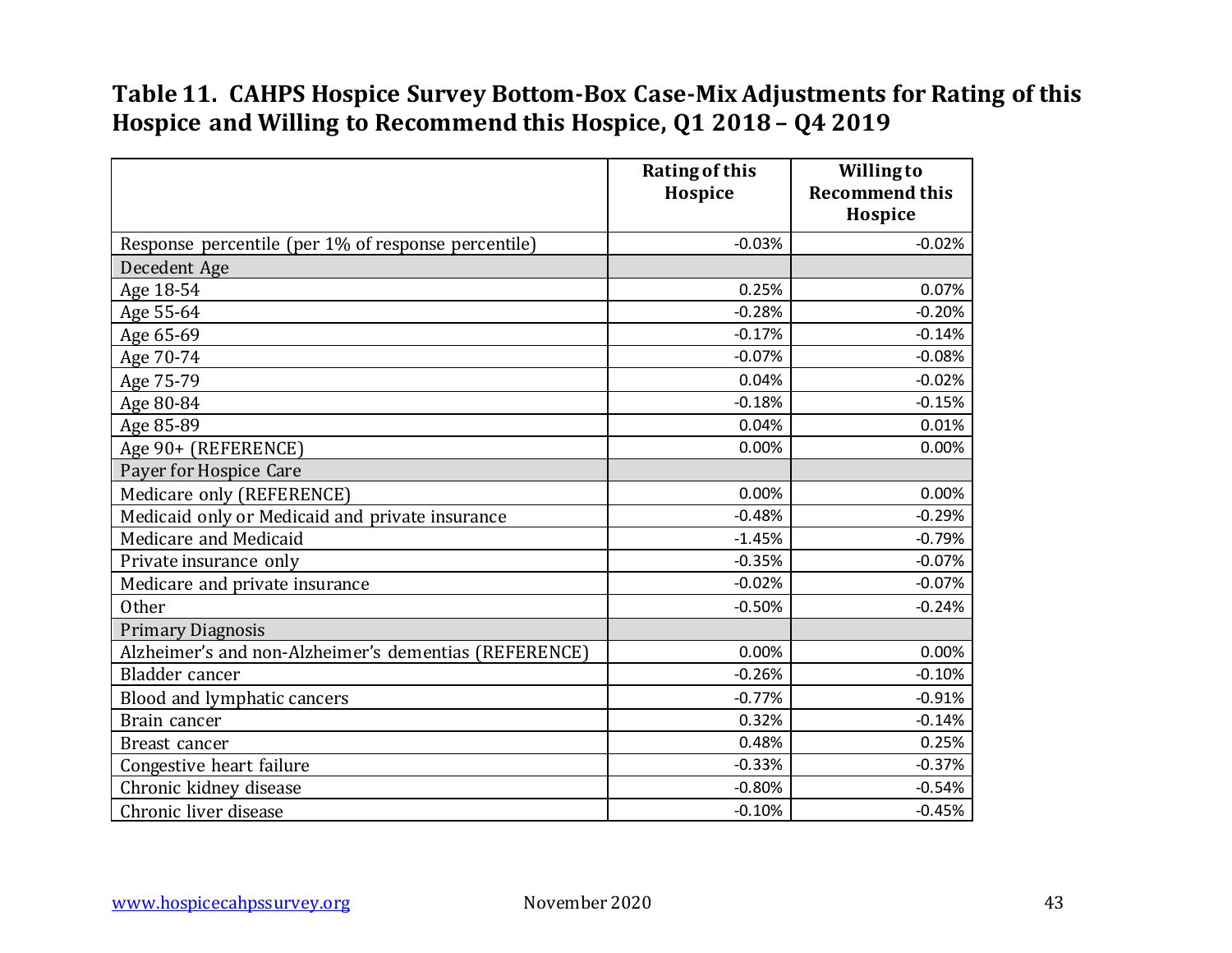|                                               | <b>Rating of this</b> | <b>Willingto</b>      |
|-----------------------------------------------|-----------------------|-----------------------|
|                                               | Hospice               | <b>Recommend this</b> |
|                                               |                       | Hospice               |
| Colorectal cancer                             | $-0.53%$              | $-0.57%$              |
| CVA/Stroke                                    | 0.33%                 | 0.33%                 |
| Liver cancer                                  | $-0.55%$              | $-0.73%$              |
| Lung & other chest cavity cancer              | $-0.38%$              | $-0.48%$              |
| Non-infectious respiratory                    | $-0.47%$              | $-0.43%$              |
| Other heart disease                           | $-0.39%$              | $-0.37%$              |
| Pancreatic cancer                             | $-0.13%$              | $-0.45%$              |
| Parkinson's and other degenerative diseases   | 0.06%                 | 0.11%                 |
| Pneumonias and other infectious lung diseases | $-0.13%$              | $-0.26%$              |
| Prostate cancer                               | $-0.30%$              | $-0.46%$              |
| Other, cancer                                 | $-0.31%$              | $-0.31%$              |
| Other, non-cancer                             | $-0.07%$              | 0.02%                 |
| Length of hospice stay                        |                       |                       |
| $2-5$ days                                    | $-0.98%$              | $-0.43%$              |
| $6-12$ days                                   | $-1.15%$              | $-0.72%$              |
| 13-29 days                                    | $-1.30%$              | $-0.98%$              |
| 30-80 days                                    | $-0.87%$              | $-0.67%$              |
| 81+ days (REFERENCE)                          | 0.00%                 | 0.00%                 |
| Caregiver Age                                 |                       |                       |
| Age 18-44                                     | $-1.69%$              | $-1.42%$              |
| Age 45-54                                     | $-0.51%$              | $-0.39%$              |
| Age 55-64 (REFERENCE)                         | 0.00%                 | 0.00%                 |
| Age 65-74                                     | 0.85%                 | 0.78%                 |
| Age 75-84                                     | 0.84%                 | 0.95%                 |
| Age 85+                                       | 0.07%                 | 0.77%                 |
| <b>Caregiver Education</b>                    |                       |                       |
| 8 <sup>th</sup> grade or less                 | $-0.35%$              | $-0.42%$              |
| Some high school                              | 0.05%                 | 0.09%                 |
| High school graduate or GED (REFERENCE)       | 0.00%                 | 0.00%                 |
| Some college                                  | $-0.76%$              | $-0.78%$              |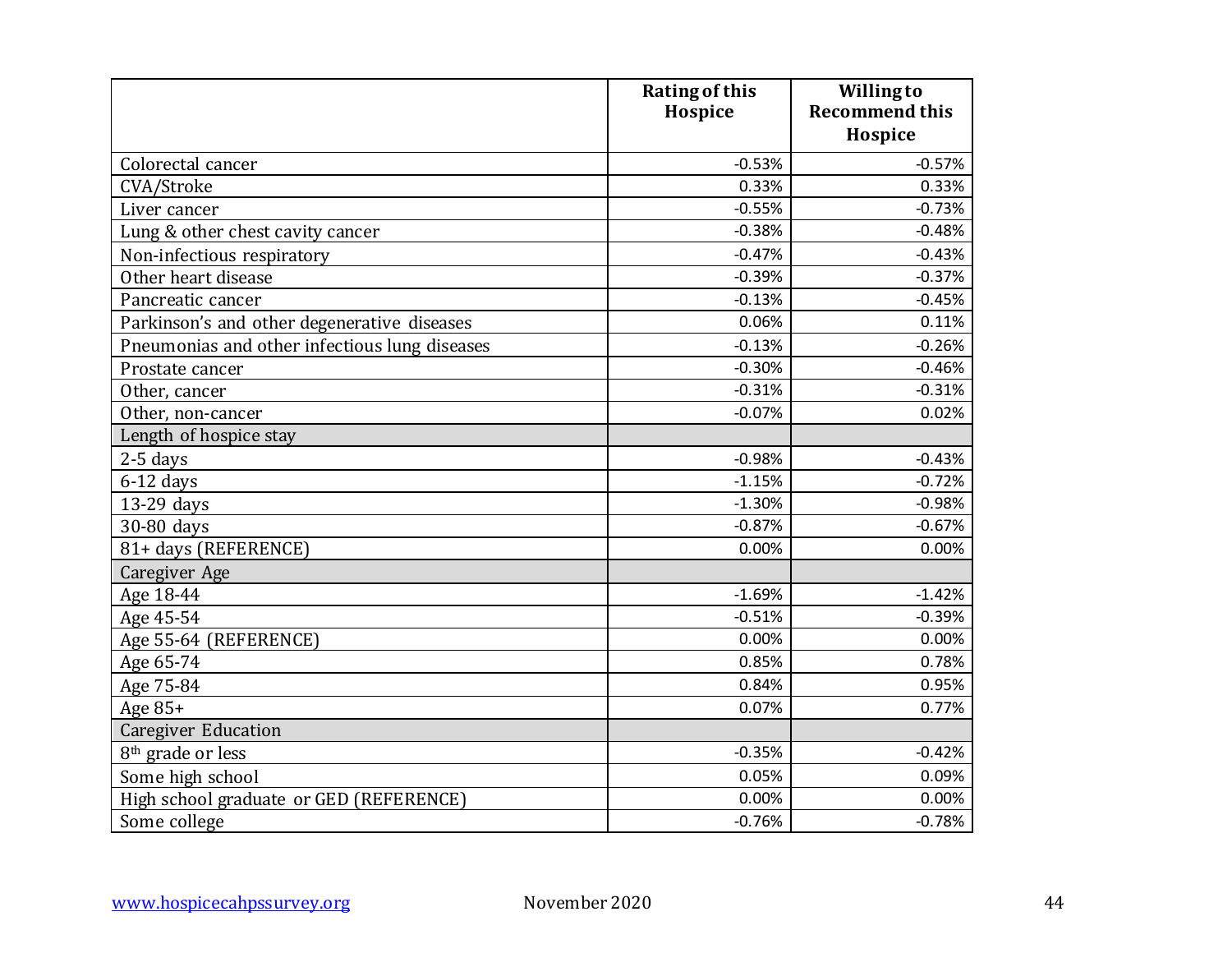|                                                      | <b>Rating of this</b><br>Hospice | <b>Willing to</b><br><b>Recommend this</b><br>Hospice |
|------------------------------------------------------|----------------------------------|-------------------------------------------------------|
|                                                      |                                  |                                                       |
| 4-year college graduate                              | $-1.06%$                         | $-1.15%$                                              |
| More than 4-year college graduate                    | $-1.83%$                         | $-1.92%$                                              |
| Caregiver relationship (Decedent was the caregiver's |                                  |                                                       |
| Spouse or partner                                    | $-0.45%$                         | $-0.36%$                                              |
| Parent (REFERENCE)                                   | 0.00%                            | 0.00%                                                 |
| Mother-in-law or father-in-law                       | 0.84%                            | 0.54%                                                 |
| Aunt or uncle                                        | 0.64%                            | 0.49%                                                 |
| Sister or brother                                    | $-0.66%$                         | $-0.31%$                                              |
| Child                                                | $-0.71%$                         | $-0.27%$                                              |
| Friend                                               | $-0.02%$                         | 0.26%                                                 |
| <b>Other</b>                                         | 0.12%                            | 0.30%                                                 |
| Survey Language/Respondent's home language           |                                  |                                                       |
| Survey language or home language was Spanish         | 1.85%                            | 1.22%                                                 |
| All others (REFERENCE)                               | 0.00%                            | 0.00%                                                 |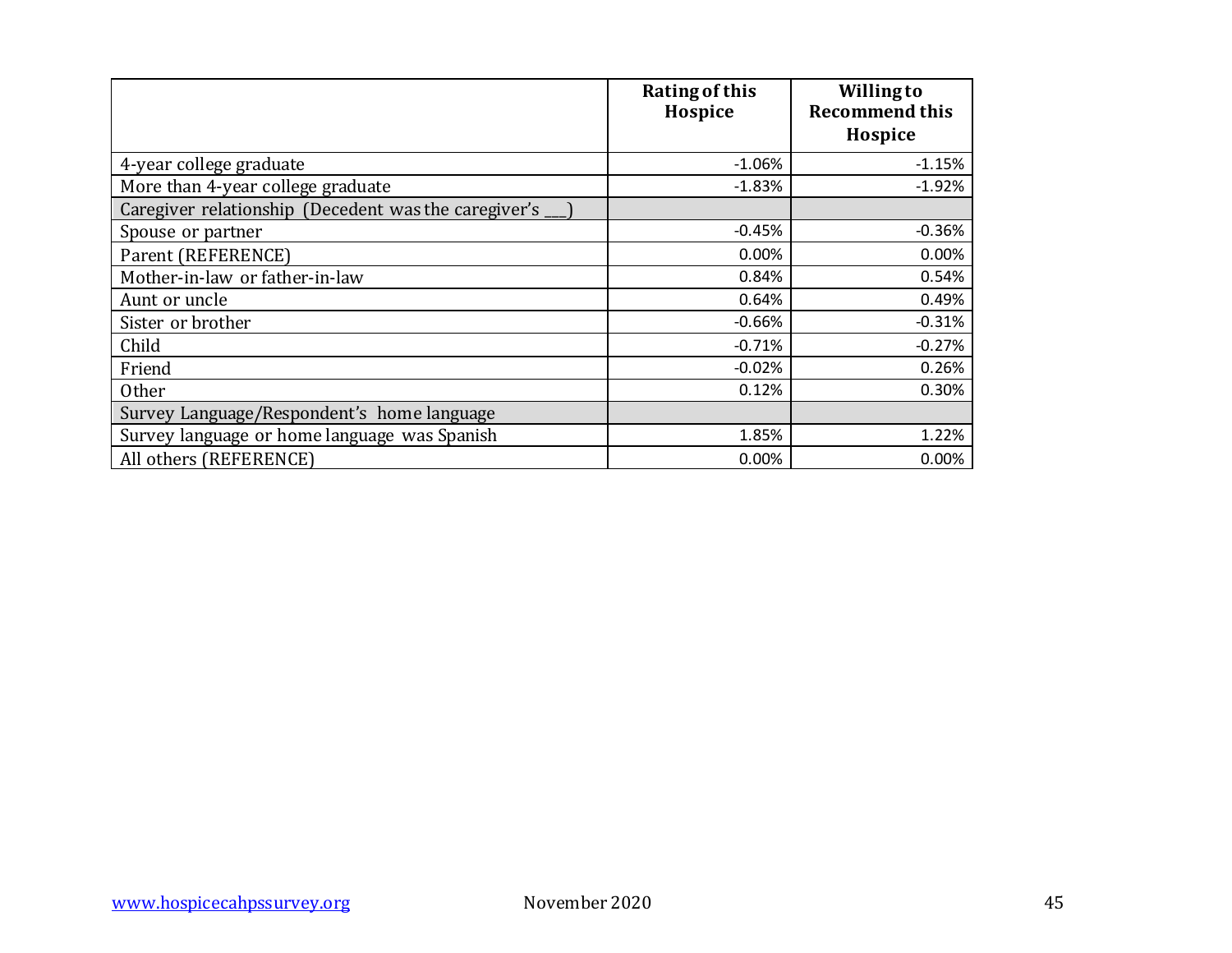# **Table 12. National Means of CAHPS Hospice Survey Case-Mix Adjustment Variables,Q1 2018 – Q4 2019**

|                                                 | National Mean |
|-------------------------------------------------|---------------|
| Response percentile                             | 17.9%         |
| Decedent Age                                    |               |
| Age 18-54                                       | 2.3%          |
| Age 55-64                                       | 6.7%          |
| Age 65-69                                       | 6.4%          |
| Age 70-74                                       | 9.4%          |
| Age 75-79                                       | 12.2%         |
| Age 80-84                                       | 15.6%         |
| Age 85-89                                       | 18.9%         |
| Age 90+                                         | 28.6%         |
| Payer for Hospice Care                          |               |
| Medicare only                                   | 72.8%         |
| Medicaid only or Medicaid and private insurance | 1.5%          |
| Medicare and Medicaid                           | 5.3%          |
| Private insurance only                          | 3.8%          |
| Medicare and private insurance                  | 5.4%          |
| <b>Other</b>                                    | 11.2%         |
| <b>Primary Diagnosis</b>                        |               |
| Alzheimer's and non-Alzheimer's dementias       | 15.7%         |
| Bladder cancer                                  | 1.2%          |
| Blood and lymphatic cancers                     | 3.1%          |
| Brain cancer                                    | 1.3%          |
| Breast cancer                                   | 2.2%          |
| Congestive heart failure                        | 8.4%          |
| Chronic kidney disease                          | 1.8%          |
| Chronic liver disease                           | 1.6%          |
| Colorectal cancer                               | 2.9%          |
| CVA/Stroke                                      | 8.5%          |
| Liver cancer                                    | 1.7%          |
| Lung & other chest cavity cancer                | 7.6%          |
| Non-infectious respiratory                      | 5.6%          |
| Other heart disease                             | 8.9%          |
| Pancreatic cancer                               | 3.0%          |
| Parkinson's and other degenerative diseases     | 3.5%          |
| Pneumonias and other infectious lung diseases   | 2.9%          |
| Prostate cancer                                 | 2.1%          |
| Other, cancer                                   | 9.2%          |
| Other, non-cancer                               | 9.0%          |